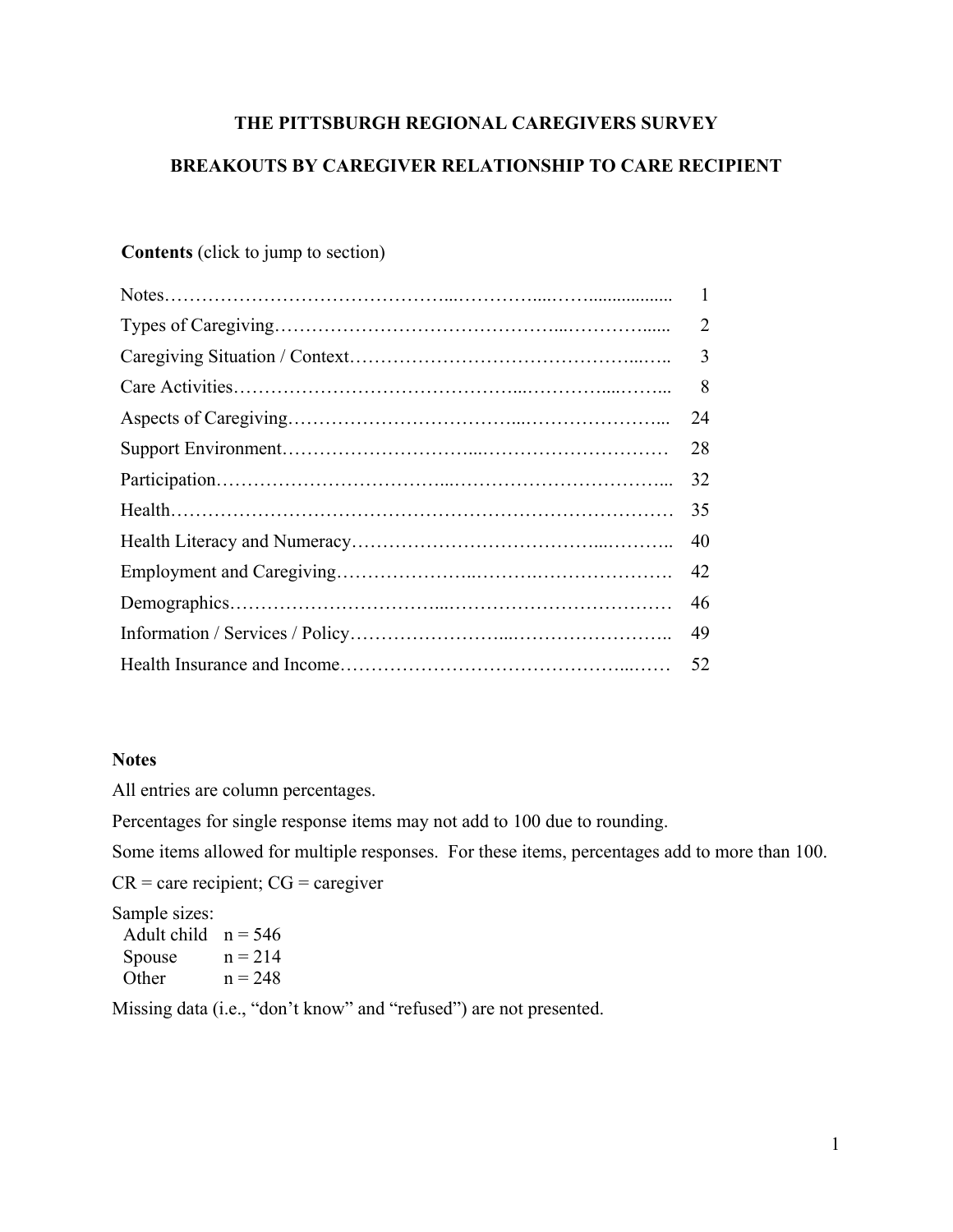## <span id="page-1-0"></span>**TYPES OF CAREGIVING**

SCRNPC. Do you currently help with PERSONAL CARE TASKS, such as bathing, dressing, grooming, eating, moving from bed to chair, or going to the toilet?

|     | <b>Adult Child</b> | Spouse | )ther |
|-----|--------------------|--------|-------|
| Yes |                    | 50     |       |
| No  | ر ر                |        |       |

SCRNHT. Do you currently help with HOUSEHOLD TASKS, such as shopping, managing personal finances, arranging for outside services, or providing transportation?

| .<br>$-$<br>- | Adult Child                   | -<br>-<br>Spouse | $\gamma$ ther |
|---------------|-------------------------------|------------------|---------------|
| Yes           |                               | aa               |               |
| No            | ∼<br>$\overline{\phantom{0}}$ |                  |               |

SCRNMNT. Do you currently help with MEDICAL OR NURSING TASKS, such as managing medications, changing dressing on wounds, or monitoring equipment like oxygen tanks?

|     | Adult Child | Spouse | Other |
|-----|-------------|--------|-------|
| Yes |             | o∩     |       |
| No  | <b>20</b>   | า∩     | 46    |

*Respondents were required to say YES to at least one of the three questions above to qualify. These tables present the responses of the 1,008 respondents who qualified.*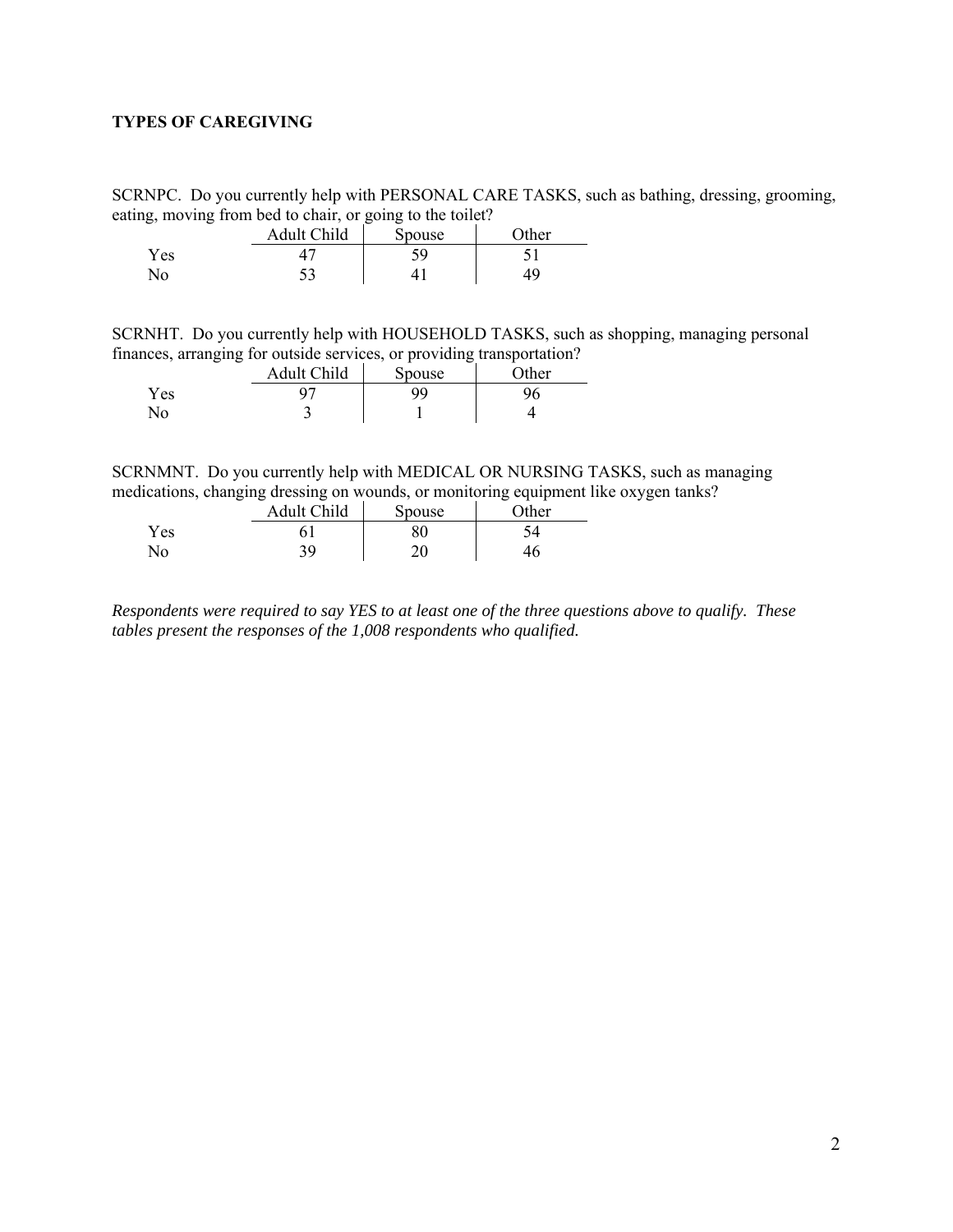## <span id="page-2-0"></span>**CAREGIVING SITUATION / CONTEXT**

QCS1. What is your relationship to the person you help with their personal care, routine household needs and/or medical/nursing tasks? Are you taking care of:

|                                  | Adult Child | Spouse | .)ther |
|----------------------------------|-------------|--------|--------|
| Your mother or mother-in-law     |             |        |        |
| Your father or father-in-law     | 23          |        |        |
| Your wife / partner              |             | 28     |        |
| Your husband / partner           |             | 72     |        |
| Your daughter or daughter-in-law |             |        |        |
| Your son or son-in-law           |             |        |        |
| Some other relative              |             |        | 60     |
| A non-relative                   |             |        | 35     |

|  |  | QCS2. Is the person you care for: |  |
|--|--|-----------------------------------|--|
|  |  |                                   |  |

|        | Adult Child | Spouse | $\gamma$ ther |  |
|--------|-------------|--------|---------------|--|
| Male   |             |        |               |  |
| Female |             |        | ĸ٩            |  |

QCS4. How old is [he / she]? Your best estimate is fine. *(Results categorized for display.)*

|           | Adult Child | Spouse | Other |
|-----------|-------------|--------|-------|
| $50 - 64$ |             | 25     | 30    |
| $65 - 74$ |             | 35     | 18    |
| $75 - 84$ | 26          | 30     | 22    |
| $85 +$    | 57          | 10     | 30    |

### QCS5. Where does [he/she] live?

| $55.$ where $000$ s $100$ $100$ $100$ .       |             |        |       |
|-----------------------------------------------|-------------|--------|-------|
|                                               | Adult Child | Spouse | Other |
| In your household $\rightarrow$ QCS9          | 30          | 99     | 26    |
| Within 20 minutes of your home                |             |        |       |
| Between 20 minutes and an hour from your home | 14          |        |       |
| One to two hours from your home               |             |        |       |
| More than two hours away                      |             |        |       |

QCS6. Which of the following best describes where [he/she] lives?

|                                                                                      | Adult Child | Spouse | Other |
|--------------------------------------------------------------------------------------|-------------|--------|-------|
| His or her own home                                                                  |             | 67     |       |
| Someone else's home $\rightarrow$ QCS9                                               |             |        | 14    |
| An independent living or retirement community                                        |             |        |       |
| In an assisted living facility where some care may be<br>provided $\rightarrow$ QCS9 |             |        |       |
| Somewhere else                                                                       |             | 33     |       |
|                                                                                      |             |        |       |

 *Note: Persons providing care to a CR in a nursing home were not eligible for the survey.*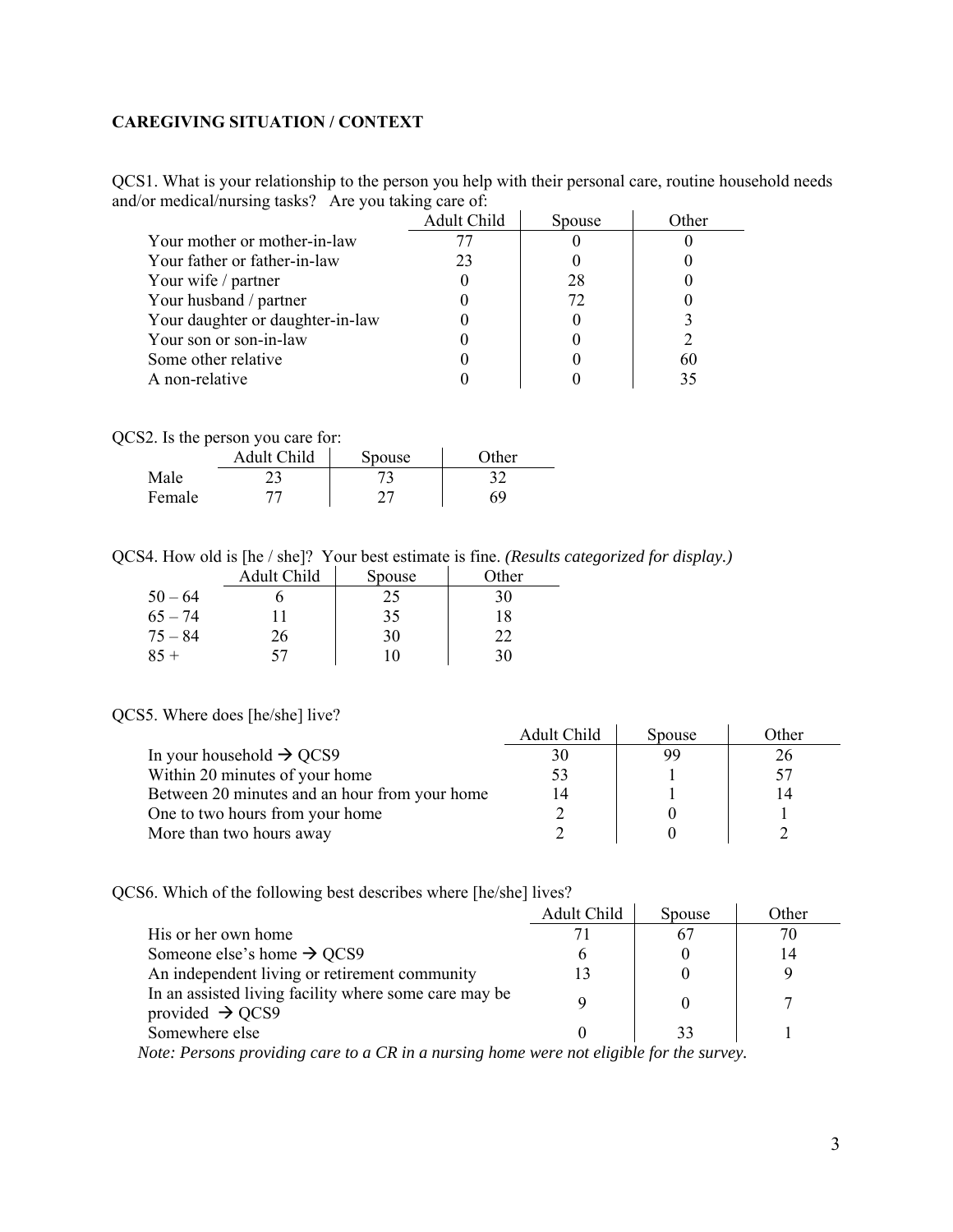QCS7. Does [he/she] live alone?

|      | Adult Child | Spouse | <b>Other</b> |
|------|-------------|--------|--------------|
| Y es |             | ◡◡     |              |
| N٥   | ን ሬ<br>ر. ر | ◡<br>v | ∼            |

QCS9. Does [he/she] need care because of a… *(multiple responses allowed therefore percentages add to more than 100)*  Adult Child Spouse Other

|                                                                 | Adult Child    | Spouse | Other |
|-----------------------------------------------------------------|----------------|--------|-------|
| Short-term physical condition                                   |                | 11     | 10    |
| Long-term physical condition                                    | 76             | 83     | 77    |
| Emotional or mental health problem                              | 17             | 17     | 27    |
| Developmental or intellectual disorder or mental<br>retardation | $\mathfrak{D}$ |        | 12    |
| Behavioral issue                                                |                | 10     | 10    |
| Memory problem                                                  | 45             | 42     | 38    |
| None of the above                                               |                |        |       |

QCS10. Does [he/she] suffer from Alzheimer's disease or other types of dementia?

| -    | -<br>Adult Child | Spouse | - -<br>$\gamma$ ther |
|------|------------------|--------|----------------------|
| r es |                  |        |                      |
|      | 70<br>ت -        | ດ∵     |                      |

Has a doctor ever told [him / her] that [he / she] had...

QCS11. a heart attack or myocardial infarction?

|     | Adult Child | Spouse        | $\gamma$ ther |
|-----|-------------|---------------|---------------|
| Yes |             | - -           |               |
| N٥  |             | 70<br>$\circ$ |               |

QCS12. any other heart disease including angina or congestive heart failure?

|     | Adult Child | Spouse | $\gamma$ ther |
|-----|-------------|--------|---------------|
| Yes |             | n G    |               |
| No. |             |        |               |

#### QCS13. high blood pressure or hypertension?

|                | Adult Child | Spouse | Other |
|----------------|-------------|--------|-------|
| <b>Yes</b>     |             | 70     | 50    |
| N <sub>0</sub> |             | 30     |       |

#### QCS14. arthritis?

|     | Adult Child | Spouse   | $\gamma$ ther |
|-----|-------------|----------|---------------|
| Yes |             | 66       | ر. ر          |
| No  | າ 1<br>◡    | 21<br>54 | 42            |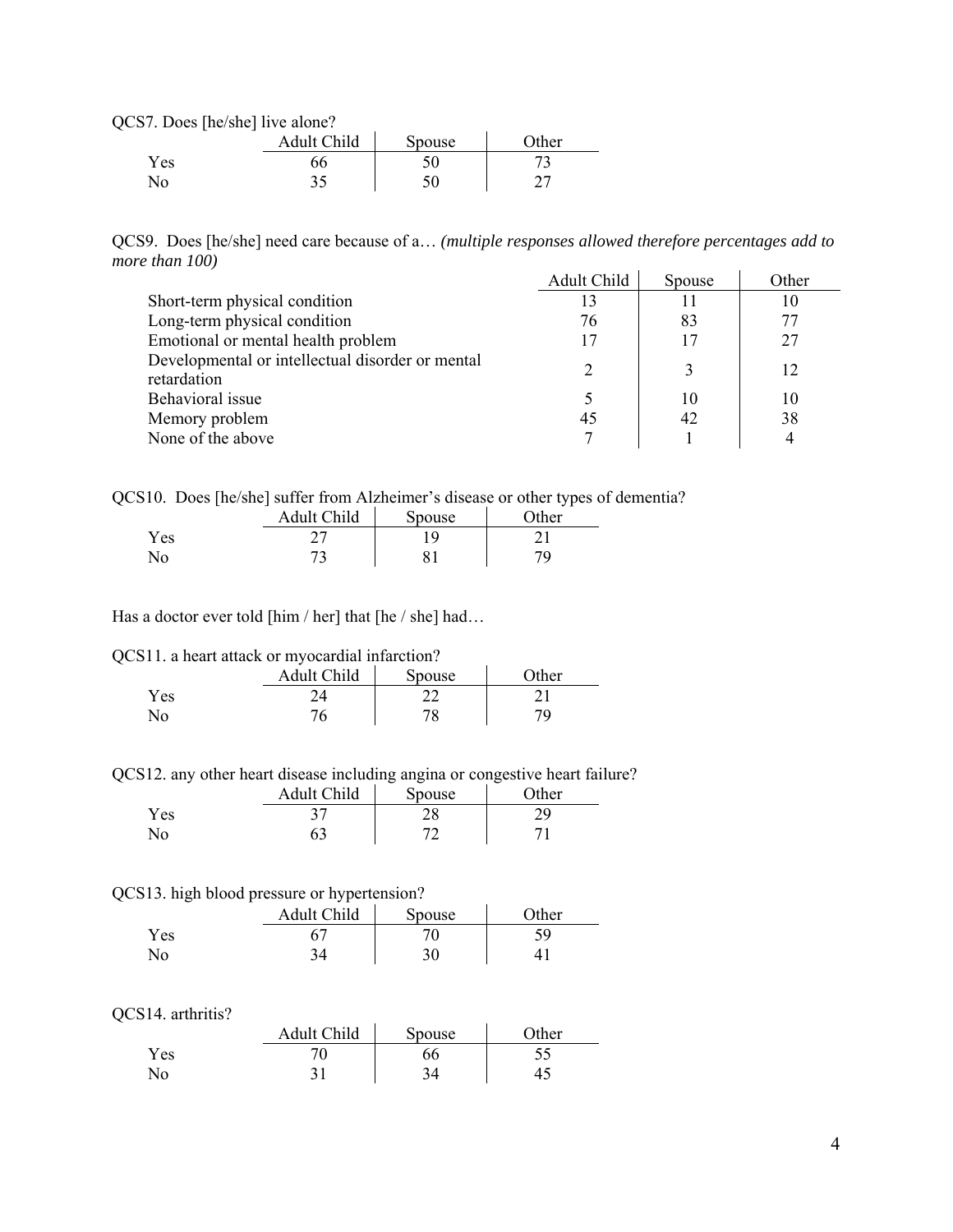|                                                                        | Adult Child | Spouse | Other |
|------------------------------------------------------------------------|-------------|--------|-------|
| Yes                                                                    | 44          | 17     | 32    |
| No                                                                     | 56          | 83     | 68    |
|                                                                        |             |        |       |
| QCS16. diabetes?                                                       |             |        |       |
|                                                                        | Adult Child | Spouse | Other |
| Yes                                                                    | 24          | 38     | 27    |
| No                                                                     | 76          | 62     | 74    |
|                                                                        |             |        |       |
| QCS17. lung disease, such as emphysema, asthma, or chronic bronchitis? |             |        |       |
|                                                                        | Adult Child | Spouse | Other |
| Yes                                                                    | 21          | 31     | 22    |
| No                                                                     | 79          | 69     | 78    |
|                                                                        |             |        |       |
| QCS18. cancer?                                                         |             |        |       |
|                                                                        | Adult Child | Spouse | Other |
| Yes                                                                    | 28          | 30     | 25    |
| No                                                                     | 72          | 70     | 76    |
|                                                                        |             |        |       |
| QCS18a. a stroke?                                                      |             |        |       |
|                                                                        | Adult Child | Spouse | Other |
| Yes                                                                    | 24          | 23     | 18    |
| No                                                                     | 77          | 77     | 82    |
|                                                                        |             |        |       |
| QCS19. serious difficulty seeing?                                      |             |        |       |
|                                                                        | Adult Child | Spouse | Other |
| Yes                                                                    | 30          | 25     | 30    |
| No                                                                     | 70          | 75     | 70    |
|                                                                        |             |        |       |
| QCS20. serious difficulty hearing?                                     |             |        |       |
|                                                                        | Adult Child | Spouse | Other |
|                                                                        |             |        |       |

QCS15. osteoporosis or thinning of the bones?

In the last month has [he / she] used…

|  |  |  | QCS22A. glasses or other vision aids such as a magnifying glass? |
|--|--|--|------------------------------------------------------------------|
|  |  |  |                                                                  |

Yes 41 30 34 No 59 70 66

| ~   | Adult Child | $\tilde{\phantom{a}}$<br>Spouse | -<br>- -<br>$\gamma$ ther |
|-----|-------------|---------------------------------|---------------------------|
| Yes | 30          |                                 |                           |
| No  |             | 16                              |                           |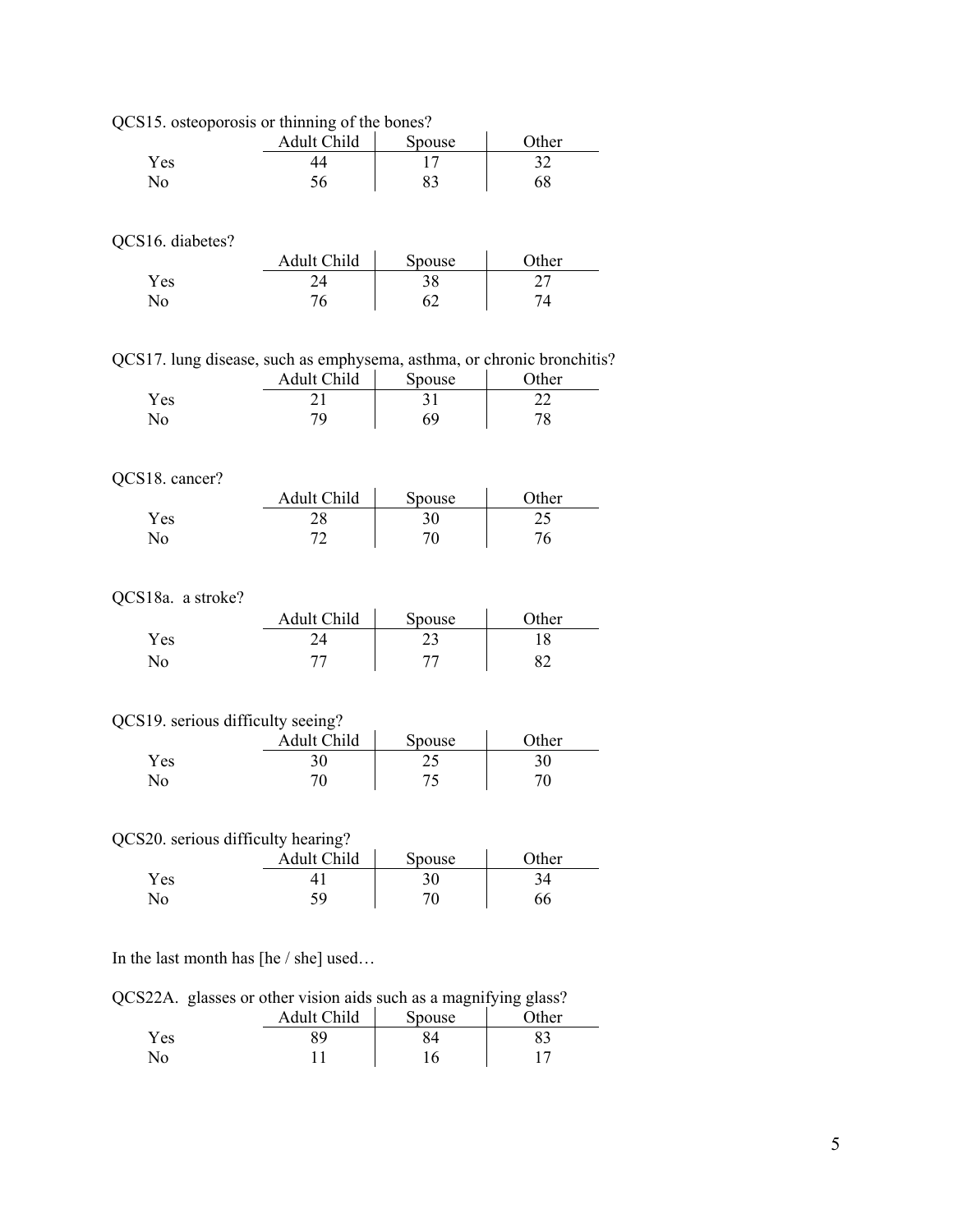|                       | QCS22B. a hearing aid? |        |       |  |  |  |  |
|-----------------------|------------------------|--------|-------|--|--|--|--|
|                       | Adult Child            | Spouse | Other |  |  |  |  |
| Yes                   | 22                     | 12     | 15    |  |  |  |  |
| No                    | 78                     | 88     | 85    |  |  |  |  |
|                       |                        |        |       |  |  |  |  |
|                       |                        |        |       |  |  |  |  |
| QCS22C. a cane?       |                        |        |       |  |  |  |  |
|                       | Adult Child            | Spouse | Other |  |  |  |  |
| Yes                   | 40                     | 44     | 45    |  |  |  |  |
| N <sub>o</sub>        | 60                     | 56     | 55    |  |  |  |  |
|                       |                        |        |       |  |  |  |  |
|                       |                        |        |       |  |  |  |  |
| QCS22D. a walker?     |                        |        |       |  |  |  |  |
|                       | Adult Child            | Spouse | Other |  |  |  |  |
| Yes                   | 50                     | 29     | 44    |  |  |  |  |
| N <sub>o</sub>        | 51                     | 71     | 56    |  |  |  |  |
|                       |                        |        |       |  |  |  |  |
|                       |                        |        |       |  |  |  |  |
| QCS22E. a wheelchair? |                        |        |       |  |  |  |  |
|                       | Adult Child            | Spouse | Other |  |  |  |  |
| Yes                   | 34                     | 35     | 33    |  |  |  |  |
| N <sub>o</sub>        | 67                     | 65     | 68    |  |  |  |  |
|                       |                        |        |       |  |  |  |  |
| QCS22F. a scooter?    |                        |        |       |  |  |  |  |
|                       | Adult Child            | Spouse | Other |  |  |  |  |
| Yes                   | 6                      | 13     | 7     |  |  |  |  |
| No                    | 94                     | 87     | 94    |  |  |  |  |
|                       |                        |        |       |  |  |  |  |

|  |  | QCS22G. a reacher or grabber to pick things up more easily? |
|--|--|-------------------------------------------------------------|
|  |  |                                                             |

|     | Adult Child | Spouse | $\gamma$ ther |
|-----|-------------|--------|---------------|
| Yes |             |        | ◡             |
| No  | 66          |        |               |

QCS22H. special items to help with dressing, such as button hooks or clothes that are designed to get on and off easily?

|            | Adult Child | Spouse | $\gamma$ ther |
|------------|-------------|--------|---------------|
| <b>Yes</b> |             |        | ∼             |
|            |             |        |               |

QCS22I. adaptive utensils to help to eat or cut food? IF NEEDED: Adapted utensils include things like easy-to-grip silverware, knives that rock, and plates with high sides.

| . . | Adult Child | Spouse | __<br>$\gamma$ ther |
|-----|-------------|--------|---------------------|
| Yes |             |        |                     |
| No  |             |        |                     |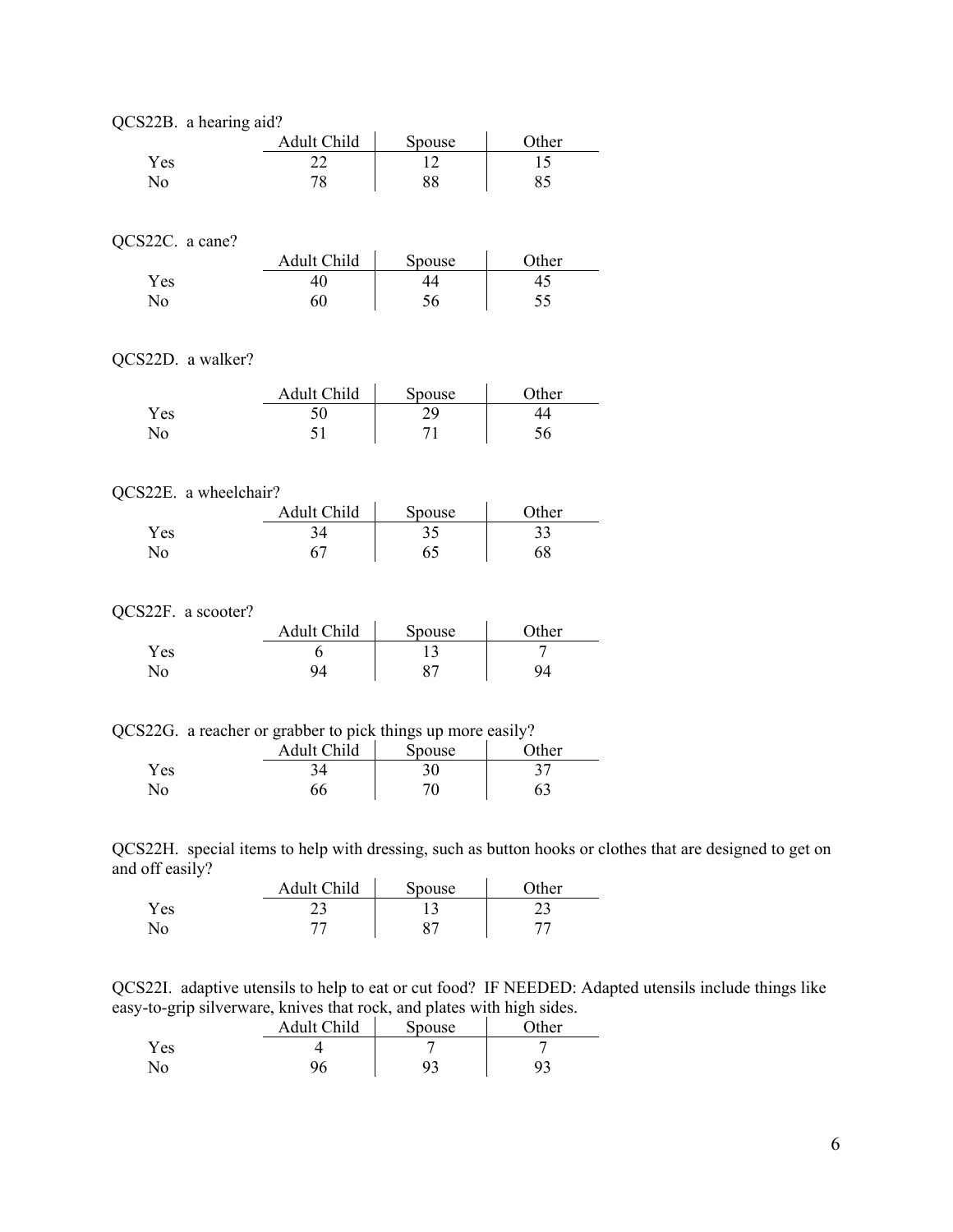QCS23. Does the CR's residence have features to make it easier for older adults such as a railing or a ramp, grab bars in the bathroom, a seat for the shower or tub, or an emergency call system?

|                               | Adult Child | Spouse | $\gamma$ ther |
|-------------------------------|-------------|--------|---------------|
| Yes                           |             |        |               |
| No $\rightarrow$ next section |             |        |               |

| QCS24. Which of these features does the CR's residence have? (multiple responses accepted) |  |
|--------------------------------------------------------------------------------------------|--|
|--------------------------------------------------------------------------------------------|--|

|                              | Adult Child | <b>Spouse</b> | )ther |
|------------------------------|-------------|---------------|-------|
| A railing or ramp            | ວ.ງ         |               |       |
| Grab bars in the bathroom    |             |               | 76    |
| A seat for the shower or tub | 72          |               |       |
| An emergency call system     |             | 23            | 51    |
| Other                        | 33          |               | 33    |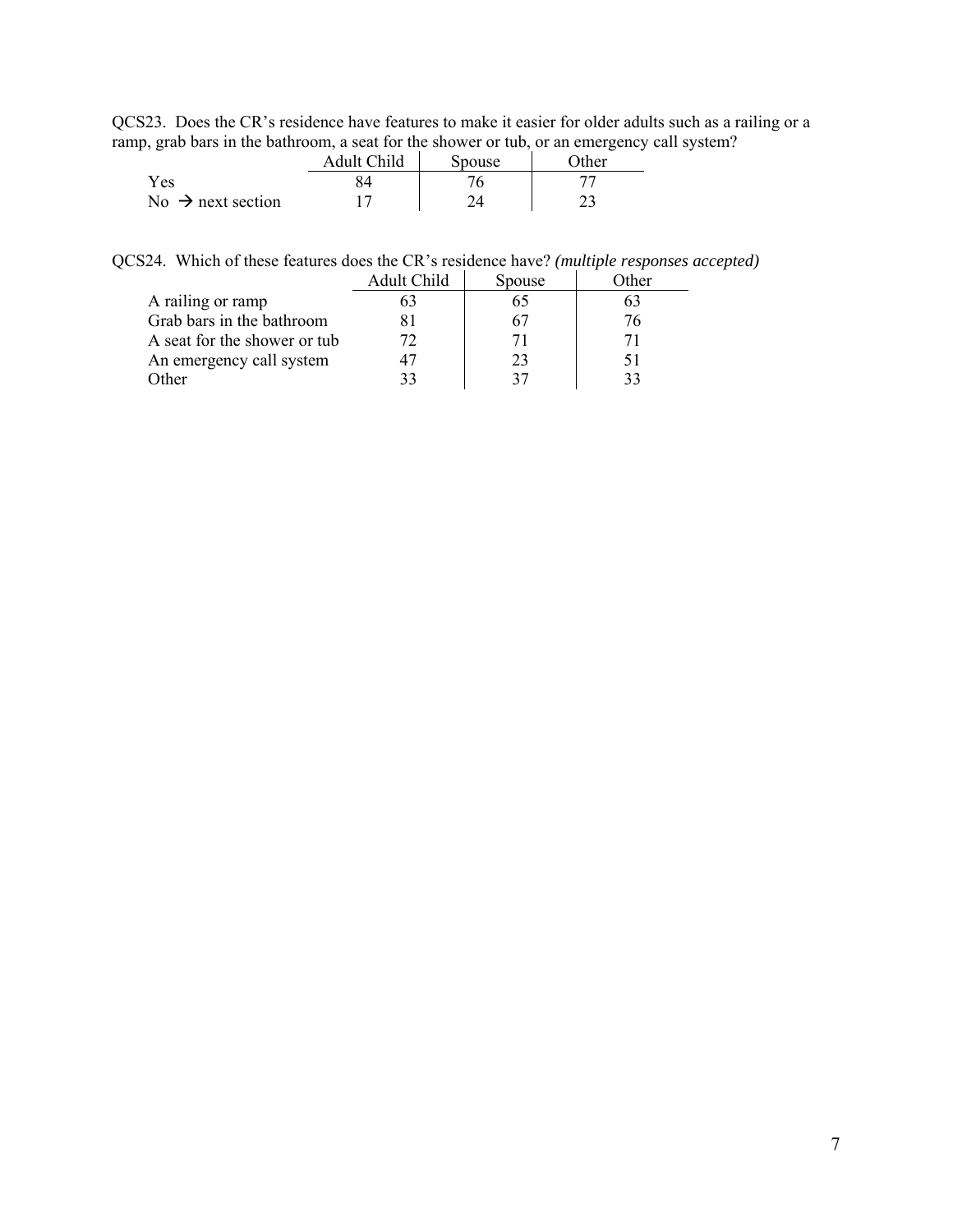## <span id="page-7-0"></span>**CARE ACTIVITIES**

*Caregivers of persons living in assisted living were not asked QCA1 through QCA4B if they indicated they did not help the care recipient with household tasks (household tasks screener question SCRNHT).* 

QCA1PRE. Next we have a few questions about CR's needs for assistance and ways you may have helped CR in the last month because of [his/her] health and functioning. Let's start with chores you may do around CR's home. This includes laundry, cleaning, or making hot meals.

QCA1. In the last month, how often did [he/she] need help with laundry, cleaning, or making hot meals due to poor health and functioning?

|                                                                                   | Adult Child | Spouse | Other |
|-----------------------------------------------------------------------------------|-------------|--------|-------|
| Every day                                                                         | 49          | 62     | 42    |
| Most days                                                                         | 14          | 16     | 19    |
| Some days                                                                         | 21          | 12     | 23    |
| Rarely                                                                            |             |        |       |
| Never $\rightarrow$ QCA2                                                          |             |        |       |
| Does not do, but not because of poor health<br>and functioning $\rightarrow$ QCA2 |             |        |       |

QCA1A. In the last month, how often did you help CR with laundry, cleaning, or making hot meals or do these chores for [him/her]?

|           | Adult Child | Spouse | Other |
|-----------|-------------|--------|-------|
| Every day | 32          | 75     | 27    |
| Most days | 17          | 14     | 20    |
| Some days | 35          | 10     | 36    |
| Rarely    |             |        | 10    |
| Never     |             |        |       |

QCA1B. Does anyone else help CR with laundry, cleaning, or making hot meals or do these chores for [him/her]? *(Unpaid and paid could be both be selected therefore percentages may add to more than 100)* 

|                                            | Adult Child | spouse | 7ther |
|--------------------------------------------|-------------|--------|-------|
| Yes, another unpaid family member / friend |             |        |       |
| Yes, a paid helper                         |             |        |       |
| Nο                                         |             |        |       |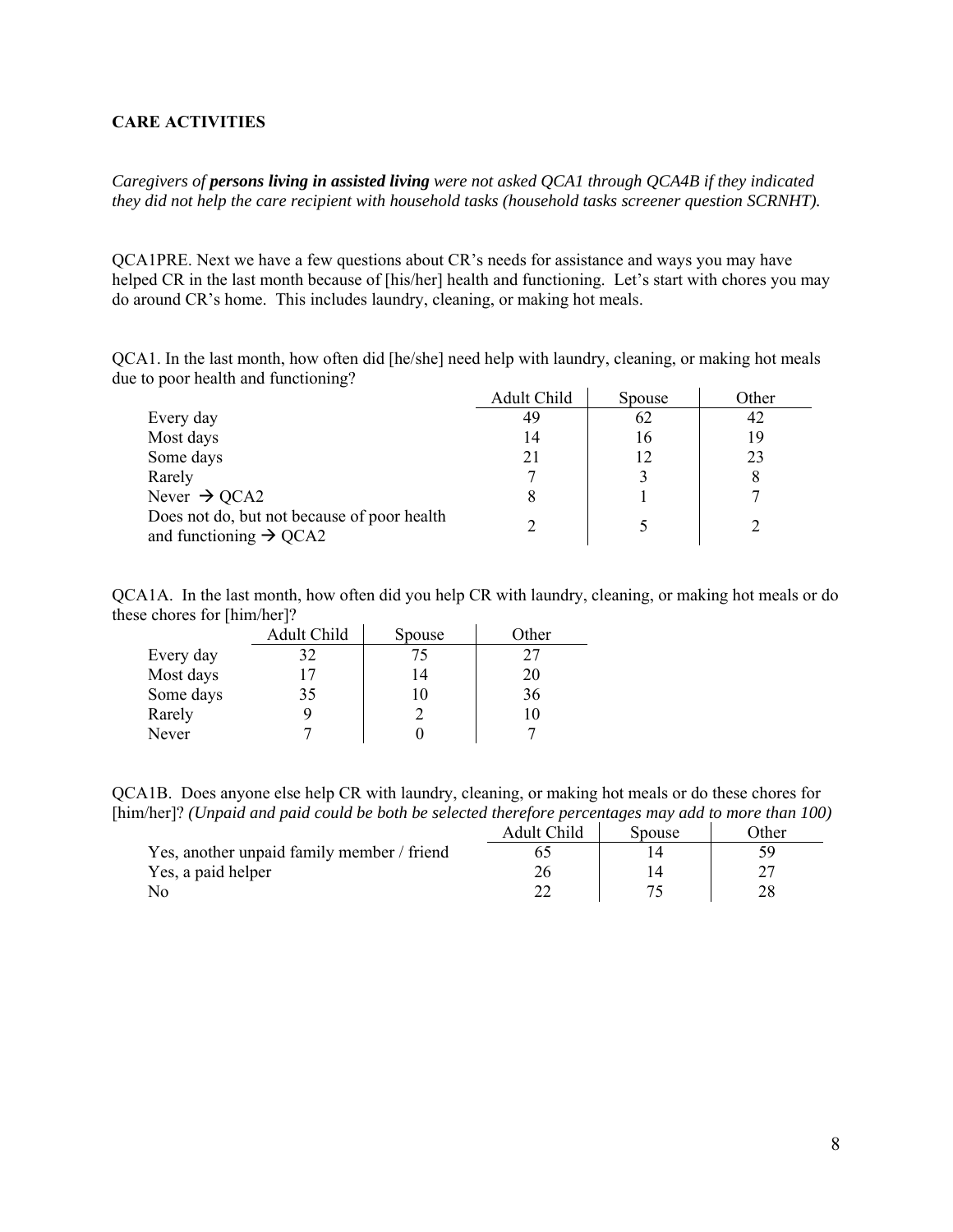|                                                                                   | Adult Child | Spouse | Other |
|-----------------------------------------------------------------------------------|-------------|--------|-------|
| Every day                                                                         | 40          | 50     | 34    |
| Most days                                                                         | 21          | 17     | 25    |
| Some days                                                                         | 24          | 17     | 30    |
| Rarely                                                                            |             |        |       |
| Never $\rightarrow$ QCA3                                                          |             |        |       |
| Does not do, but not because of poor health<br>and functioning $\rightarrow$ QCA3 |             |        |       |

QCA2. In the last month, how often did [he/she] need help with shopping for groceries or personal items due to poor health and functioning?

QCA2A. In the last month, how often did you shop with CR for groceries or personal items or do [his/her] shopping for [him/her]?  $\mathcal{L}$  $\bar{1}$ 

|           | Adult Child | Spouse | Other |
|-----------|-------------|--------|-------|
| Every day | 22          | 48     |       |
| Most days | 21          | 25     | フフ    |
| Some days | 37          | 22     | 43    |
| Rarely    | 13          |        |       |
| Never     |             |        |       |

QCA2B. Does anyone else help CR with shopping for groceries or personal items? *(Unpaid and paid could be both be selected)* 

|                                            | Adult Child | Spouse | <b>Other</b> |
|--------------------------------------------|-------------|--------|--------------|
| Yes, another unpaid family member / friend |             |        |              |
| Yes, a paid helper                         |             |        |              |
|                                            |             |        |              |

QCA3. In the last month, did CR need help with ordering medicines due to poor health and functioning?

|                                                                                   | Adult Child | Spouse | Other |
|-----------------------------------------------------------------------------------|-------------|--------|-------|
| Yes                                                                               |             |        |       |
| No $\rightarrow$ QCA4                                                             | 40          |        | 43    |
| Does not do, but not because of poor health<br>and functioning $\rightarrow$ QCA4 |             |        |       |

QCA3A. In the last month, did you ever help CR order [his/her] prescribed medicines or order these for [him/her]?

|     | Adult Child | Spouse | $\gamma$ ther |
|-----|-------------|--------|---------------|
| Yes |             |        |               |
| No. |             |        |               |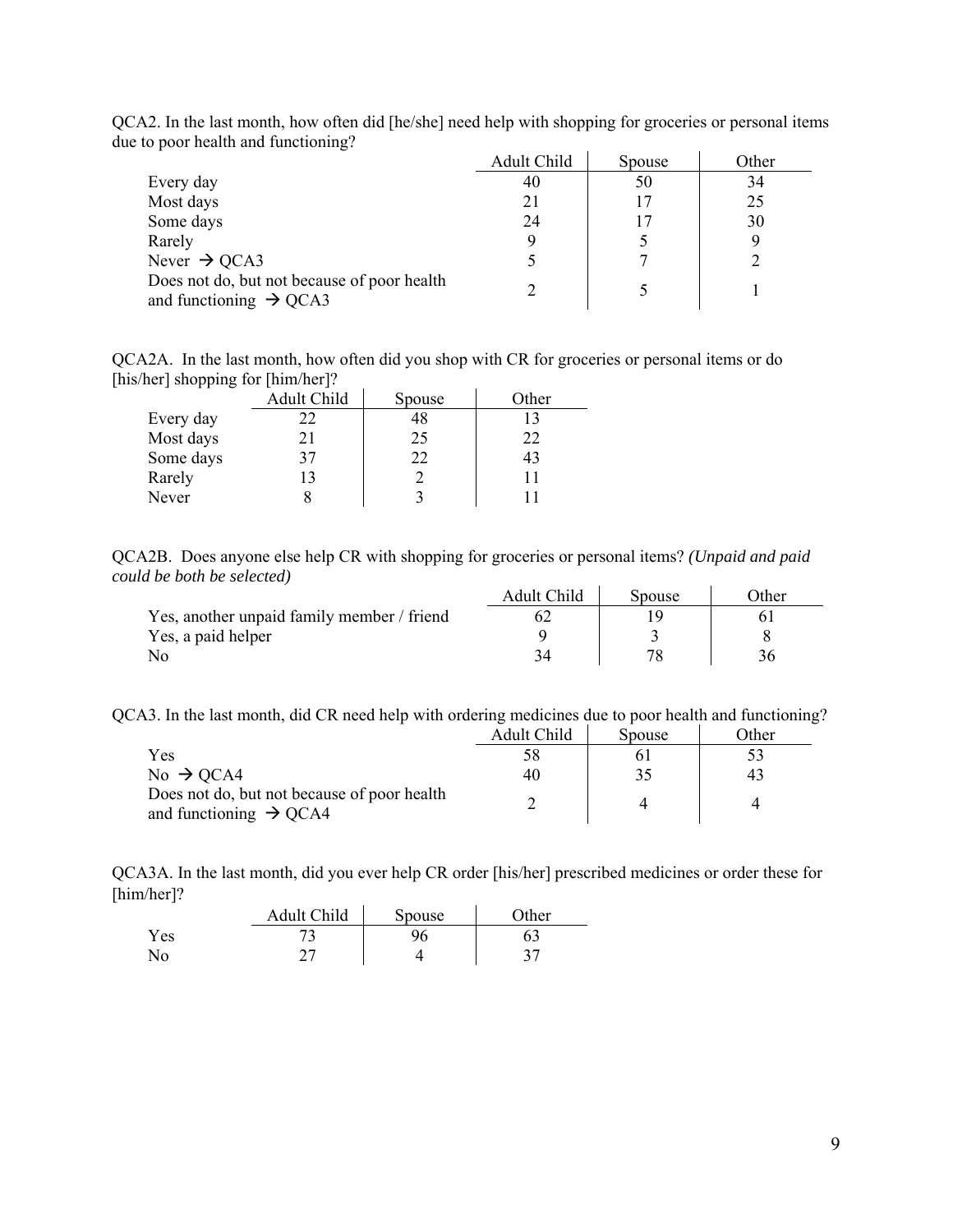| .                                          | Adult Child | Spouse | Other |
|--------------------------------------------|-------------|--------|-------|
| Yes, another unpaid family member / friend |             |        | 48    |
| Yes, a paid helper                         |             |        |       |
|                                            |             | 94     |       |

QCA3B. Does anyone else help CR with ordering medicines? *(Unpaid and paid could be both be selected)*

QCA4. In the last month, did CR need help with handling bills or banking due to poor health and functioning?

|                                                                                   | Adult Child | Spouse | Other |
|-----------------------------------------------------------------------------------|-------------|--------|-------|
| Yes                                                                               |             | 60     | 64    |
| $No \rightarrow QCA5$                                                             |             | 30     | 34    |
| Does not do, but not because of poor health<br>and functioning $\rightarrow$ QCA5 |             |        |       |

QCA4A. In the last month, did you ever help CR with handling bills or banking or do this for [him/her]? Adult Child Spouse General

|      | Augu Umu | <b>D</b> DUUSC | $_{\rm outel}$ |
|------|----------|----------------|----------------|
| Y es |          |                |                |
|      |          |                | ົ<br>ر ر       |

QCA4B. Does anyone else help CR with handling bills or banking? *(Unpaid and paid could be both be selected)*

|                                            | Adult Child | Spouse | )ther |
|--------------------------------------------|-------------|--------|-------|
| Yes, another unpaid family member / friend |             |        |       |
| Yes, a paid helper                         |             |        |       |
|                                            |             |        | 47    |

*Caregivers of persons living in assisted living were not asked QCA5 through QCA12C if they indicated they did not help the care recipient with personal care (personal care screener question SCRNPC).* 

QCA5PRE. Now, a few questions about personal care.

QCA5. In the last month, how often did CR need help with eating due to poor health and functioning?

|                          | Adult Child | Spouse | Other |
|--------------------------|-------------|--------|-------|
| Every day                |             |        |       |
| Most days                |             |        |       |
| Some days                |             |        |       |
| Rarely                   |             | 15     |       |
| Never $\rightarrow$ QCA6 |             | 69     |       |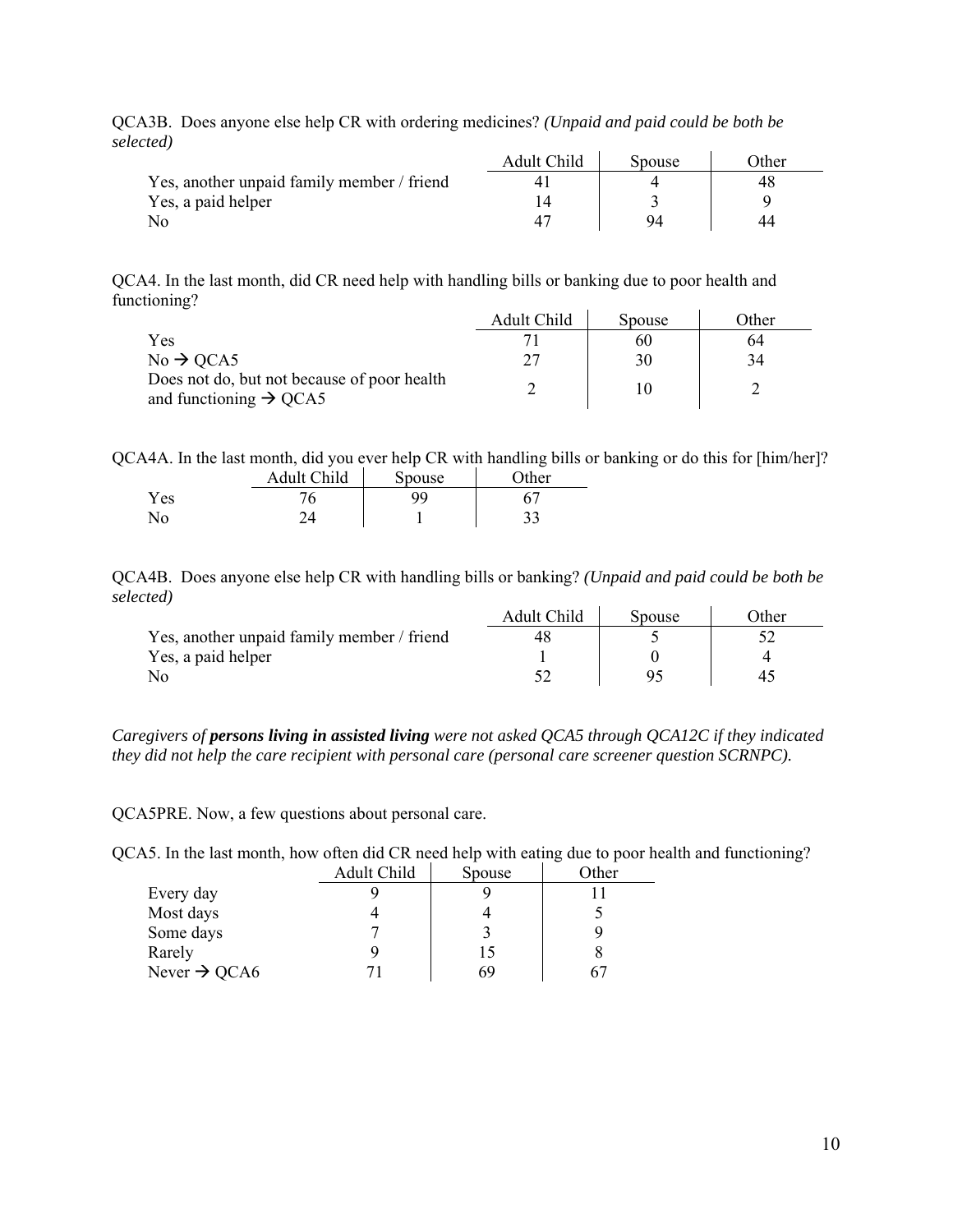|           | Adult Child | Spouse | Other |
|-----------|-------------|--------|-------|
| Every day | 22          | 38     |       |
| Most days |             | 9      | 21    |
| Some days | 31          | 12     | 27    |
| Rarely    | 24          | 27     | 21    |
| Never     | 12          | 14     |       |

QCA5A. In the last month, how often did you help [him/her] with eating?

QCA5B. Does anyone else help [him/her] with eating? *(Unpaid and paid could be both be selected)*

|                                            | Adult Child | Spouse | <b>Other</b> |
|--------------------------------------------|-------------|--------|--------------|
| Yes, another unpaid family member / friend |             |        |              |
| Yes, a paid helper                         |             |        |              |
|                                            |             |        |              |

QCA6. In the last month, how often did CR need help with showering or bathing due to poor health and functioning?

|                          | Adult Child | Spouse | Other |
|--------------------------|-------------|--------|-------|
| Every day                | 27          | 22     | 19    |
| Most days                |             |        |       |
| Some days                | 10          | 13     | 15    |
| Rarely                   | 10          | 12     | 10    |
| Never $\rightarrow$ QCA7 | 14          | 44     | 45    |

QCA6A. In the last month, how often did you help [him/her] with showering or bathing?

|           | Adult Child | Spouse | Other |
|-----------|-------------|--------|-------|
| Every day |             | 37     | 16    |
| Most days |             | 18     |       |
| Some days | 22          | 23     | 22    |
| Rarely    | 16          | 17     | 18    |
| Never     | 33          |        | 36    |

QCA6B. Does anyone else help [him/her] with showering or bathing? *(Unpaid and paid could be both be selected)*

|                                            | Adult Child | Spouse | )ther |
|--------------------------------------------|-------------|--------|-------|
| Yes, another unpaid family member / friend |             |        |       |
| Yes, a paid helper                         |             |        |       |
|                                            |             |        |       |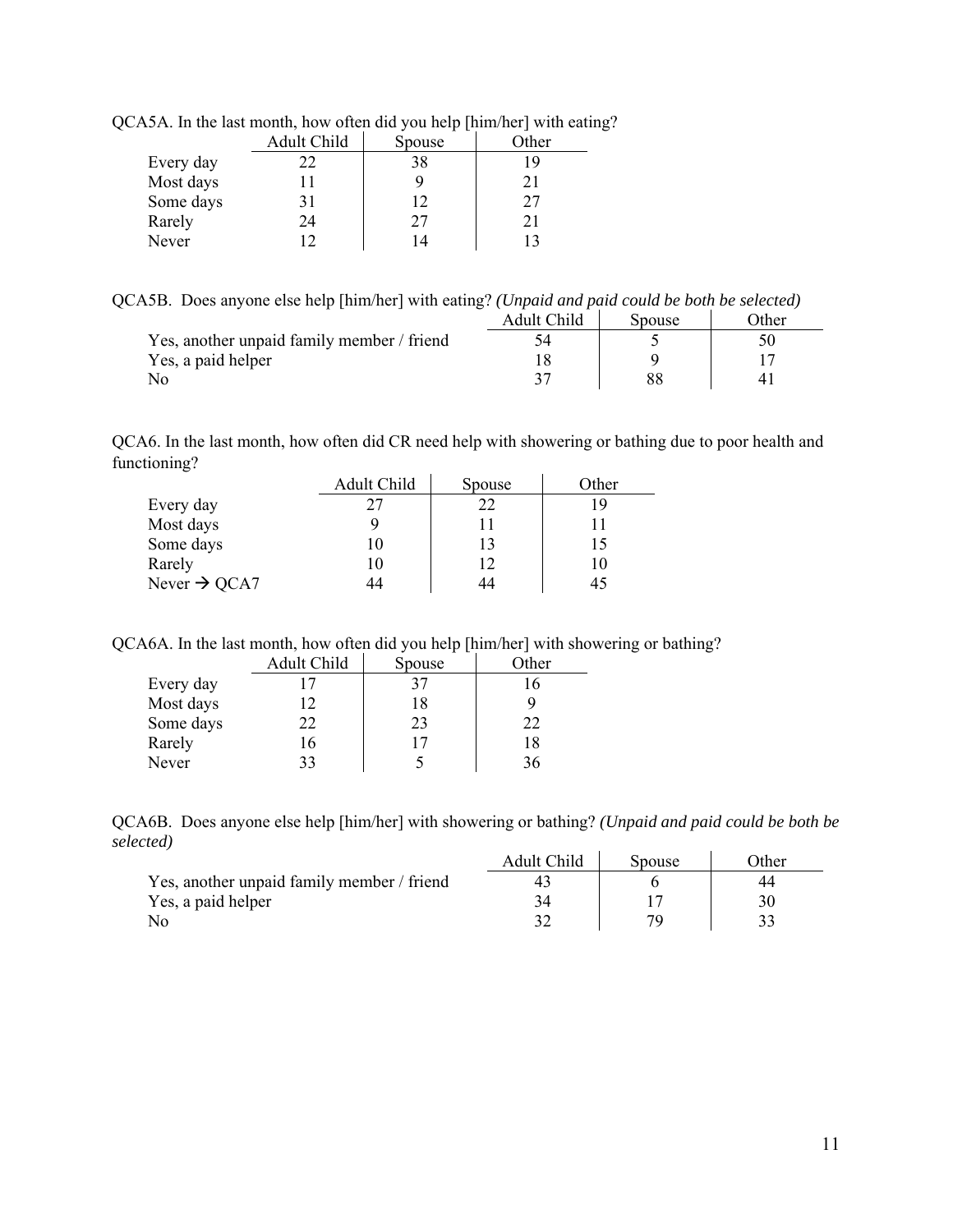|                          | Adult Child | Spouse | Other |
|--------------------------|-------------|--------|-------|
| Every day                | 23          | 28     |       |
| Most days                |             |        | 13    |
| Some days                |             |        |       |
| Rarely                   | 12          | 12     | 17    |
| Never $\rightarrow$ QCA8 |             | 36     |       |

QCA7. In the last month, how often did CR need help with dressing or grooming due to poor health and functioning?

QCA7A. In the last month, how often did you help CR with dressing or grooming?

|           | Adult Child | Spouse | Other |
|-----------|-------------|--------|-------|
| Every day | 17          | 40     | 13    |
| Most days | 13          | 15     | 19    |
| Some days | 34          | 29     | 25    |
| Rarely    | 23          | 16     | 25    |
| Never     | 13          |        | 18    |

QCA7B. Does anyone else help [him/her] with dressing or grooming? *(Unpaid and paid could be both be selected)*

|                                            | Adult Child | Spouse | )ther |
|--------------------------------------------|-------------|--------|-------|
| Yes, another unpaid family member / friend |             |        |       |
| Yes, a paid helper                         |             |        |       |
|                                            |             |        |       |

QCA8. In the last month, how often CR need help with using the toilet due to poor health and functioning?

|                          | Adult Child | Spouse | Other |
|--------------------------|-------------|--------|-------|
| Every day                | $\sqrt{2}$  |        |       |
| Most days                |             |        |       |
| Some days                |             |        |       |
| Rarely                   |             |        |       |
| Never $\rightarrow$ QCA9 | 54          | 65     |       |

QCA8A. In the last month, how often did you help CR with using the toilet?

|           | Adult Child | Spouse | Other |
|-----------|-------------|--------|-------|
| Every day | 25          | 53     |       |
| Most days |             |        | 18    |
| Some days | 25          |        | 23    |
| Rarely    | 19          | 29     | 23    |
| Never     | 19          |        |       |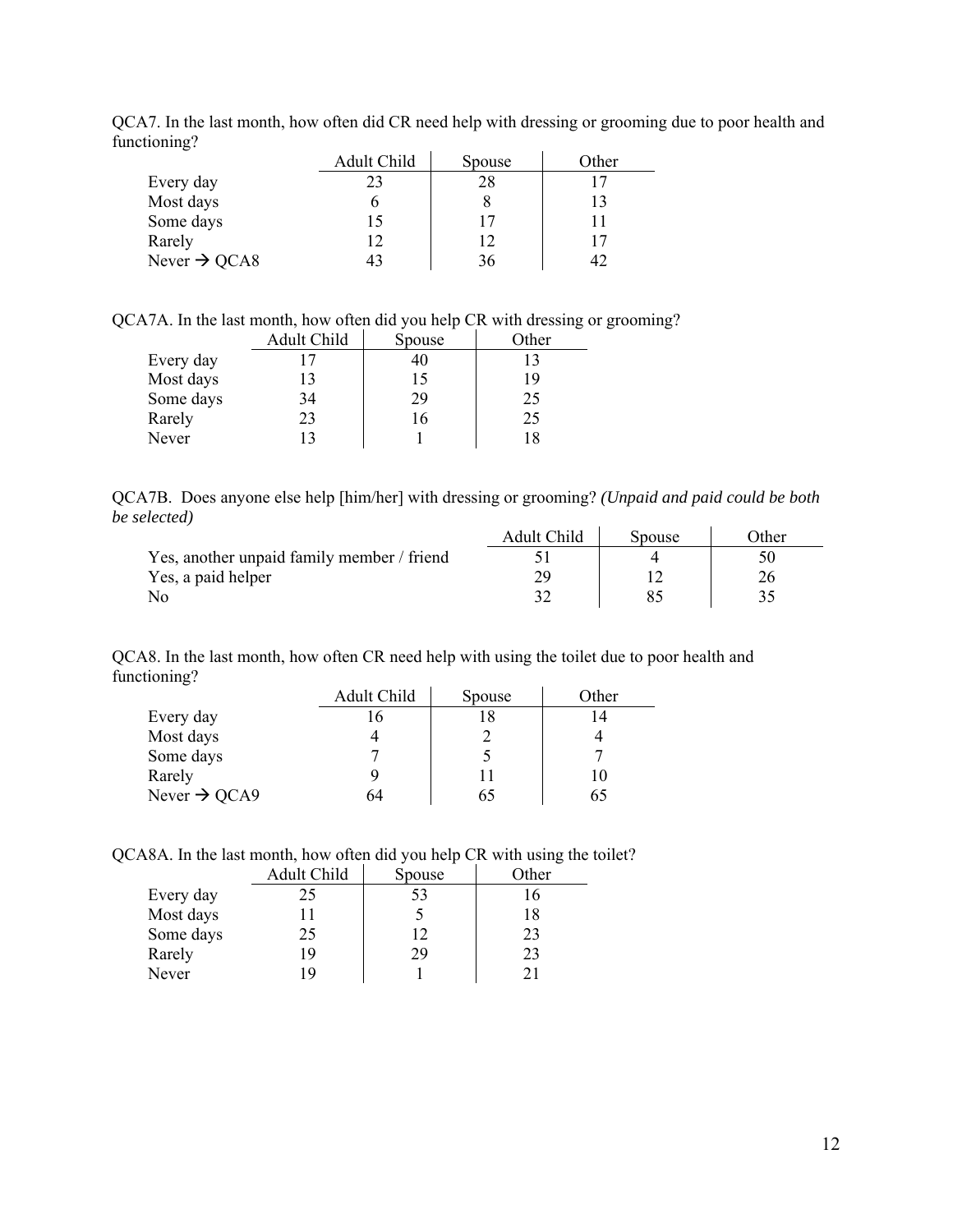| .                                          | Adult Child | <b>Spouse</b> | <b>Other</b> |
|--------------------------------------------|-------------|---------------|--------------|
| Yes, another unpaid family member / friend | 60          |               |              |
| Yes, a paid helper                         |             |               |              |
|                                            |             |               |              |

QCA8B. Does anyone else help [him/her] with using the toilet? *(Unpaid and paid could be both be selected)*

QCA9. In the last month, how often did CR need help getting in and out of bed due to poor health and functioning?

|                           | Adult Child | Spouse | Other |
|---------------------------|-------------|--------|-------|
| Every day                 |             |        | 12    |
| Most days                 |             |        |       |
| Some days                 |             |        | 12    |
| Rarely                    |             | 20     | 13    |
| Never $\rightarrow$ QCA10 | 63          | 52     | 56    |

QCA9A. In the last month, how often did you help CR get in and out of bed?

|           | Adult Child | Spouse | Other |
|-----------|-------------|--------|-------|
| Every day |             | 36     |       |
| Most days |             |        | 15    |
| Some days | 25          | 19     | 26    |
| Rarely    | 28          | 36     | 28    |
| Never     |             |        | 25    |

QCA9B. Does anyone else help [him/her] get in and out of bed? *(Unpaid and paid could be both be selected)*

|                                            | Adult Child | Spouse | )ther |
|--------------------------------------------|-------------|--------|-------|
| Yes, another unpaid family member / friend |             |        |       |
| Yes, a paid helper                         |             |        |       |
|                                            |             |        |       |

QCA10. In the last month, how often did CR need help getting around [his/her] home due to poor health and functioning?

|                           | Adult Child | Spouse | Other |
|---------------------------|-------------|--------|-------|
| Every day                 |             |        |       |
| Most days                 |             |        |       |
| Some days                 | 12          | 13     | 14    |
| Rarely                    | 16          | 19     | 17    |
| Never $\rightarrow$ QCA11 |             | 48     | 47    |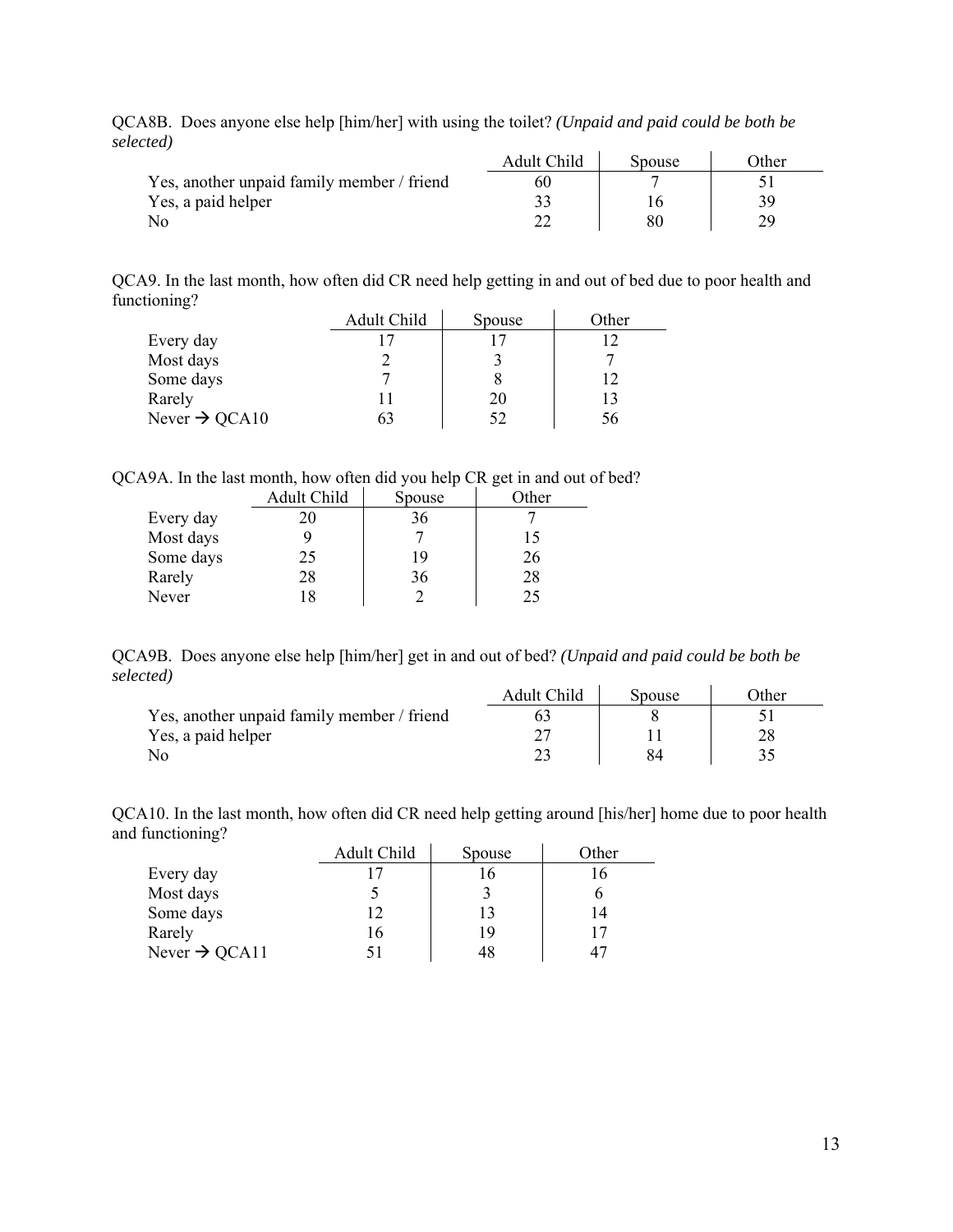|           | Adult Child | Spouse | Other |
|-----------|-------------|--------|-------|
| Every day |             | 33     | 14    |
| Most days | 12          |        | 14    |
| Some days | 34          | 26     | 34    |
| Rarely    |             | 29     | 24    |
| Never     |             |        | 14    |

QCA10A. In the last month, how often did you help CR get around [his/her] home?

QCA10B. Does anyone else help [him/her] get around [his/her] home? *(Unpaid and paid could be both be selected)*  $\Delta u$ lt Child  $\int$  Spaces  $\int$  Other

|                                            | Adult Child | Spouse | )ther |
|--------------------------------------------|-------------|--------|-------|
| Yes, another unpaid family member / friend | რრ          |        |       |
| Yes, a paid helper                         |             |        |       |
|                                            |             |        |       |

QCA11. In the last month, how often did CR need help leaving [his/her] home to go outside due to poor health and functioning?

|                                                | Adult Child | Spouse | Other |
|------------------------------------------------|-------------|--------|-------|
| Every day                                      | 25          |        | 26    |
| Most days                                      | 14          |        |       |
| Some days                                      | 20          |        | 19    |
| Rarely                                         |             |        |       |
| Never $\rightarrow$ skip logic prior to QCA12A | 30          |        |       |

QCA11A. In the last month, how often did you help CR leave [his/her] home to go outside?

|           | Adult Child | Spouse | Other |
|-----------|-------------|--------|-------|
| Every day | ר ו         | 37     | 15    |
| Most days | 20          |        | 15    |
| Some days | 40          | 29     | 39    |
| Rarely    | 15          | 25     | 22    |
| Never     |             |        |       |

QCA11B. Does anyone else help [him/her] leave [his/her] home to go outside? *(Unpaid and paid could be both be selected)*  $\Lambda$  dult Child  $\begin{bmatrix} 1 & 0 & 0 \\ 0 & 0 & 0 \\ 0 & 0 & 0 \end{bmatrix}$ 

|                                            | Adult Child | Spouse | <b>T</b> ther |
|--------------------------------------------|-------------|--------|---------------|
| Yes, another unpaid family member / friend |             |        |               |
| Yes, a paid helper                         |             |        |               |
| No                                         |             |        |               |

*Skip logic: QCA12A, QCA12B, and QCA12C were asked if CG responded he / she ever provided care on QCA5A, QCA6A, QCA7A, QCA8A, QCA9A, QCA10A, or QCA11A (i.e., response of every day, most days, some days, or rarely on one or more of these items)*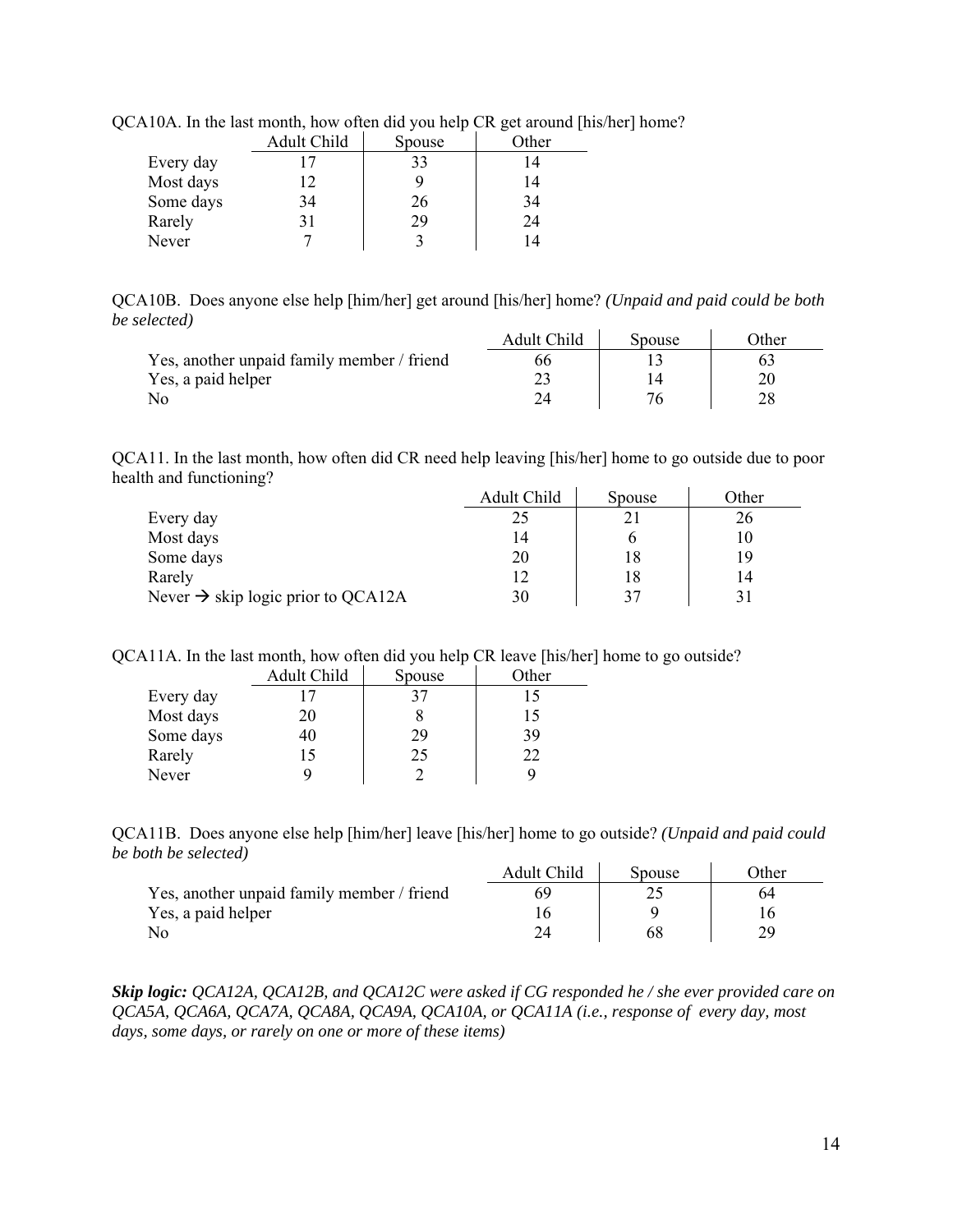QCA12A. In the last month when you helped CR with personal care, did you ever lift [him/her] from a seated or lying position?

|              | Adult Child | <b>Spouse</b> | $\gamma$ ther |
|--------------|-------------|---------------|---------------|
| <b>Yes</b>   | 20          | 36            | ົາ<br>ے ر     |
| $N_{\Omega}$ |             | 64            |               |

QCA12B. [In the last month when you helped CR with personal care,] did you ever let [him/her] lean on you or support [his/her] weight?  $\mathcal{L}(\mathcal{L})$ 

|     | Adult Child | <b>Spouse</b> | <b>Other</b> |
|-----|-------------|---------------|--------------|
| Yes | v           | 68            | 66           |
| No. | ر ت         | າາ            |              |

QCA12C. [In the last month when you helped CR with personal care,] did you ever hold [him/her] steady while [he/she] walked or stood?

|     | Adult Child | Spouse | <b>Other</b> |
|-----|-------------|--------|--------------|
| Yes |             |        | 68           |
| No  |             | 36     |              |

QCA13. In the last month, how often did you drive CR places?

|           | Adult Child | Spouse | Other |
|-----------|-------------|--------|-------|
| Every day |             | 28     |       |
| Most days |             | 23     | 16    |
| Some days |             | 25     | 34    |
| Rarely    | 18          | 10     | 19    |
| Never     | 20          | 14     | 23    |

QCA14. In the last month, how often did you go with CR in a van, shuttle or cab, or take public transportation -- the bus, subway, train, or light rail – with [him/her]?

|            | Adult Child | Spouse | Other |
|------------|-------------|--------|-------|
| Every day  |             |        |       |
| Most days  |             |        |       |
| Some days  |             |        |       |
| Rarely     |             |        |       |
| Never      | 6 I         | 52     | 62    |
| Do not use | 28          |        | 25    |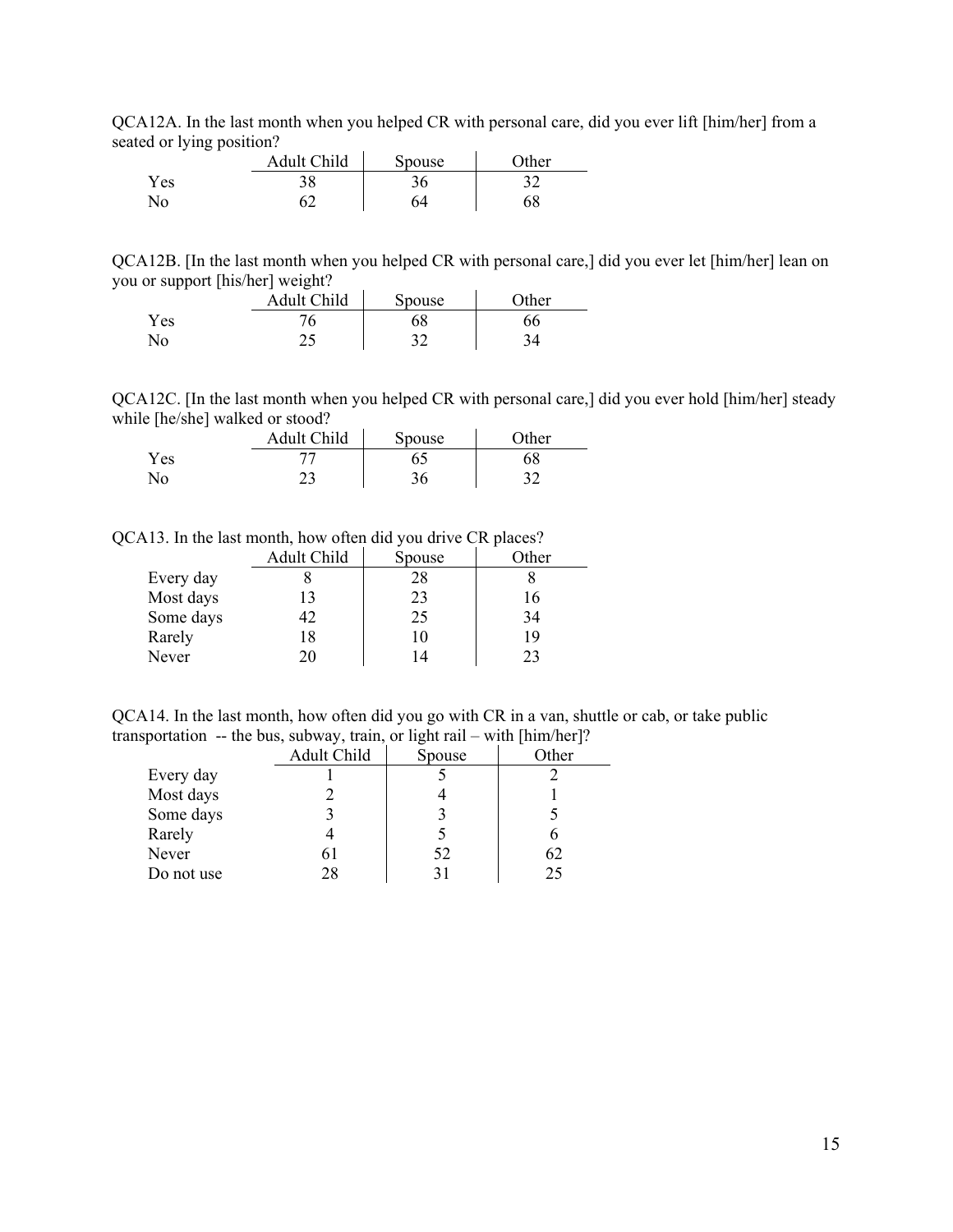*Caregivers of persons living in assisted living were not asked QCA15A through QCA19 if they indicated they did not help the care recipient with medical / nursing task care (medical / nursing tasks screener question SCRNMNT).* 

QCA15PRE. The next few questions are about help related to CR's health care.

| QCA15A. In the last month, did you ever help CR keep track of [his/her] medications? |                    |       |  |
|--------------------------------------------------------------------------------------|--------------------|-------|--|
|                                                                                      | Adult Child Spouse | Other |  |
| Yes.                                                                                 |                    |       |  |

|  |  |  |  |  | QCA15A1. In the last month, did you ever actually give CR [his/her] medications? |
|--|--|--|--|--|----------------------------------------------------------------------------------|
|  |  |  |  |  |                                                                                  |

|     | . .<br>Adult Child | Spouse | $\gamma$ ther |
|-----|--------------------|--------|---------------|
| Yes |                    |        |               |
| No  |                    |        |               |

No 42 22 48

QCA15A2. How are these drugs administered? *(multiple responses could be selected)* 

|                                              | Adult Child | Spouse | Other |
|----------------------------------------------|-------------|--------|-------|
| Orally (by mouth as pills, capsules, liquid) | 98          | 99     | 99    |
| Insulin injection                            |             | 16     | 8     |
| Other injection                              | h           | O      |       |
| Infusion pump                                |             |        |       |
| Inhaler                                      |             | 16     | 12    |
| Suppository                                  |             |        |       |
| Medication patch                             | n           |        |       |
| Spray                                        |             |        |       |
| Eye/Ear drops                                | 16          | 23     | 12    |
| Other                                        |             |        |       |

QCA15B. [In the last month, did you ever help CR] take shots or injections?

|     | <b>Adult Child</b> | Spouse   | $\gamma$ ther |
|-----|--------------------|----------|---------------|
| Yes |                    |          |               |
| No  | QΔ                 | oo<br>oο | 98            |

QCA15C. [In the last month, did you ever help CR] manage medical tasks like ostomy care, IVs, or testing blood?

|                | Adult Child | Spouse | $\gamma$ ther |
|----------------|-------------|--------|---------------|
| Yes            |             |        |               |
| N <sub>o</sub> |             | 88     |               |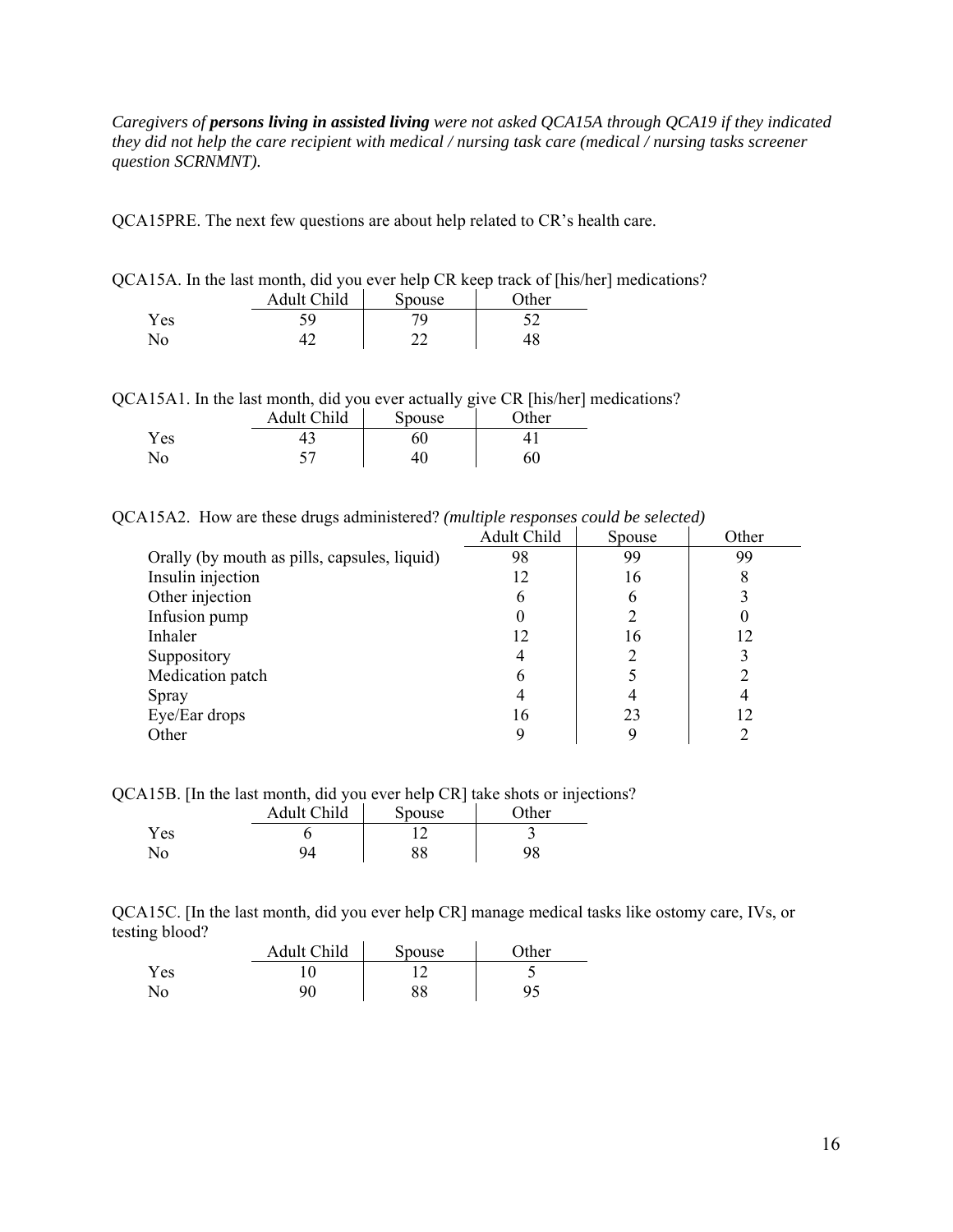QCA15D. [In the last month, did you ever help CR] with exercises [he/she] was supposed to do?

|              | Adult Child              | <b>Spouse</b> | $\gamma$ ther |
|--------------|--------------------------|---------------|---------------|
| Yes.         | ے ت                      | ر. ر          | າວ<br>20      |
| $N_{\Omega}$ | $\overline{\phantom{a}}$ |               | ت             |

QCA15E. [In the last month, did you ever help CR] with a special diet?

|     | Adult Child | <b>Spouse</b> | Other |
|-----|-------------|---------------|-------|
| Yes | ر ب         |               | ∠∪    |
| No. | ⇁           | 60            |       |

QCA15F. [In the last month, did you ever help CR] care for [his/her] teeth or dentures?

|     | Adult Child | Spouse | $\gamma$ ther |
|-----|-------------|--------|---------------|
| Yes |             |        |               |
| No  |             | 70     | 83            |

QCA15G. [In the last month, did you ever help CR] care for [his/her] feet, like clipping nails?

|            | Adult Child | Spouse    | Other |
|------------|-------------|-----------|-------|
| Yes        | ግ ር<br>د ت  |           |       |
| $\sqrt{0}$ |             | ۲۵<br>ر ر |       |

QCA15H. [In the last month, did you ever help CR] with skin care related to wounds or sores?

|      | Adult Child | Spouse | )ther |
|------|-------------|--------|-------|
| Y es |             |        |       |
| No   | 77          | IJΟ    | 70    |

QCA15I. [In the last month, did you ever help CR] with assistive devices for mobility like canes or walkers?

|     | Adult Child | Spouse | Other |
|-----|-------------|--------|-------|
| Yes | 49          |        | 48    |
| No  |             | 60     |       |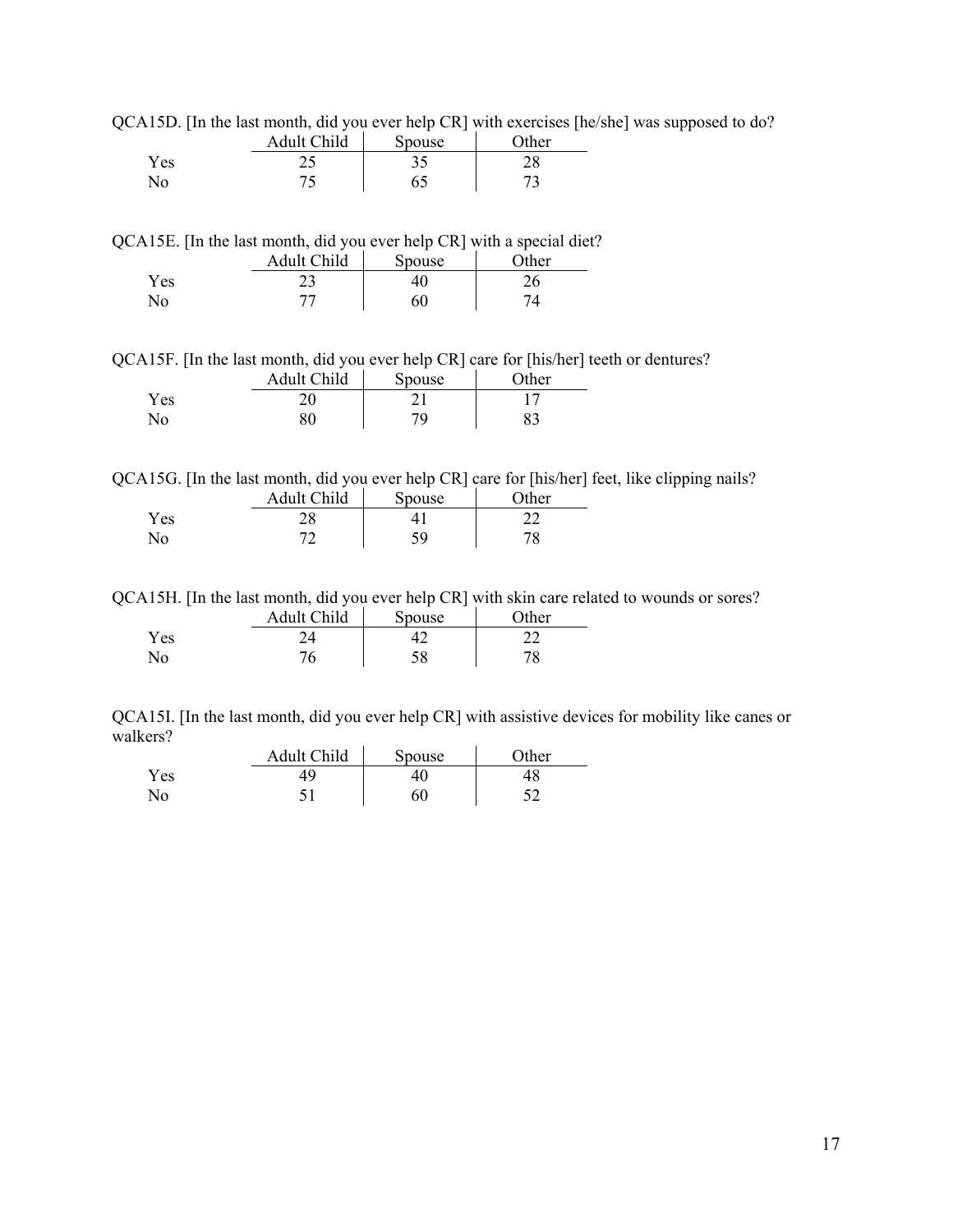### *Caregivers were only asked QCA15J through QCA19 if they indicated they did help the care recipient with medical / nursing task care (medical / nursing task screener question SCRNMNT).*

You indicated at the beginning of the survey that you perform some medical/nursing tasks. Many different tasks are considered medical/nursing tasks even though they are done at home. Some require equipment; others do not. Which of the following additional medical tasks do you perform?

QCA15J. [In the last month, did you ever] use incontinence equipment like catheters, supplies like adult diapers, or administer enemas?

|                        | Adult Child | Spouse | <b>Other</b> |
|------------------------|-------------|--------|--------------|
| Yes                    |             |        |              |
| $\mathcal{N}_{\Omega}$ |             | ¬∩     | IJΟ          |

QCA15K. [In the last month, did you ever] use meters/monitors (e.g., thermometer, glucometer, stethoscope, weight scales, blood pressure monitors, oxygen saturation monitors)?

|      | Adult Child | Spouse | $\gamma$ ther |
|------|-------------|--------|---------------|
| r es |             | 56     | 38            |
| No   |             |        | 62            |

QCA15L. [In the last month, did you ever] administer test kits (bladder infection test, for example)?

|     | Adult Child | Spouse | Other |
|-----|-------------|--------|-------|
| Yes |             |        |       |
| No. | 96          | 96     | QQ    |

QCA15M. [In the last month, did you ever] operate durable medical equipment (hospital beds, lifts, wheelchairs, scooters, toilet or bath chairs, geri-chairs, for example)?

|      | Adult Child | Spouse | $\gamma$ ther |
|------|-------------|--------|---------------|
| r es | 49          |        | ŀ6            |
| Νo   |             | 58     |               |

QCA15N. [In the last month, did you ever] operate mechanical ventilators, oxygen, tube feeding equipment, or home dialysis equipment?

|     | Adult Child | Spouse | $\gamma$ ther |
|-----|-------------|--------|---------------|
| Yes |             | 1 Q.   |               |
| No. | 83          | o      | 84            |

QCA15O. [In the last month, did you ever] use telehealth equipment (cameras, sensors, phone lines to collect medical data in the home and transmit it to doctor or nurse)?

|                    | Adult Child | Spouse | $\gamma$ ther |
|--------------------|-------------|--------|---------------|
| ${\rm v}_{\rm es}$ |             |        |               |
| No                 | 89          | Ω٦     | 96            |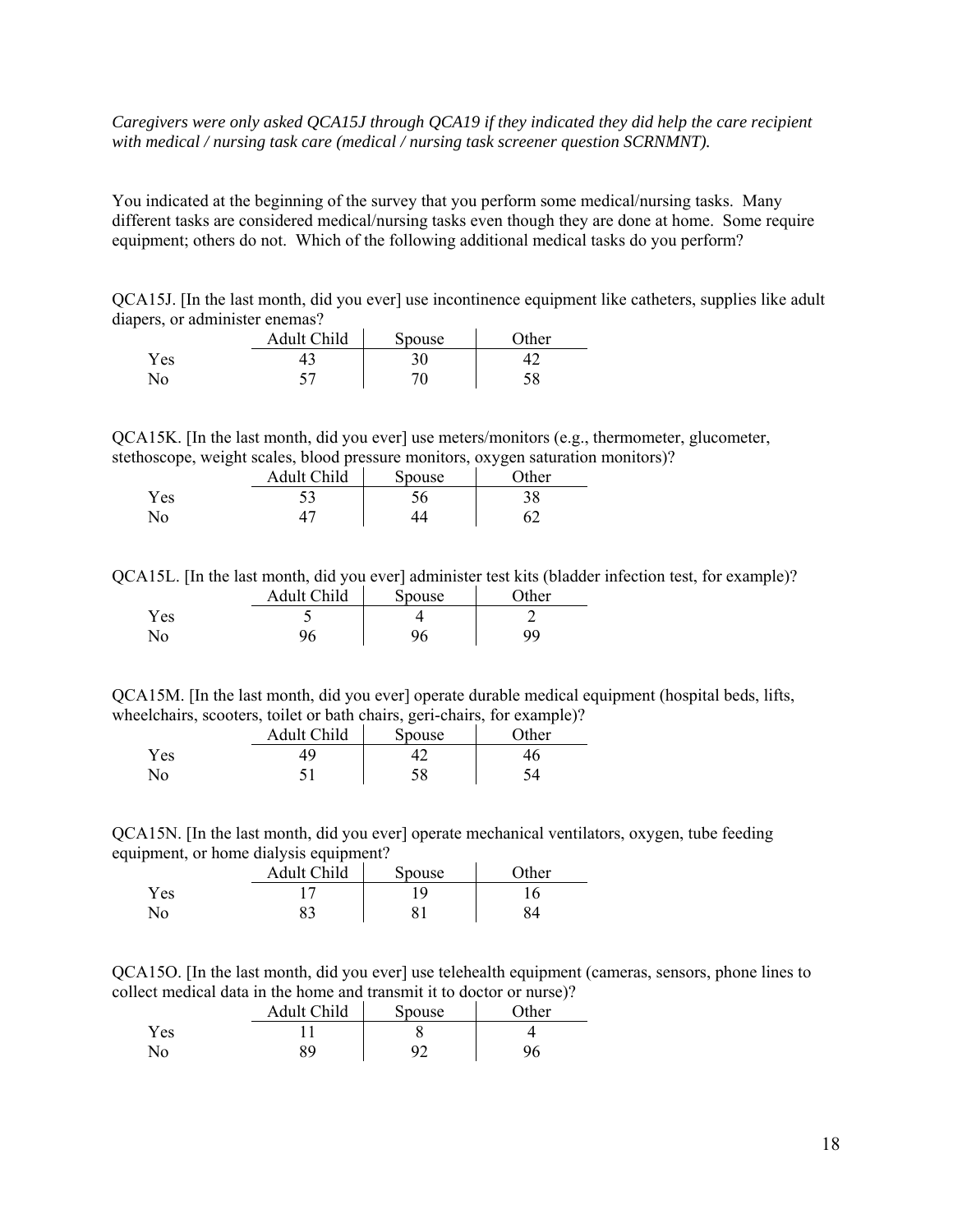*(If YES to any of QCA15A – QCA15O, ask QCA16 – QCA19; otherwise skip to QCA21)* 

QCA16. How difficult is it for you to do the medical and nursing tasks that are required to help CR? Please answer by choosing a number between 1 and 5, where 1 means not at all difficult and 5 means very difficult.

|                         | Adult Child | Spouse | Other |
|-------------------------|-------------|--------|-------|
| 1. Not at all difficult | JO.         |        |       |
|                         |             |        | つつ    |
|                         |             |        |       |
|                         |             |        |       |
| 5. Very difficult       |             |        |       |

QCA17. Did anyone prepare you to do these tasks?

|                        | Adult Child | Spouse | <b>T</b> ther |
|------------------------|-------------|--------|---------------|
| Yes                    | ر ب         |        |               |
| $No \rightarrow QCA21$ |             |        |               |

QCA18. Who prepared you to do the medical and nursing tasks needed to help CR? *(multiple responses could be selected)* 

|                                                | Adult Child | Spouse | Other |
|------------------------------------------------|-------------|--------|-------|
| Hospital nurse                                 | 21          | 32     |       |
| Hospital doctor                                |             | 11     | 0     |
| Primary care doctor                            | 15          | 15     | 13    |
| Nurse in doctor's office or outpatient setting | 14          |        |       |
| Home care nurse                                | 26          | 30     |       |
| Social worker/geriatric care manager           |             |        |       |
| Physical or occupational therapist             | 19          | 28     | 6     |
| Pharmacist                                     |             |        |       |
| Medical supply technician                      |             | 13     |       |
| Friend or neighbor                             |             |        | 13    |
| You learned on your own                        | 26          | 22     | 32    |
| Other                                          | 49          | 33     | 44    |

QCA19. How well do you feel that person prepared you to take on these medical and nursing tasks?

|               | Adult Child | Spouse | Other |
|---------------|-------------|--------|-------|
| Very well     |             |        |       |
| Somewhat well |             | 20     |       |
| Not well      |             |        |       |

QCA21. During that last 12 months, how many times has [he/she] been hospitalized overnight?

|                             | Adult Child | Spouse | Other |
|-----------------------------|-------------|--------|-------|
| None $\rightarrow$ QCA24PRE |             |        |       |
| One time                    | רי          | 24     |       |
| 2 times                     | 15          |        | ۱۹    |
| 3 or more times             | 1 Q         |        |       |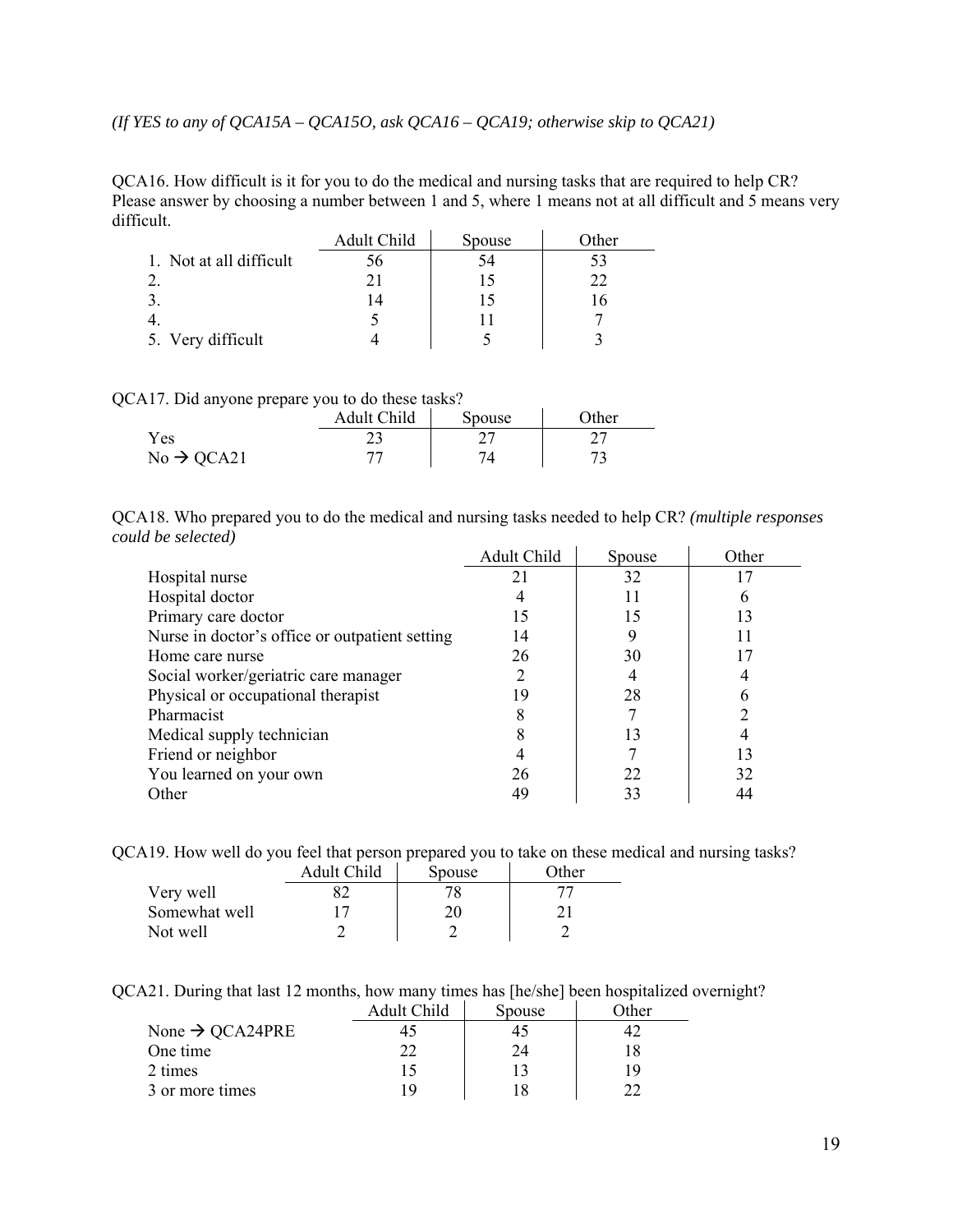| QCA22. When [he/she] was in the hospital, were you included by health care workers, like nurses, |  |
|--------------------------------------------------------------------------------------------------|--|
| doctors, or social workers, in discussions about CR's care? Would you say                        |  |

| $\sim$ . The contraction in the contraction we can create the contraction in $\sim$ |             |        |       |
|-------------------------------------------------------------------------------------|-------------|--------|-------|
|                                                                                     | Adult Child | Spouse | Other |
| Yes, all the time                                                                   | 64          | bδ     | 35    |
| Only some of the time                                                               | 24          |        | 25    |
| No, and you should have been                                                        |             |        |       |
| No, but you did not need to be                                                      |             |        |       |

QCA23. Before CR left the hospital or was discharged, did you receive clear instructions about any medical or nursing tasks you would need to perform for [him/her]?

| -<br>          | Adult Child | Spouse | -<br>$\gamma$ ther |
|----------------|-------------|--------|--------------------|
| Yes            |             |        | ىر                 |
| No             |             |        | 30                 |
| Not applicable |             |        |                    |

QCA23b. How prepared did you feel to take on any medical and nursing tasks after CRs hospitalization?

|               | Adult Child | Spouse | ∩ther |
|---------------|-------------|--------|-------|
| Very well     |             |        | 56    |
| Somewhat well | 35          | 38     | 33    |
| Not well      |             |        |       |

QCA24PRE. Now think about the last YEAR.

QCA24A. In the last year, did you ever make appointments for CR with a medical provider?

|     | Adult Child | <b>Spouse</b> | $\gamma$ ther |
|-----|-------------|---------------|---------------|
| Yes |             | 70            |               |
| N٥  | າາ          | າາ<br>- -     | 50            |

QCA24B. [In the last year, did you ever] speak to or email CR's medical provider about [his/her] care?

|      | Adult Child | Spouse | Other |
|------|-------------|--------|-------|
| Y es |             |        | 49    |
| No.  | 30          |        |       |

QCA24B1. [In the last year, did you ever] go with the CR to appointments with a medical provider?

|     | Adult Child | Spouse | $\gamma$ ther |
|-----|-------------|--------|---------------|
| Yes |             |        |               |
| No. |             | ب      |               |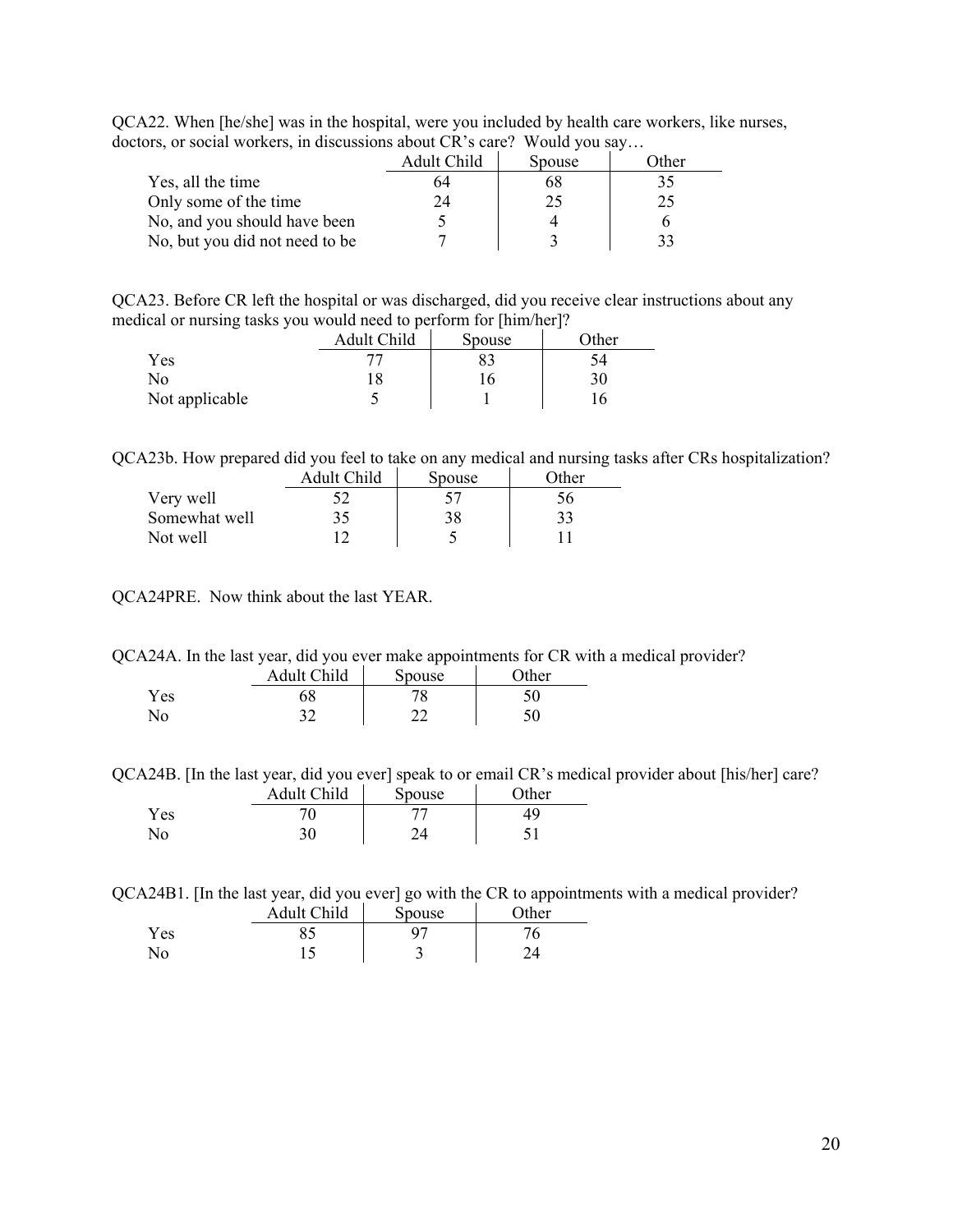QCA24C. [In the last year, did you ever] help [him/her] change or add a health insurance or prescription drug plan? [IF NEEDED: For example, changed or helped [him/her] change a Medicare supplemental plan or prescription drug plan , or helped [him/her] decide to join or leave a managed care plan.]

| <br>         | Adult Child | Spouse | $\Delta$ ther |
|--------------|-------------|--------|---------------|
| Yes          | י כ<br>ر ب  | 2 O    |               |
| $N_{\Omega}$ | 74          |        | o٩            |

QCA24D. [In the last year, did you ever] handle any other health insurance matters related to [his/her] medical care? [IF NEEDED: This includes contacting Medicare or another insurer to find out what is covered, comparing plans or providers, finding out about bills, or filing a claim.]

|     | Adult Child | Spouse | $\gamma$ ther |
|-----|-------------|--------|---------------|
| Yes | 3Q.         | 49     | ∸             |
| ง∩  |             |        |               |

QCA25. About how many hours per week on average do you help this person with personal care, routine household needs and/or medical/nursing tasks?

|                           | Adult Child | Spouse | Other |
|---------------------------|-------------|--------|-------|
| 8 hours or less per week  |             |        | 48    |
| 9 to 19 hours per week    | 28          | 22     | 24    |
| 20 to 39 hours per week   | 16          | 15     |       |
| 40 or more hours per week |             | 33     |       |

QCA25b. Thinking about all of the ways you helped CR in the last month, did you help on a regular basis or did it vary? By regular schedule, we mean the same days or times every week.

| -                | Adult Child | Spouse | $\Omega$ ther |
|------------------|-------------|--------|---------------|
| Regular schedule |             | 58     |               |
| Varied           |             |        |               |

QCA26. For how long have you been helping this person with personal care routine household needs and/or medical/nursing tasks?

|                   | Adult Child | Spouse | Other |
|-------------------|-------------|--------|-------|
| 3 months or less  |             |        |       |
| 4 to 12 months    |             |        |       |
| $1 - 2$ years     | 22          | . 6    |       |
| $3 - 5$ years     | 28          | 25     |       |
| More than 5 years |             |        |       |

QCA27. Over the past month, has the amount you helped CR increased, decreased, or been about the same as before?

|                                       | Adult Child | Spouse | Other |
|---------------------------------------|-------------|--------|-------|
| Increased in the past month           |             | 36     | 33    |
| Been about the same in the past month | 54          | 93     | 59    |
| Decreased in the past month           |             |        |       |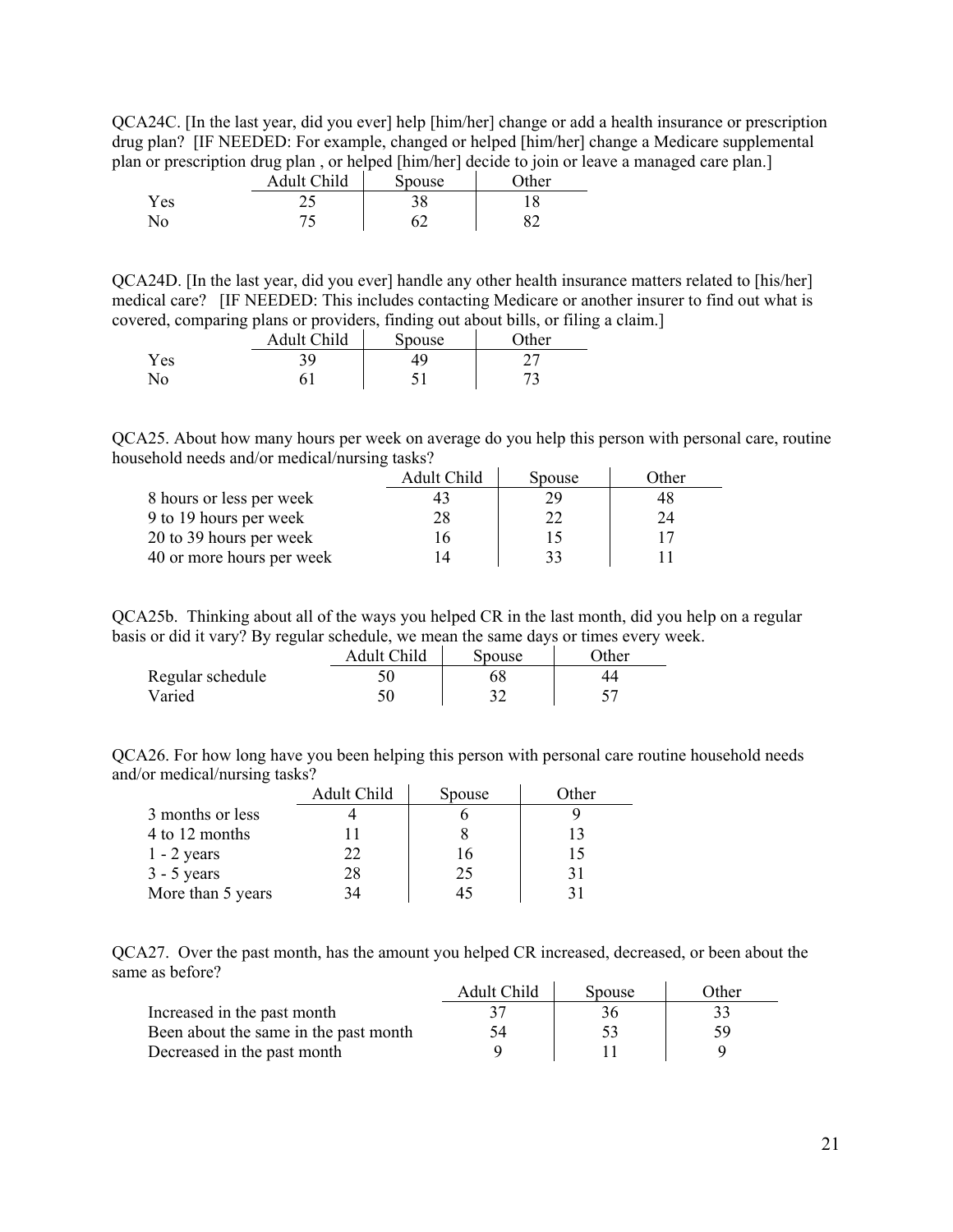| QCA28. Thinking ahead to next few months, do you think the amount you will help CR will increase,<br>decrease, or be about the same as the past month? |             |        |       |  |
|--------------------------------------------------------------------------------------------------------------------------------------------------------|-------------|--------|-------|--|
|                                                                                                                                                        | Adult Child | Spouse | Other |  |

|                        | Adult Child | Spouse | )ther |
|------------------------|-------------|--------|-------|
| Will increase          |             |        |       |
| Will be about the same |             | ٢y     | 64    |
| Will decrease          |             |        |       |

| QCA29. Do you feel you had a choice in taking on this responsibility for caring for CR? |  |  |  |  |  |  |  |  |  |  |
|-----------------------------------------------------------------------------------------|--|--|--|--|--|--|--|--|--|--|
|                                                                                         |  |  |  |  |  |  |  |  |  |  |

|                | Adult Child | Spouse | $\gamma$ ther |
|----------------|-------------|--------|---------------|
| Yes            |             |        | 64            |
| N <sub>0</sub> | სი          |        | ◡             |

QCA30. In general, how worried are you about making a mistake or error, or unintentionally hurting CR while caring for him / her?

|                  | Adult Child | Spouse | Other |
|------------------|-------------|--------|-------|
| Very worried     |             |        |       |
| Somewhat worried |             |        |       |
| Only a little    | 32          |        |       |
| Not at all       | 51          | 58     |       |

Illness, disability, and life circumstances may cause some people to suffer either physically or psychologically.

QCA31. I'd like to ask you to the degree to which you think CR has been suffering physically during the past month on a scale from 1 to 10 where 1 equals "CR has not been suffering physically," and 10 equals "CR has been suffering terribly".)

|                                        | Adult Child | Spouse | Other |
|----------------------------------------|-------------|--------|-------|
| 1 CR has not been suffering physically |             |        | 16    |
|                                        |             |        | 10    |
|                                        |             |        |       |
|                                        |             |        | 12    |
|                                        |             | 15     | 12    |
| h                                      |             |        | 10    |
|                                        |             |        | 10    |
|                                        |             | 10     | 10    |
|                                        |             |        |       |
| 10 CR has been suffering terribly      |             |        |       |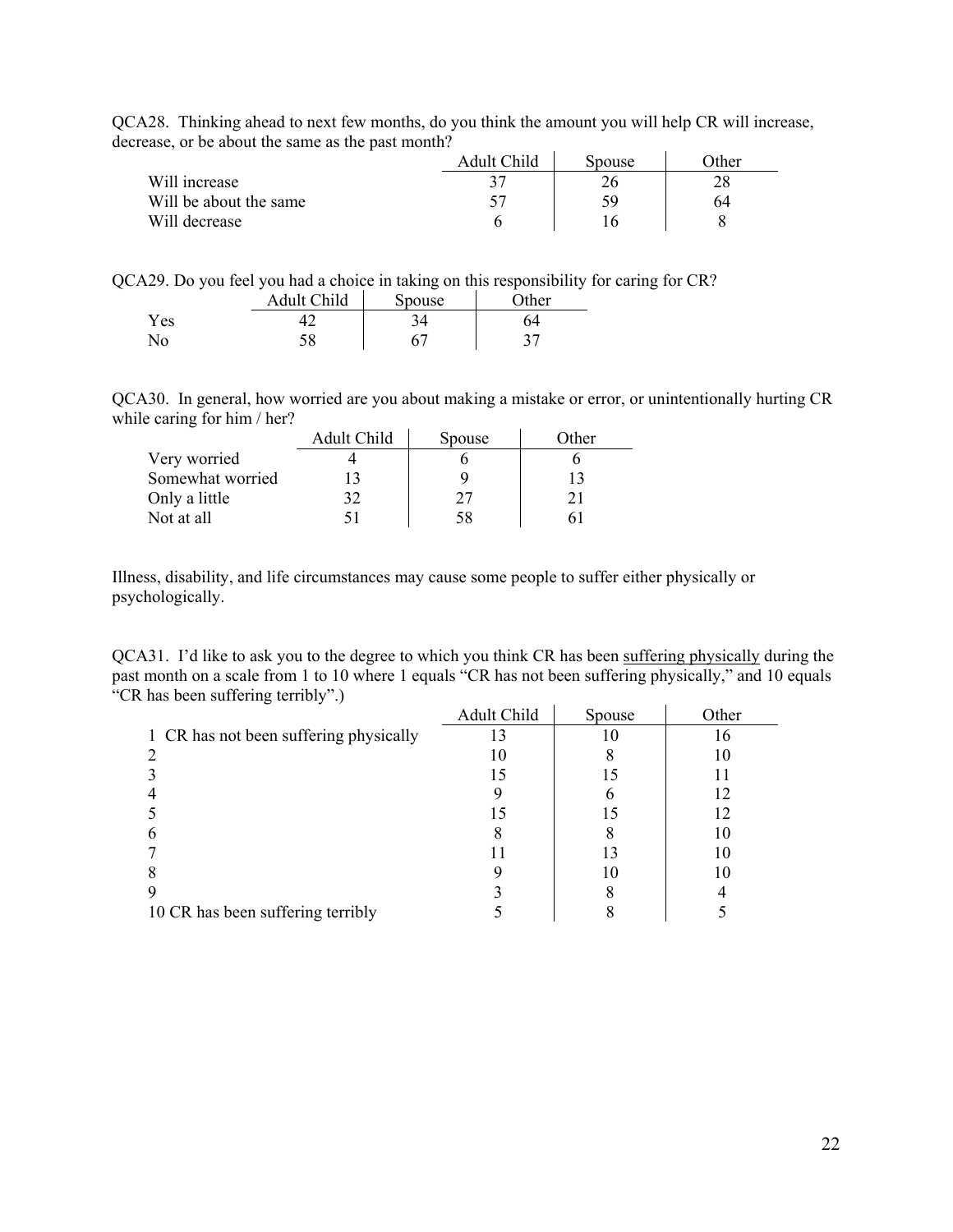| $\alpha$ enorground and the compact of the second substituting $\alpha$ . |             |        |       |  |
|---------------------------------------------------------------------------|-------------|--------|-------|--|
|                                                                           | Adult Child | Spouse | Other |  |
| 1 CR has not been suffering physically                                    |             |        |       |  |
|                                                                           |             |        |       |  |
|                                                                           |             |        |       |  |
|                                                                           |             |        |       |  |
|                                                                           | 14          | 22     |       |  |
|                                                                           |             |        | 10    |  |
|                                                                           | ГO          | 10     |       |  |
|                                                                           |             | 14     |       |  |
|                                                                           |             |        |       |  |
| 10 CR has been suffering terribly                                         |             |        |       |  |
|                                                                           |             |        |       |  |

QCA32. Now, please rate the degree to which you think CR has been suffering psychogically or emotionally during the past month on a scale from 1 to 10 where 1 equals "CR has not been suffering psychologically / emotionally," and 10 equals "CR has been suffering terribly".)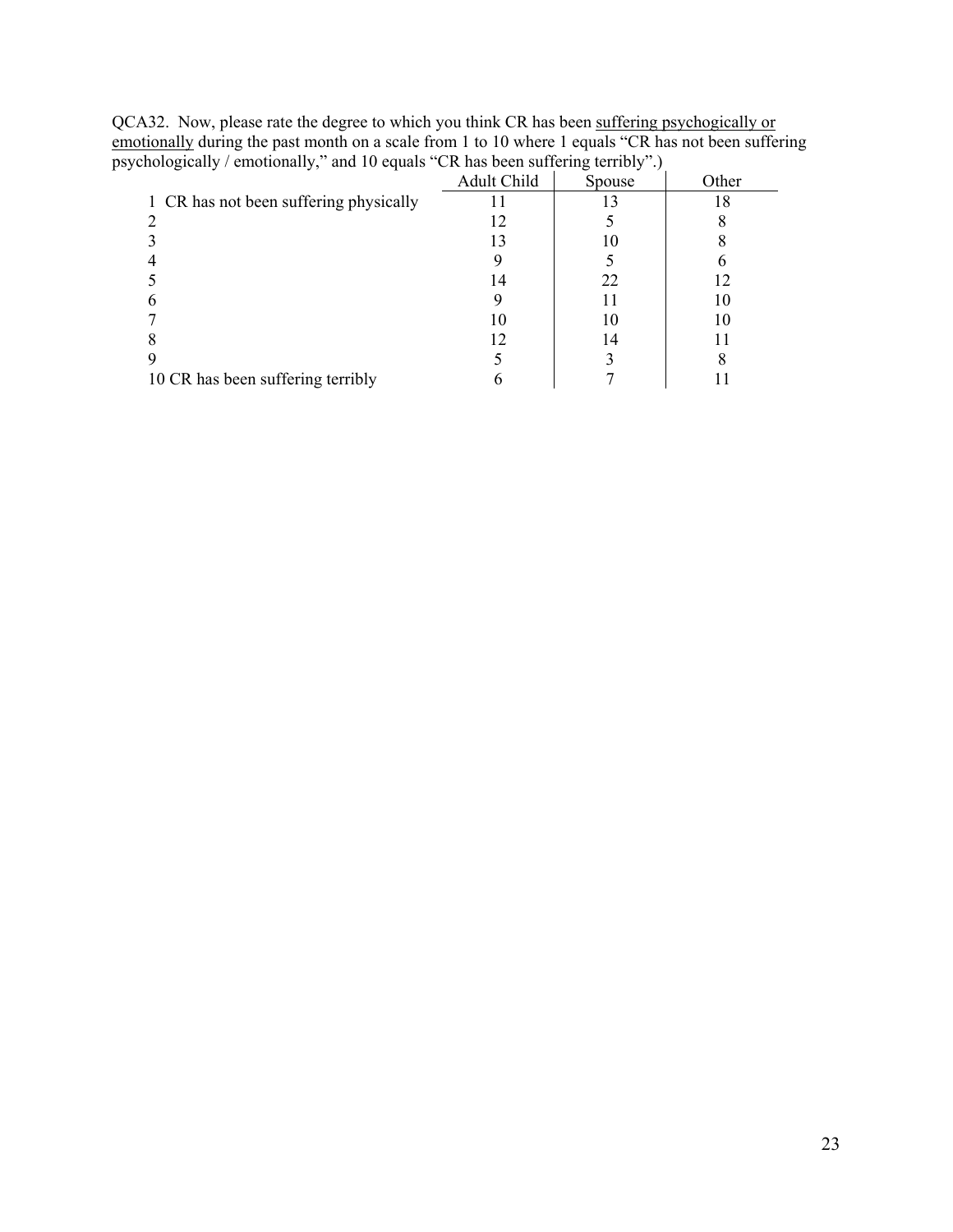## <span id="page-23-0"></span>**ASPECTS OF CAREGIVING**

QAC1PRE. Now we have a few questions about your relationship with CR.

|  |  |  |  | QAC1. How much do you enjoy being with [him/her]? |  |
|--|--|--|--|---------------------------------------------------|--|
|  |  |  |  |                                                   |  |

|            | Adult Child | Spouse | Other |
|------------|-------------|--------|-------|
| A lot      | 69          |        |       |
| Some       | 24          | 20     | 25    |
| A little   |             |        |       |
| Not at all |             |        |       |

QAC2. How much does [he/she] argue with you?

|            | -<br>Adult Child | . .<br>Spouse | )ther |
|------------|------------------|---------------|-------|
| A lot      |                  | <sup>Q</sup>  |       |
| Some       |                  | 33            | 24    |
| A little   | 28               | 33            | רר    |
| Not at all |                  | 16            |       |

QAC3. How much does CR appreciate what you do for [him/her]?

|            | . .<br>Adult Child | Spouse | -<br>Other |
|------------|--------------------|--------|------------|
| A lot      |                    |        | 83         |
| Some       |                    |        |            |
| A little   |                    |        |            |
| Not at all |                    |        |            |

QAC4. How often does [he/she] get on your nerves?

|            | Adult Child | Spouse | Other |
|------------|-------------|--------|-------|
| A lot      |             | 25     | 19    |
| Some       | つつ          | 36     | 24    |
| A little   | 36          | 30     | 28    |
| Not at all |             |        | 29    |

QAC4b. How would you say the quality of your relationship with CR has changed, if at all, since you began helping him/her? Would you say your relationship has…

|                        | Adult Child | Spouse | Other |
|------------------------|-------------|--------|-------|
| Gotten much better     |             |        |       |
| Gotten somewhat better |             |        | 74    |
| Stayed about the same  | 50          |        | 38    |
| Gotten somewhat worse  |             | ΖU     |       |
| Gotten much worse      |             |        |       |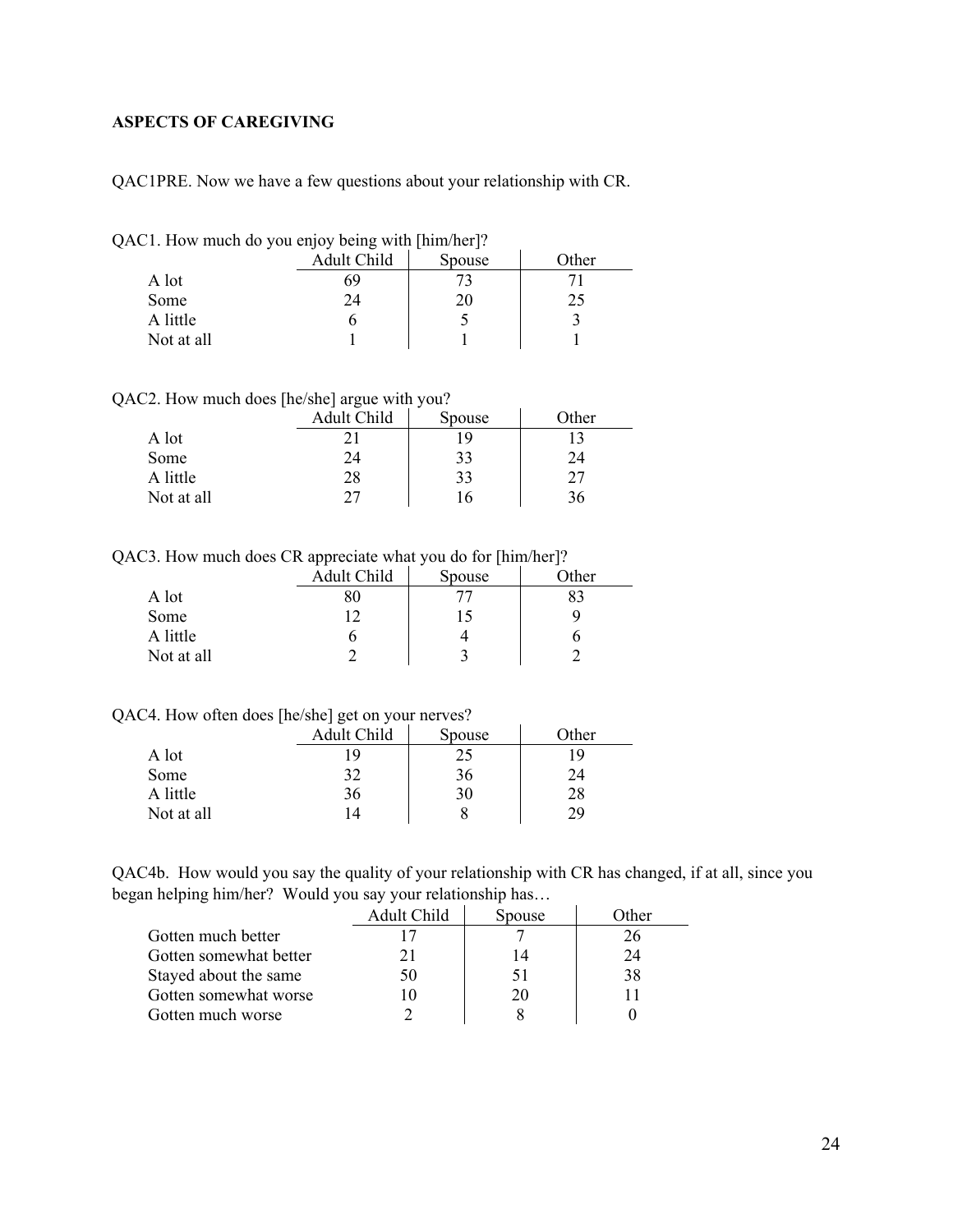QAC5PRE. Next we have a few questions about your experience helping CR. For each statement I read, please tell me whether this describes your situation very much, somewhat, or not so much.

QAC5A. Helping [him/her] has made you more confident about your abilities.

|             | Adult Child | Spouse | <b>)ther</b> |
|-------------|-------------|--------|--------------|
| Very much   | 32          | 48     | 43           |
| Somewhat    |             | 33     | 33           |
| Not so much | טר          | ۱۹     |              |

QAC5B. Helping [him/her] has taught you to deal with difficult situations.

|             | Adult Child | Spouse | : Other |
|-------------|-------------|--------|---------|
| Very much   | 46          |        |         |
| Somewhat    | 38          | 34     | 37      |
| Not so much |             | 10     | 19      |

### QAC5C. Helping CR has brought you closer to [him/her].

|             | Adult Child | Spouse | Other        |
|-------------|-------------|--------|--------------|
| Very much   | 43          | 49     | $56^{\circ}$ |
| Somewhat    | 39          |        | 74           |
| Not so much | 18          |        |              |

QAC5D. Helping CR gives you satisfaction that [he/she] is well cared for.

|             | Adult Child | Spouse | <b>Other</b> |
|-------------|-------------|--------|--------------|
| Very much   |             |        |              |
| Somewhat    | 1 Q         | ١y     |              |
| Not so much |             |        |              |

QAC6A. Is helping CR financially difficult for you?

| _<br>. . | Adult Child | Spouse                   | $\gamma$ ther |
|----------|-------------|--------------------------|---------------|
| Yes      |             | $\overline{\phantom{a}}$ | 10            |
| No       | 70.         | 68                       | െ             |

#### QAC6B. Is helping [him/her] emotionally difficult for you?

|     | Adult Child          | Spouse | <b>Ther</b> |
|-----|----------------------|--------|-------------|
| Yes | э4                   | 64     |             |
| No  | 2 <sub>L</sub><br>υU | υU     |             |

# QAC6C. Is helping [him/her] physically difficult for you?

|      | Adult Child | Spouse | $\gamma$ ther |
|------|-------------|--------|---------------|
| Y es | ∩−<br>، ،   |        | ∠∪            |
| No   |             | O3     |               |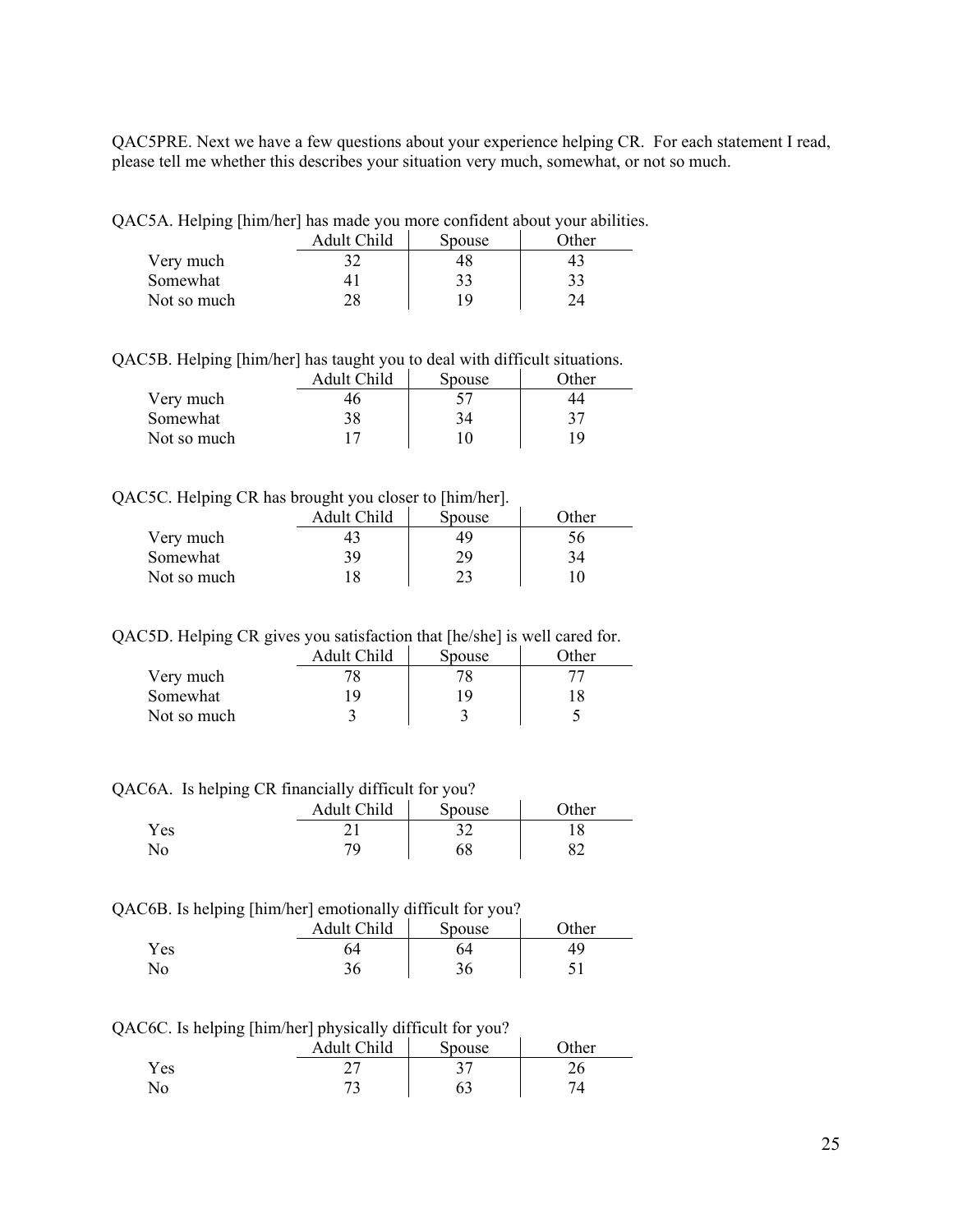QAC7A. Please tell me how difficult helping is by picking a number from 1 to 5. The number 5 means very difficult and the number 1 means a little difficult. How financially difficult is helping CR? *(Asked if "yes" to QAC6A)*

|                       | Adult Child | Spouse | Other |
|-----------------------|-------------|--------|-------|
| 1. A little difficult |             |        |       |
|                       |             |        |       |
|                       | 30          | 29     | 34    |
|                       |             |        | 32    |
| 5. Very difficult     |             | 27     |       |

QAC7B. How emotionally difficult is helping [him/her]? *(Asked if "yes" to QAC6B)* 

|                       | Adult Child | Spouse | )ther |
|-----------------------|-------------|--------|-------|
| 1. A little difficult |             |        |       |
|                       | 18          |        | 18    |
|                       | 29          | 30     | 25    |
|                       | 24          | 19     | 24    |
| 5. Very difficult     |             | 74     |       |

QAC7C. How physically difficult is helping [him/her]? *(Asked if "yes" to QAC6C)*

|                       | Adult Child | Spouse | Other |
|-----------------------|-------------|--------|-------|
| 1. A little difficult |             |        |       |
|                       |             |        | 19    |
|                       | 39          | 34     |       |
|                       |             | 25     | 23    |
| 5. Very difficult     |             | 22     |       |

QAC8. In general, how much has your family disagreed over the details of [his/her] care? *(Asked if CR was related to CG)* 

|             | Adult Child | Spouse | Other |
|-------------|-------------|--------|-------|
| Very much   |             |        |       |
| Somewhat    |             |        |       |
| Not so much |             | 80     |       |

QAC9PRE. Please listen to a few more statements and answer whether this describes your situation very much, somewhat, or not so much.

QAC9A. You are exhausted when you go to bed at night.

|             | Adult Child | Spouse | Other |
|-------------|-------------|--------|-------|
| Very much   |             |        |       |
| Somewhat    | 29          | 38     |       |
| Not so much | 39          |        |       |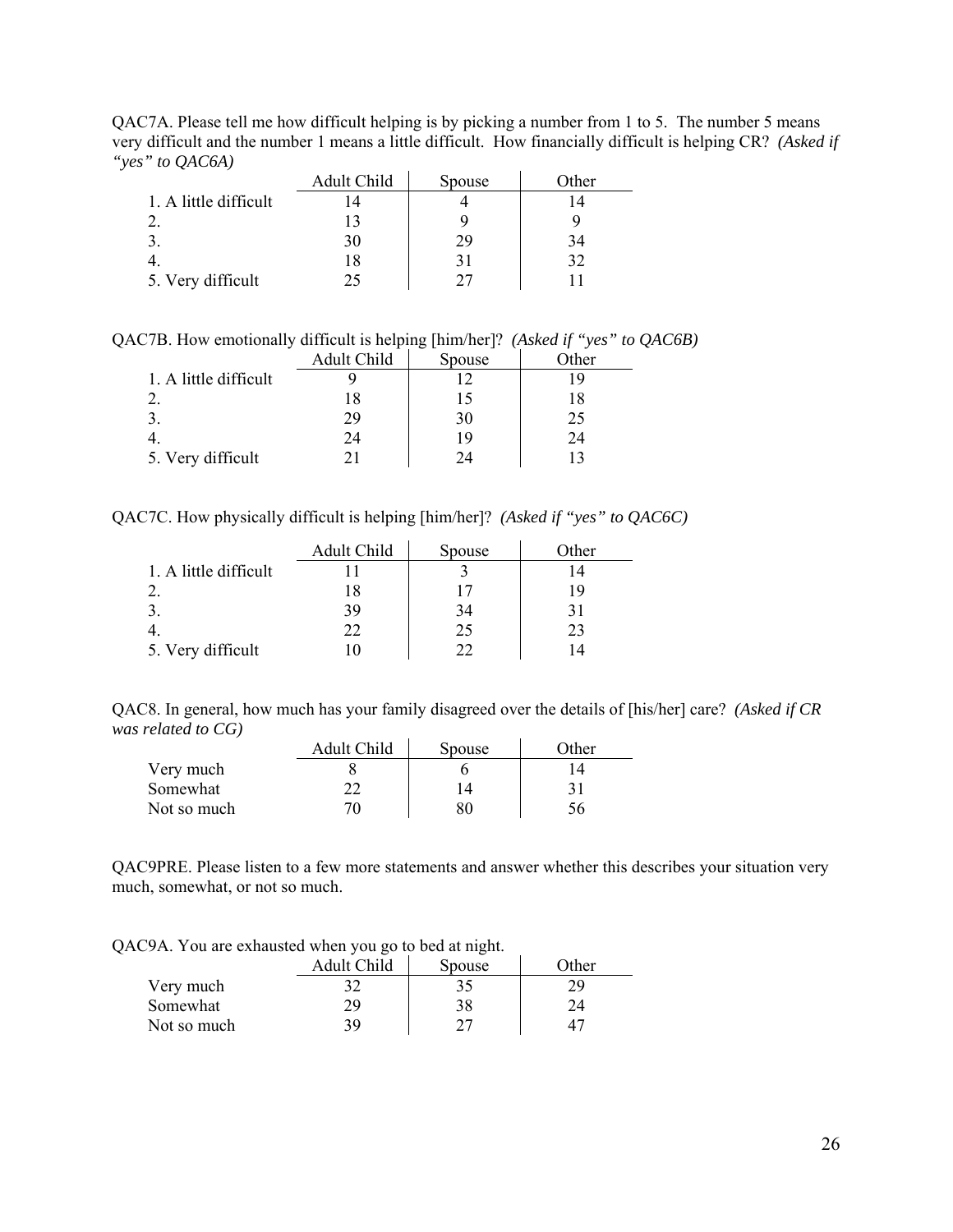|  |  |  |  | QAC9B. You have more things to do than you can handle. |
|--|--|--|--|--------------------------------------------------------|
|  |  |  |  |                                                        |

|             | Adult Child | Spouse | <b>Other</b> |
|-------------|-------------|--------|--------------|
| Very much   |             |        |              |
| Somewhat    |             | 38     |              |
| Not so much |             | 40     | $45^{\circ}$ |

QAC9C. You don't have time for yourself.

|             | Adult Child | Spouse | Other |
|-------------|-------------|--------|-------|
| Very much   |             |        |       |
| Somewhat    | 35          |        | າ ເ   |
| Not so much | 39          |        |       |

QAC9D. As soon as you get a routine going, CR's needs change.

|             | Adult Child | Spouse | Other |
|-------------|-------------|--------|-------|
| Very much   |             |        |       |
| Somewhat    |             | 36     |       |
| Not so much |             |        | 68    |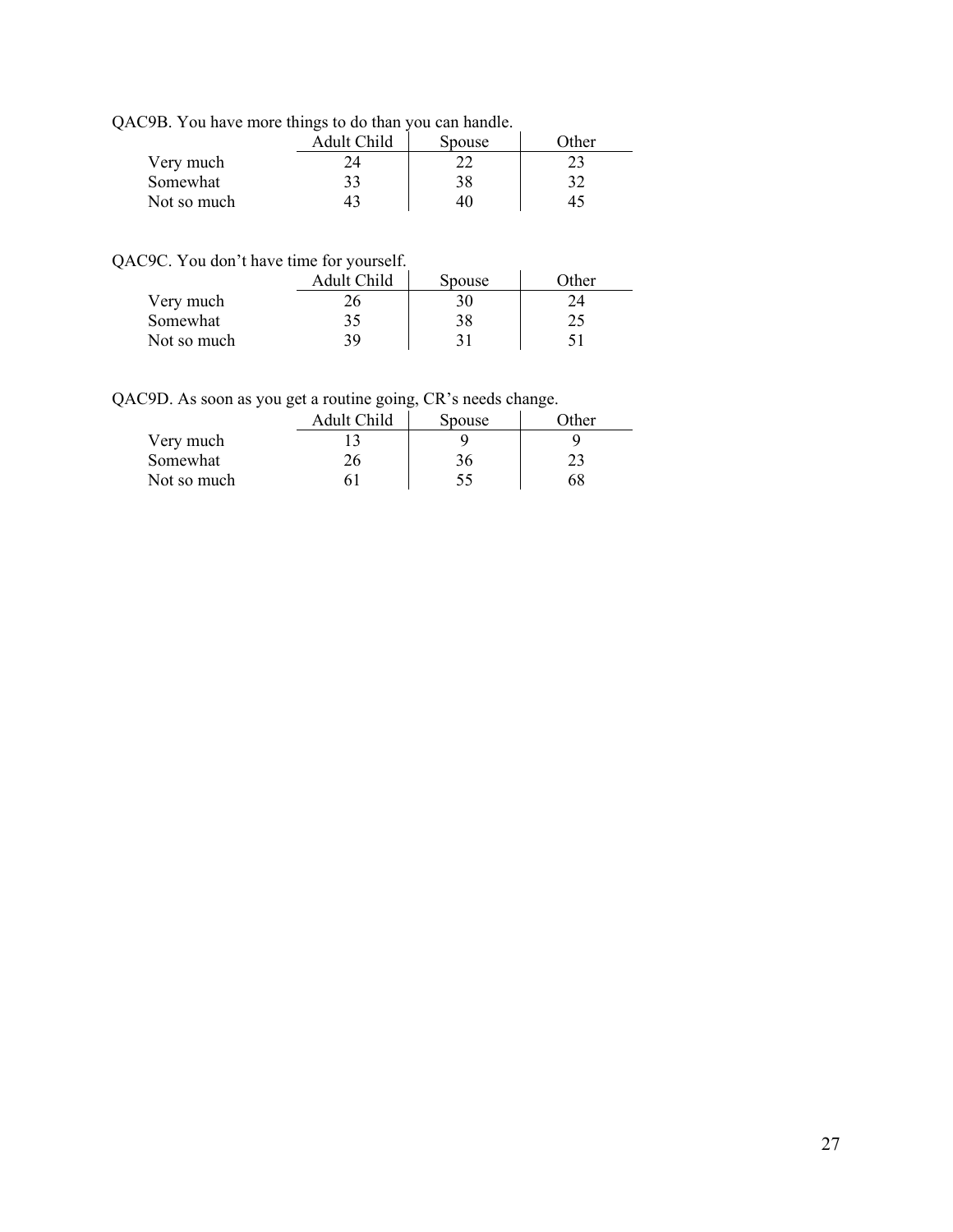#### <span id="page-27-0"></span>**SUPPORT ENVIRONMENT**

QSE1PRE. The next questions are about support you may be getting.

QSE1. Do you have friends or family that you talk to about important things in your life?

|      | Adult Child | Spouse | Other |
|------|-------------|--------|-------|
| Y es |             |        |       |
|      |             |        |       |

QSE2. Do you have friends or family that help you with your daily activities, such as running errands, or helping you with things around the house?

|     | Adult Child | Spouse | $\gamma$ ther |
|-----|-------------|--------|---------------|
| Yes | ر ب         |        |               |
| No  |             |        |               |

QSE3. Do you have friends or family that help you care for CR?

|              | Adult Child | . .<br><b>Spouse</b> | Other     |
|--------------|-------------|----------------------|-----------|
| <b>Yes</b>   |             | 20<br>20             |           |
| $N_{\Omega}$ | ົ           |                      | າາ<br>ر ر |

QSE4. In the last year, have you gone to a support group for people who give care?

|            | Adult Child | Spouse   | $\gamma$ ther |
|------------|-------------|----------|---------------|
| <b>Yes</b> | ັ           |          |               |
| No         | 14          | $\Omega$ | J۴            |

QSE4a. In the last year, have you used any service that took care of CR so that you could take some time away from helping?  $\mathbf{r}$ 

|      | Adult Child | Spouse | $\Delta$ ther |
|------|-------------|--------|---------------|
| Yes. | ر ب         |        |               |
| No   |             | 90-    |               |

QSE5. In the last year, have you received any training to help you take care of CR?

|            | Adult Child | <b>Spouse</b> | Other |
|------------|-------------|---------------|-------|
| <b>Yes</b> |             |               |       |
|            | -           |               | 90    |

QSE6. In the last year, have you found financial help for CR, including helping [him/her] apply for Medicaid?

|     | Adult Child | Spouse | <b>Other</b> |
|-----|-------------|--------|--------------|
| Yes |             |        | ∠∪           |
| N٥  | oη<br>←∠    | 89     | 80           |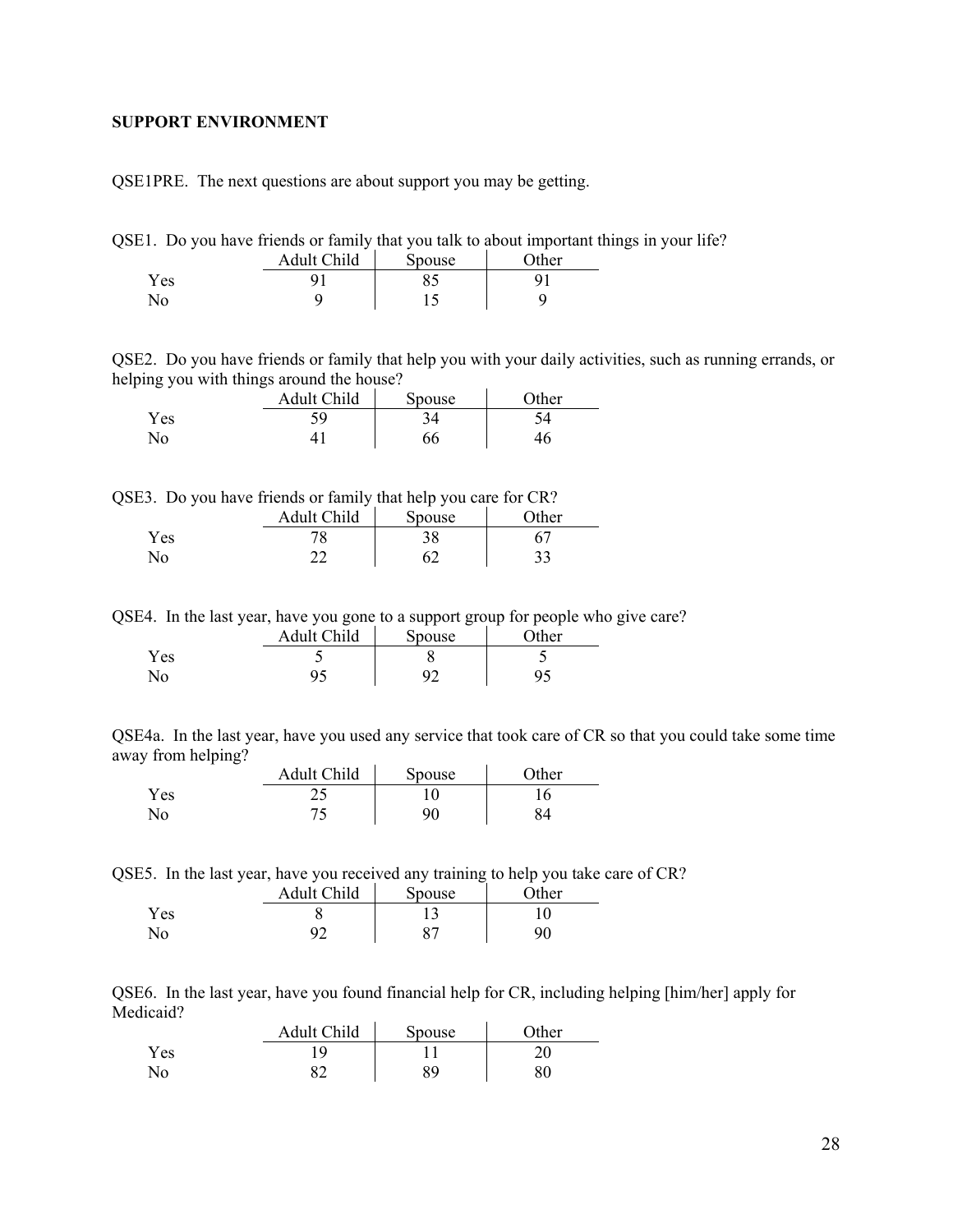QSE7. Have you ever looked for [A support group for people who provide care] or [A service to care for CR so you could take time away] or [Training to help you care for CR] or [Information about how to get financial help for CR]? *(Asked regarding items the respondent did not say YES to)* 

|     | Adult Child | Spouse | $\Omega$ ther |
|-----|-------------|--------|---------------|
| Yes | ว∩          | or     | $4^{\circ}$   |
| No  | 80          | 80     | 86            |

QSE8. In the last year, have you helped [him/her] to get devices to get around more easily, such as a cane, walker, wheelchair, or scooter?

|     | Adult Child | Spouse | $\gamma$ ther |
|-----|-------------|--------|---------------|
| Yes |             |        | 90            |
| No  | ັ           |        |               |

QSE9. In the last year, have you [made your home safer] [helped CR make [his/her] home safer] by adding features such as a railing or a ramp, grab bars in the bathroom, a seat for the shower or tub, or an emergency call system?

| . .  | Adult Child | Spouse | Other    |
|------|-------------|--------|----------|
| Y es |             |        | າາ<br>JJ |
| ง∩   | ر ر         |        | 68       |

QSE10. In the last year, have you helped [him/her] find a paid helper to do household chores or personal care?

|      | Adult Child | Spouse                   | $\gamma$ ther |
|------|-------------|--------------------------|---------------|
| Y es |             | $\overline{\phantom{a}}$ |               |
| No   |             | 70.                      |               |

**Shared Caregiving** *(Questions QSE11 through QSE16 were asked if the respondent indicated that he/she has family or friends to help care for CR in QSE3)*

You mentioned that you have other family or friends that help you care for CR. I'd now like to ask a few questions about that.

|  |  | QSE11. First, how many other family and friends help you care for CR? |
|--|--|-----------------------------------------------------------------------|
|  |  |                                                                       |

|               | Adult Child | Spouse | : Other |
|---------------|-------------|--------|---------|
| One           |             |        |         |
| Two           | 28          |        |         |
| Three or more |             |        |         |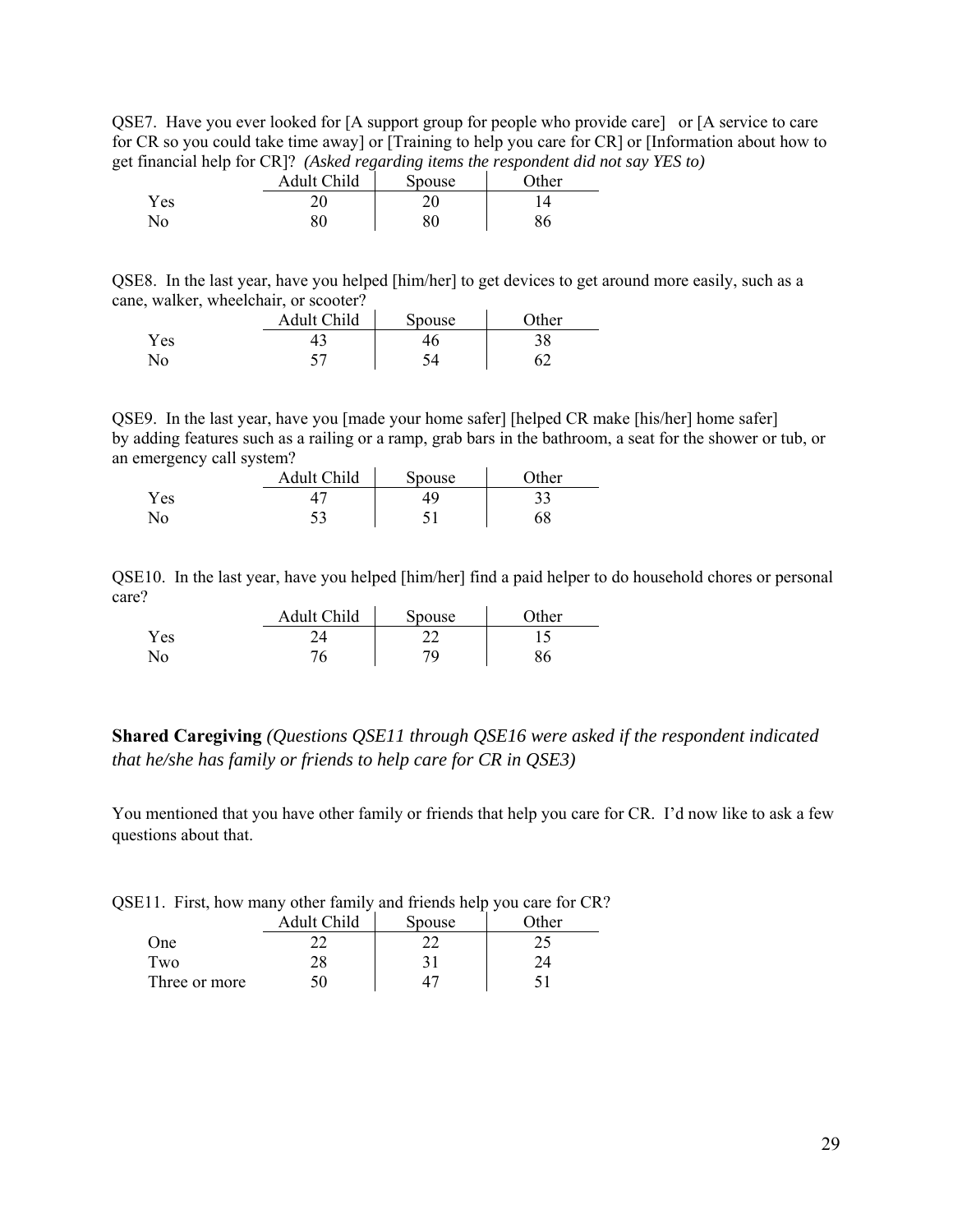|                                      | Adult Child | Spouse | Other |
|--------------------------------------|-------------|--------|-------|
| Caregiver's Brother(s)               | 35          |        | 14    |
| CG's Sister(s)                       | 49          |        | 26    |
| CG's husband                         | 24          |        | 17    |
| $CG's$ wife                          | 10          |        |       |
| $CG's other relative(s) / in-law(s)$ | 48          | 90     | 54    |
| CG's friend(s)                       |             | 13     | 20    |
| <b>Other</b>                         | າາ          | 23     |       |

QSE11A. Who is that (are they)? *(multiple responses accepted)*

QSE12. Which of the following best describes where this/these additional helper(s) live(s)? *(multiple responses accepted)*

|                                                      | Adult Child | Spouse | Other |
|------------------------------------------------------|-------------|--------|-------|
| Live(s) with you                                     | 43          | 22     | 39    |
| Within twenty minutes of your home                   | 62          | 82     | 61    |
| Between twenty minutes and an hour from your<br>home | 27          | 20     | 23    |
| One to two hours from your home                      |             |        |       |
| Two to four hours away                               |             |        |       |
| More than four hours away                            |             |        |       |

QSE13. Which of the following best describes how you divide the tasks of caring for CR?

|                                                                       | Adult Child | Spouse | )ther |
|-----------------------------------------------------------------------|-------------|--------|-------|
| We complement each other $-$ we<br>each help CR with different tasks. | 29          | 29     | 29    |
| We help with the same things but<br>we divide the help over time.     | 16          | 17     | 19    |
| We share some tasks, and others we<br>do separately                   | 55          | 54     | 52    |

QSE14. Would you say that you or someone else is the "primary caregiver," or the person that provides MOST of the help for your CR?

|                                       | Adult Child | Spouse | Other |
|---------------------------------------|-------------|--------|-------|
| Respondent is the primary caregiver   |             | 100    | 47    |
| Someone else is the primary caregiver |             |        | 37    |
| Care is equally shared                |             |        |       |

QSE15. To what extent would you say that you and the other caregiver(s) experience confilict or disagreement over coordinating care for the CR?

| ຼ                    | Adult Child | Spouse | Other |
|----------------------|-------------|--------|-------|
| To a great extent    |             |        |       |
| To a moderate extent |             |        |       |
| Only a little        |             |        |       |
| Not at all           |             |        |       |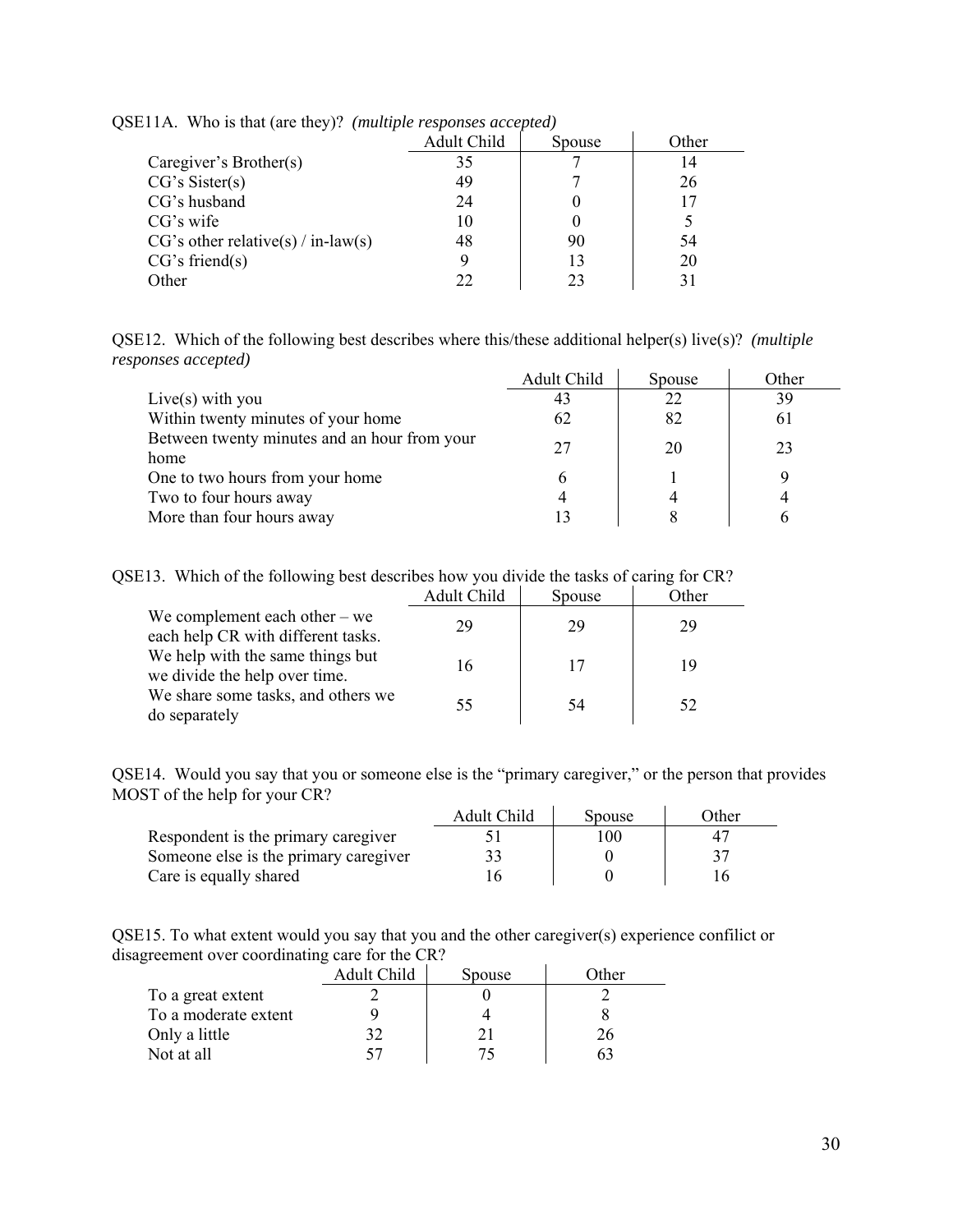QSE16. Overall, how satisfied or dissatisifed are you with the care coordination between you and your family / friends?

|                         | Adult Child | Spouse | Other |
|-------------------------|-------------|--------|-------|
| Very satisfied          | 64          |        | 75    |
| Moderately satisfied    |             | 28     | 19    |
| Moderately dissatisfied |             |        |       |
| Very dissatisfied       |             |        |       |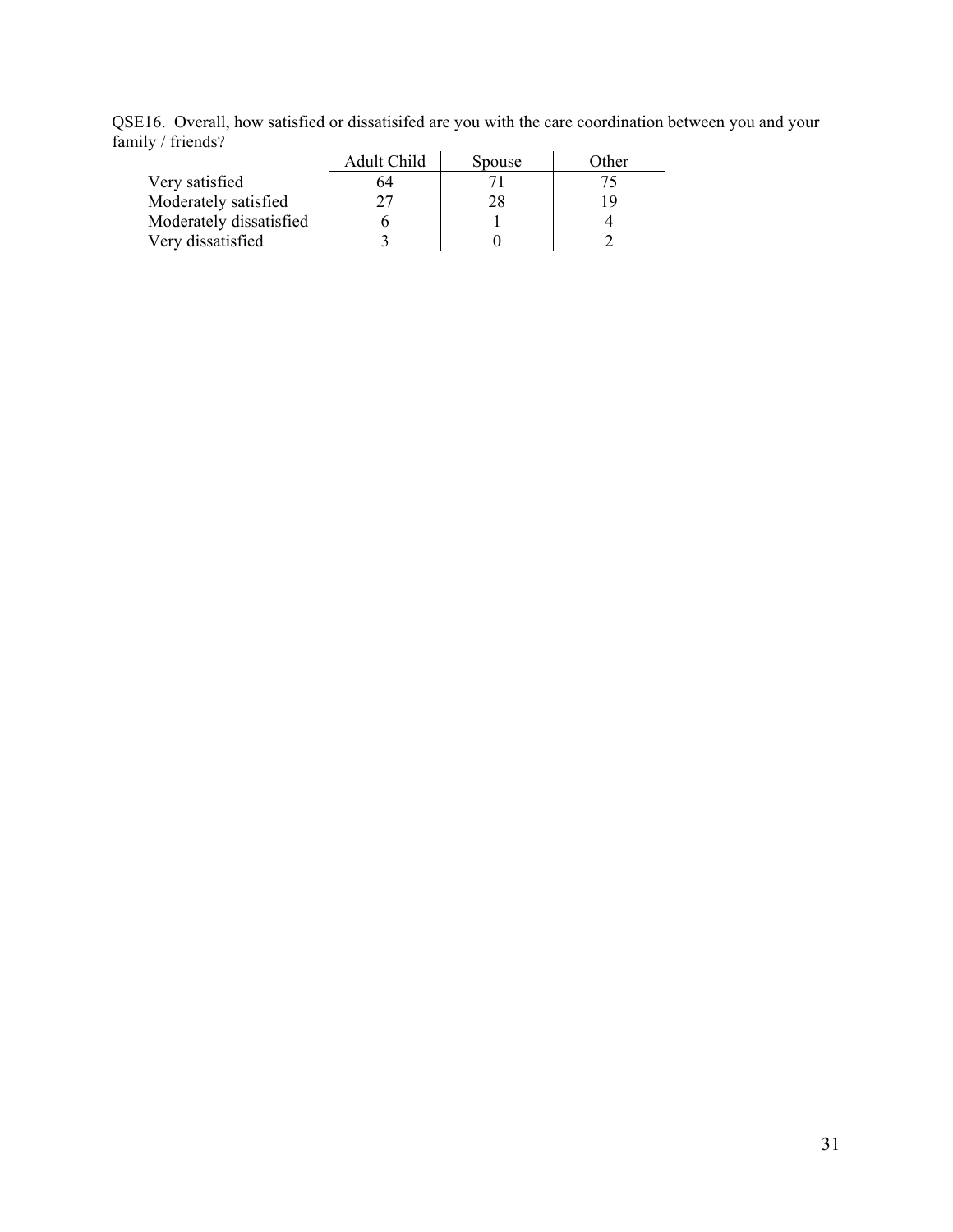## <span id="page-31-0"></span>**PARTICIPATION**

QPP1PRE. Now let's talk about other activities you may have done in the last month.

QPP1. In the last month, did you ever visit in person with friends or family NOT living with you, either at your home or theirs?

|     | Adult Child | Spouse | $\Omega$ ther |
|-----|-------------|--------|---------------|
| Yes |             |        | 90            |
| No  |             | 1 Q    |               |

QPP2. In the last month, did helping CR ever keep you from doing this [visiting in person with friends or family NOT living with you]?

|     | Adult Child | Spouse | $\gamma$ ther |
|-----|-------------|--------|---------------|
| Yes | ◡▵          |        |               |
| No  | 68          | ახ     |               |

QPP3. How important is it to you to visit in person with friends or family NOT living with you?

|                    | Adult Child | Spouse | Other |
|--------------------|-------------|--------|-------|
| Very important     |             |        |       |
| Somewhat important |             |        |       |
| Not so important   |             |        |       |

QPP4. In the last month, did you ever attend religious services?

|     | Adult Child | Spouse | Other |
|-----|-------------|--------|-------|
| Yes |             | 58     |       |
| No  | 30          |        | 30    |

QPP5. In the last month, did helping CR ever keep you from doing this [attending religious services]?

|     | <b>Adult Child</b> | Spouse | $\gamma$ ther |
|-----|--------------------|--------|---------------|
| Yes |                    | U      |               |
| No. | 90                 | 80     |               |

QPP6. How important is it to you to attend religious services?

|                    | Adult Child | Spouse | Other |
|--------------------|-------------|--------|-------|
| Very important     |             |        |       |
| Somewhat important |             |        |       |
| Not so important   |             |        |       |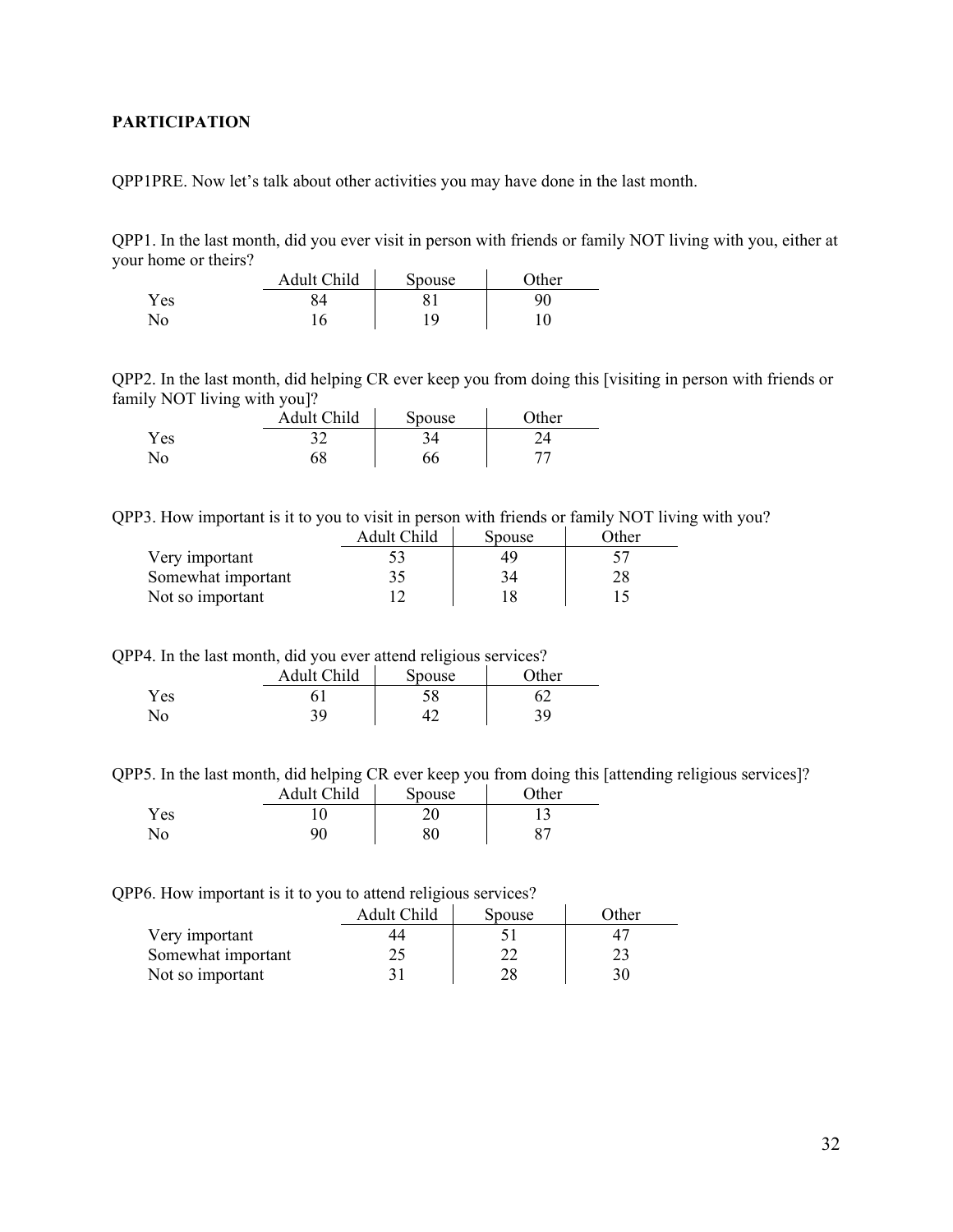QPP7. In the last month, [besides religious services,] did you ever participate in club meetings or group activities? [IF NEEDED: These could be any ongoing group activity including dinner or bridge clubs, neighborhood or political organizations, knitting or regular exercise groups.]

|     | Adult Child | Spouse | -<br><b>Ther</b> |
|-----|-------------|--------|------------------|
| Yes |             |        | 50               |
| No  |             | ۲Ω     |                  |

QPP8. In the last month, did helping CR ever keep you from doing this [participating in club meetings or group activities [other than religious services]]? [IF NEEDED: These could be any ongoing group activity including dinner or bridge clubs, neighborhood or political organizations, knitting or regular exercise groups.]  $\mathcal{L}_{\rm{max}}$ 

|                | Adult Child | Spouse | <b>Other</b> |
|----------------|-------------|--------|--------------|
| Yes            |             |        |              |
| N <sub>o</sub> | 70          |        |              |

QPP9. How important is it to you to participate in club meetings or group activities [other than religious services]? [IF NEEDED: These could be any ongoing group activity including dinner or bridge clubs, neighborhood or political organizations, knitting or regular exercise groups.]

|                    | Adult Child | Spouse | )ther |
|--------------------|-------------|--------|-------|
| Very important     |             |        |       |
| Somewhat important |             |        |       |
| Not so important   |             |        |       |

QPP10. In the last month, [besides for club or group activities,] did you ever go out for enjoyment? This includes things like going out to dinner, a movie, to gamble, or to hear music or see a play.

| . .  | . .<br>Adult Child | <br>Spouse | $\gamma$ ther |
|------|--------------------|------------|---------------|
| Y es |                    |            |               |
| N0   | ⊥ ↩                | ጎ∠<br>∠∪   | ⊥ັ            |

QPP11. In the last month, did helping CR ever keep you from doing this [going out for enjoyment]? [IF NEEDED: This includes things like going out to dinner, a movie, to gamble, or to hear music or see a play.]

|     | Adult Child | Spouse | $\gamma$ ther |
|-----|-------------|--------|---------------|
| Yes | $\sim$      |        |               |
| No  |             | 69     |               |

QPP12. How important is it to you to go out for enjoyment? [IF NEEDED: This includes things like going out to dinner, a movie, to gamble, or to hear music or see a play.]

| _                  | Adult Child | Spouse | <b>Other</b> |
|--------------------|-------------|--------|--------------|
| Very important     |             |        | 49           |
| Somewhat important | 39          | 34     | 38           |
| Not so important   |             |        |              |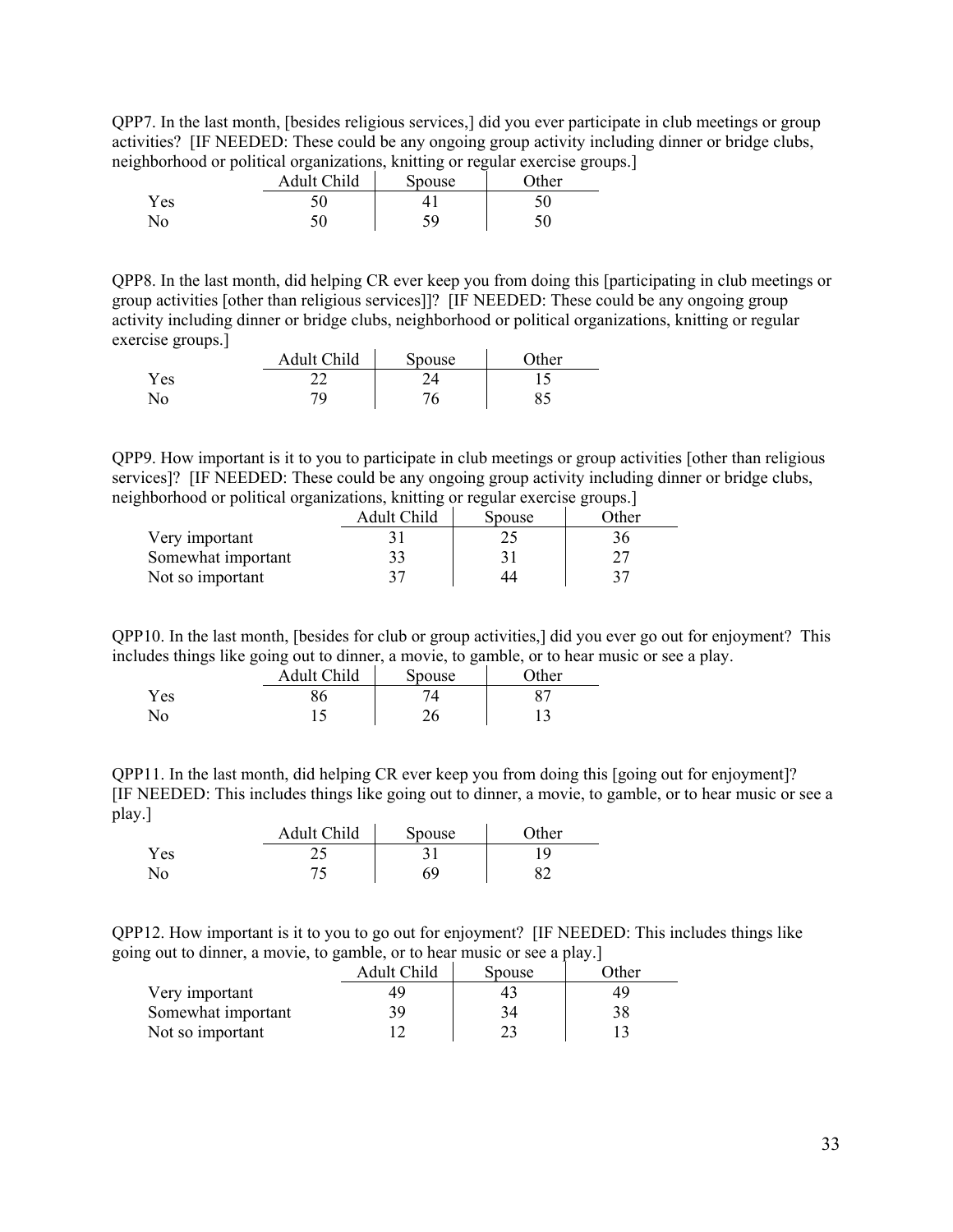QPP13. In the last month, did you ever do volunteer work?

|                | Adult Child | Spouse | $\gamma$ ther |
|----------------|-------------|--------|---------------|
| Yes            |             | n ()   |               |
| $\overline{N}$ |             | $\tau$ | ◡             |

QPP14. In the last month, did helping CR ever keep you from doing this [volunteer work]?

|      | Adult Child | Spouse | <b>Ther</b> |
|------|-------------|--------|-------------|
| Y es |             | ر_ بے  |             |
| N٥   | o.          |        | 89          |

QPP15. In the last month, [besides as a job or volunteer work,] did you ever provide care to or look after a child or adult who cannot care for themselves? We mean someone besides CR.

|     | Adult Child              | Spouse | )ther |
|-----|--------------------------|--------|-------|
| Yes |                          | ت ف    |       |
|     | $\overline{\phantom{a}}$ |        |       |

QPP16. In the last month, did helping CR ever keep you from doing this [caring for a child or other adult]?

|     | Adult Child | <b>Spouse</b> | $\Omega$ ther |
|-----|-------------|---------------|---------------|
| Yes |             |               |               |
| No  |             | Q Q<br>٥o     |               |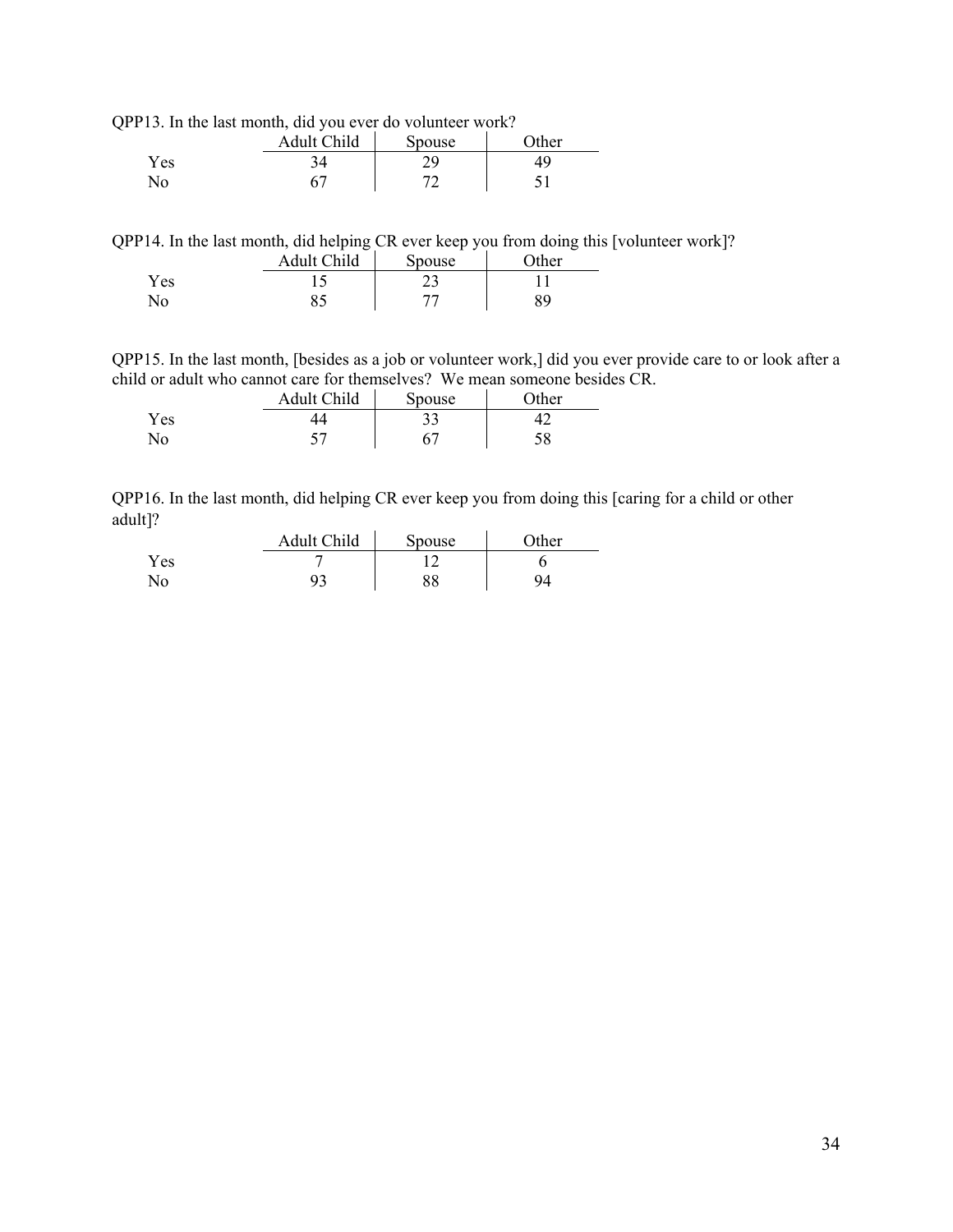## <span id="page-34-0"></span>**HEALTH**

|           | Adult Child | Spouse | <b>Other</b> |
|-----------|-------------|--------|--------------|
| Excellent | . O         |        |              |
| Very good | 34          | 23     | 32           |
| Good      | 30          | 36     | 29           |
| Fair      |             | 25     |              |
| Poor      |             |        |              |

QHE1. Would you say that in general, your health is excellent, very good, good, fair, or poor?

QHE2. Has a doctor ever told you that you had a heart attack or myocardial infarction?

|      | Adult Child | Spouse | $\gamma$ ther |
|------|-------------|--------|---------------|
| Y es | ت           |        |               |
| No   |             | 89     | ഹ∼            |

QHE3. Has a doctor ever told you that you had any other heart disease including angina or congestive heart failure?

|     | Adult Child | Spouse | $\gamma$ ther |
|-----|-------------|--------|---------------|
| Yes |             |        |               |
| No  | ر ر         | ◡◡     |               |

QHE4. [Has a doctor ever told you that you had] high blood pressure or hypertension?

|     | <b>Adult Child</b> | Spouse | )ther |
|-----|--------------------|--------|-------|
| Yes |                    |        |       |
| No  | 54                 | 10     |       |

QHE5. [Has a doctor ever told you that you had] arthritis?

|     | Adult Child | Spouse | $\gamma$ ther |
|-----|-------------|--------|---------------|
| Yes |             |        |               |
| No  | ۲a          | эυ     | ں ر           |

QHE6. [Has a doctor ever told you that you had] osteoporosis or thinning of the bones?

|     | Adult Child | Spouse | Other |
|-----|-------------|--------|-------|
| Yes |             |        | . വ   |
| No  | OJ          | 66     |       |

QHE7. [Has a doctor ever told you that you had] diabetes?

|      | Adult Child | Spouse  | <b>Other</b> |
|------|-------------|---------|--------------|
| Y es |             |         |              |
| No   | 88          | $\circ$ |              |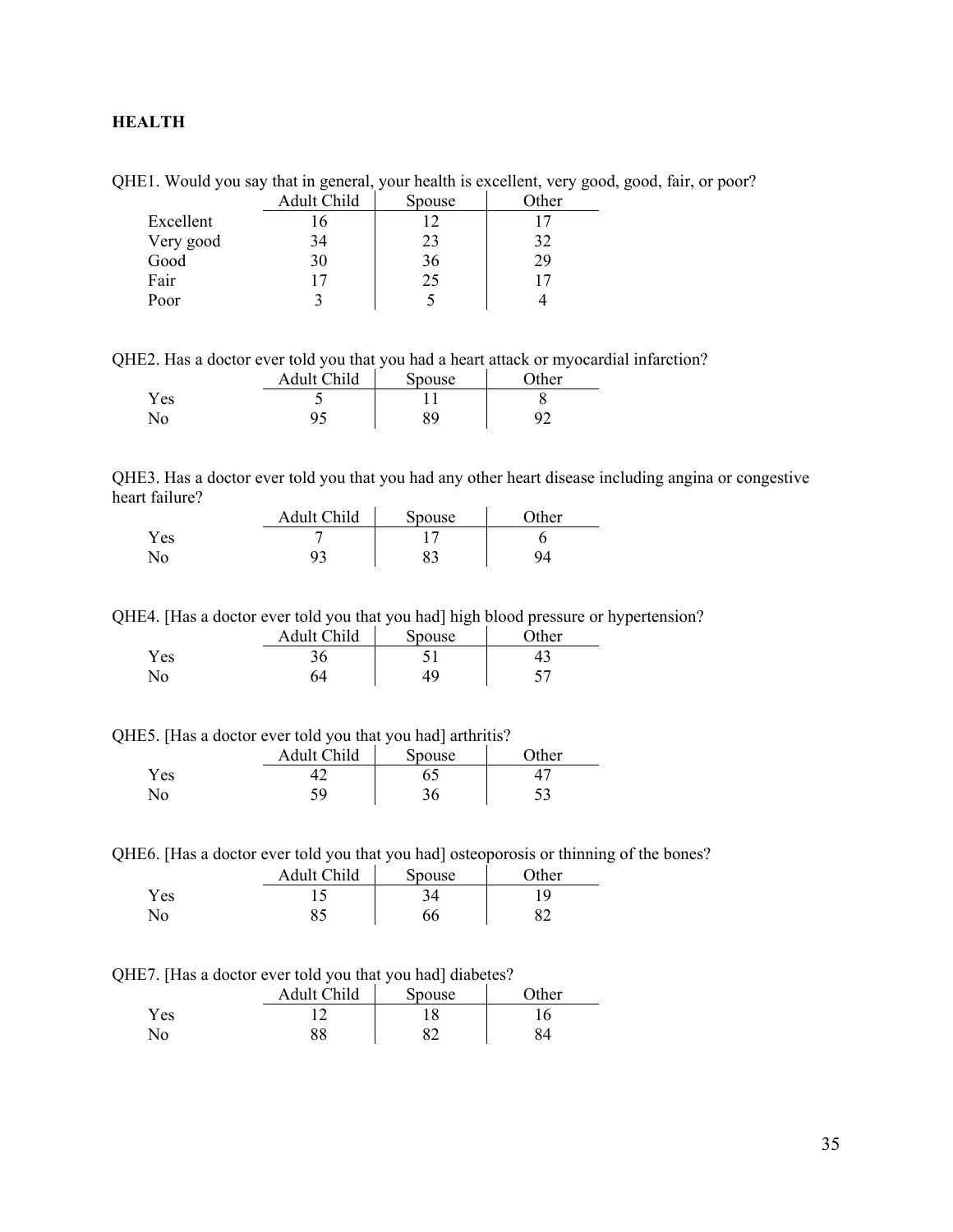|            | Adult Child | Spouse | <b>Other</b> |
|------------|-------------|--------|--------------|
| <b>Yes</b> |             |        |              |
|            | ດ∼          |        |              |

QHE8. [Has a doctor ever told you that you had] lung disease, such as emphysema, asthma, or chronic bronchitis?

QHE9. [Has a doctor ever told you that you had] cancer?

|      | Adult Child | Spouse    | $\gamma$ ther |
|------|-------------|-----------|---------------|
| Yes. |             |           |               |
|      |             | <u>لہ</u> |               |

QHE10PRE. Now I have a few questions about health problems.

QHE10. In the last month, have you been bothered by pain?

|     | Adult Child | Spouse | $\gamma$ ther |
|-----|-------------|--------|---------------|
| Yes | 60          |        | ۲a            |
| No  |             | າດ     |               |

QHE12. In the last month, did you have any breathing problems, including shortness of breath or difficulty breathing?

|     | Adult Child | Spouse    | $\gamma$ ther |
|-----|-------------|-----------|---------------|
| Yes |             | ט ר<br>∠∪ |               |
| No  | $\circ$     | ⇁         |               |

QHE14. In the last month, did you have limited strength or movement in your shoulders, arms, or hands?

|     | Adult Child | <b>Spouse</b> | <b>Other</b> |
|-----|-------------|---------------|--------------|
| Yes |             |               | າາ           |
| No  |             | 5۵            |              |

QHE16. In the last month, did you have limited strength in your hips, legs, knees, or feet?

|      | Adult Child | Spouse | $\gamma$ ther |
|------|-------------|--------|---------------|
| Y es |             | 49     |               |
| ٩O   | 63          |        |               |

QHE18. In the last month, did you have low energy or were you easily exhausted?

|            | Adult Child | --<br>Spouse | $\lambda$ ther |
|------------|-------------|--------------|----------------|
| <b>Yes</b> |             | 5۵           | tО             |
| No.        | ŀ٥          |              |                |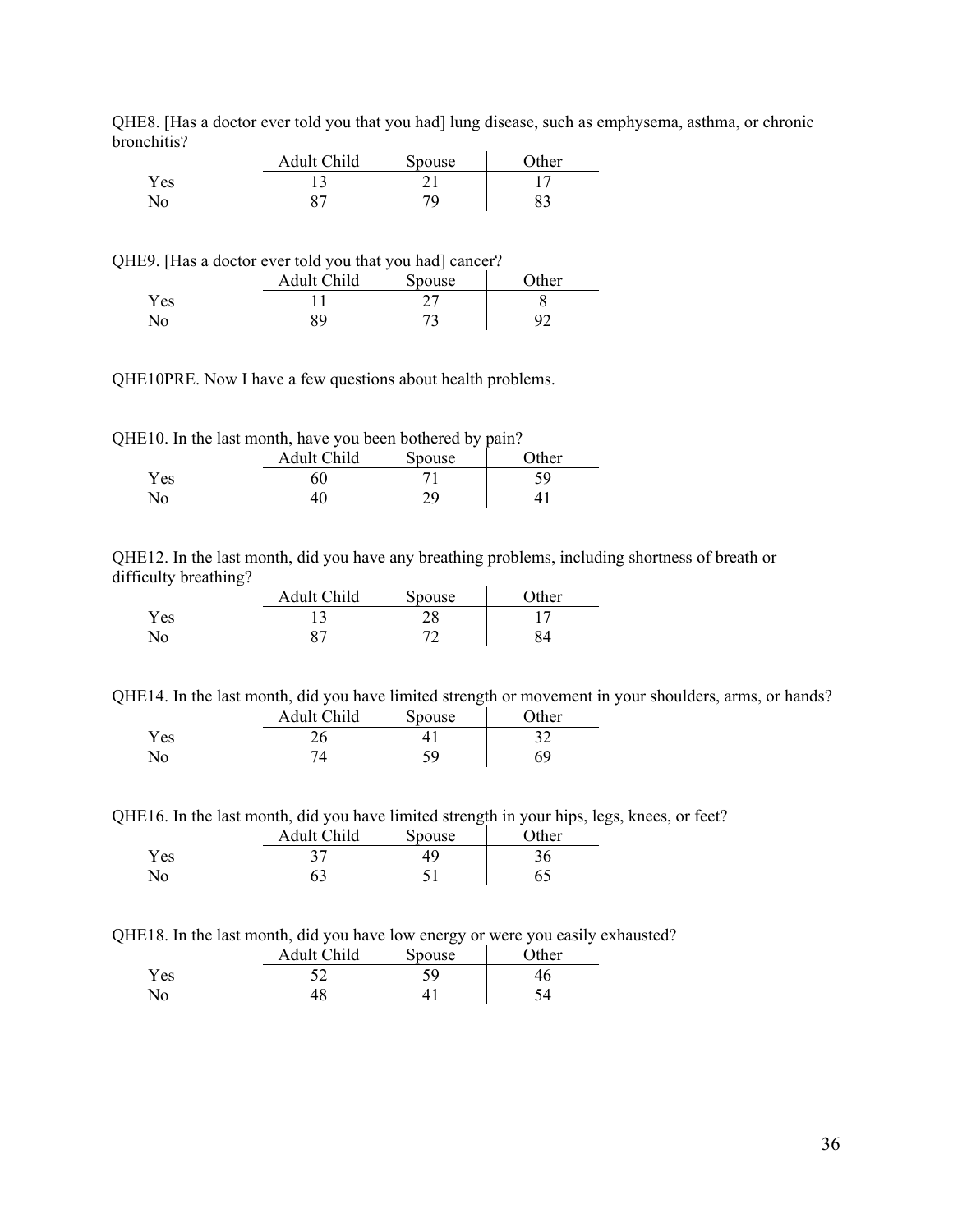|             | Adult Child | Spouse | Other |
|-------------|-------------|--------|-------|
| Every night |             |        |       |
| Most nights | 15          | 16     | 14    |
| Some nights | 34          | 37     | 26    |
| Rarely      | 26          | 20     | 31    |
| Never       | 16          |        |       |

QHE20. In the last month, on nights when you woke up before you wanted to, how often did you have trouble falling back asleep?

QHE21. In the last month, how often did helping CR cause your sleep to be interrupted?

| Adult Child | Spouse | Other |
|-------------|--------|-------|
|             |        |       |
|             |        |       |
| 17          | 28     | 14    |
| 23          | 29     | 20    |
| 54          | 30     |       |
|             |        |       |

QHE23a. How tall are you? *(see BMI below)* QHE23b. How tall are you? *(see BMI below)* QHE22. How much do you currently weigh? *(see BMI below)* 

BMI categories:

|                                  | Adult Child | Spouse | Other |
|----------------------------------|-------------|--------|-------|
| $<$ 18.5 (underweight)           |             |        |       |
| $18.5 - 24.9$ (normal)           | 28          | 21     | 30    |
| $25.0 - 29.9$ (overweight)       | 38          | 38     | 32    |
| $30.0 - 34.9$ (moderately obese) | 22          | 21     | 25    |
| $35.0 - 39.9$ (severely obese)   |             | 13     |       |
| $40.0 + (very severely obese)$   |             |        |       |

QHE24. Have you lost 10 or more pounds in the last 12 months?

|                         | Adult Child | Spouse | $\gamma$ ther |
|-------------------------|-------------|--------|---------------|
| Yes                     |             |        |               |
| $No \rightarrow QHE25A$ | 70          |        | 69            |

## QHE24a. Were you trying to lose weight?

|     | <br>Adult Child      | Spouse | <b>Other</b> |
|-----|----------------------|--------|--------------|
| Yes | <u>ب</u>             |        |              |
|     | $\rightarrow$<br>، ، |        | ۷٥           |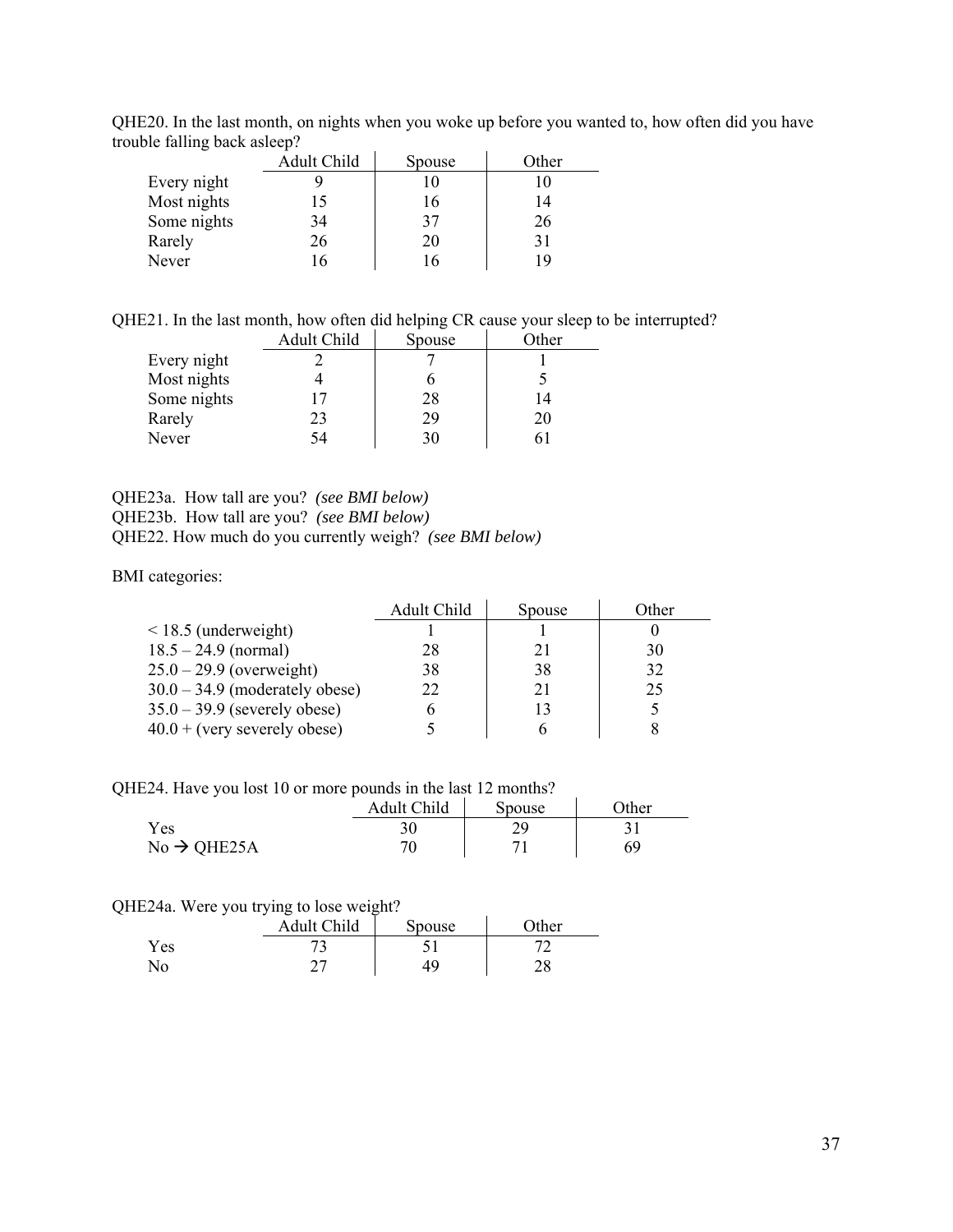|           | Adult Child | Spouse | Other |
|-----------|-------------|--------|-------|
| Every day |             |        |       |
| Most days | 48          | 37     | 48    |
| Some days | 32          | 33     | 22    |
| Rarely    |             | 14     |       |
| Never     |             |        |       |

QHE25a. Thinking about the last month, how often did you feel cheerful?

QHE25b. Thinking about the last month, how often did you feel calm and peaceful?

|           | Adult Child | Spouse | Other |
|-----------|-------------|--------|-------|
| Every day |             | 13     | 18    |
| Most days | 39          | 32     | 43    |
| Some days | 34          | 38     | 27    |
| Rarely    | 16          | 14     |       |
| Never     |             |        |       |

QHE25c. [Thinking about the last month,] how often did you feel full of life?

|           | Adult Child | Spouse | Other |
|-----------|-------------|--------|-------|
| Every day | 14          | 13     | 22    |
| Most days | 34          | 31     | 32    |
| Some days | 33          | 30     | 30    |
| Rarely    | 15          | 23     |       |
| Never     |             |        |       |

QHE25d. [Thinking about the last month,] how often did you feel bored?

|           | Adult Child | Spouse | Other |
|-----------|-------------|--------|-------|
| Every day |             |        |       |
| Most days |             |        |       |
| Some days |             | 26     |       |
| Rarely    | 33          | 29     |       |
| Never     |             |        |       |

QHE25e. [Thinking about the last month,] how often did you feel lonely?

|           | Adult Child | Spouse | Other |
|-----------|-------------|--------|-------|
| Every day |             |        |       |
| Most days |             |        |       |
| Some days | 20          | 24     | 20    |
| Rarely    | 29          | 26     | 30    |
| Never     |             | 39     |       |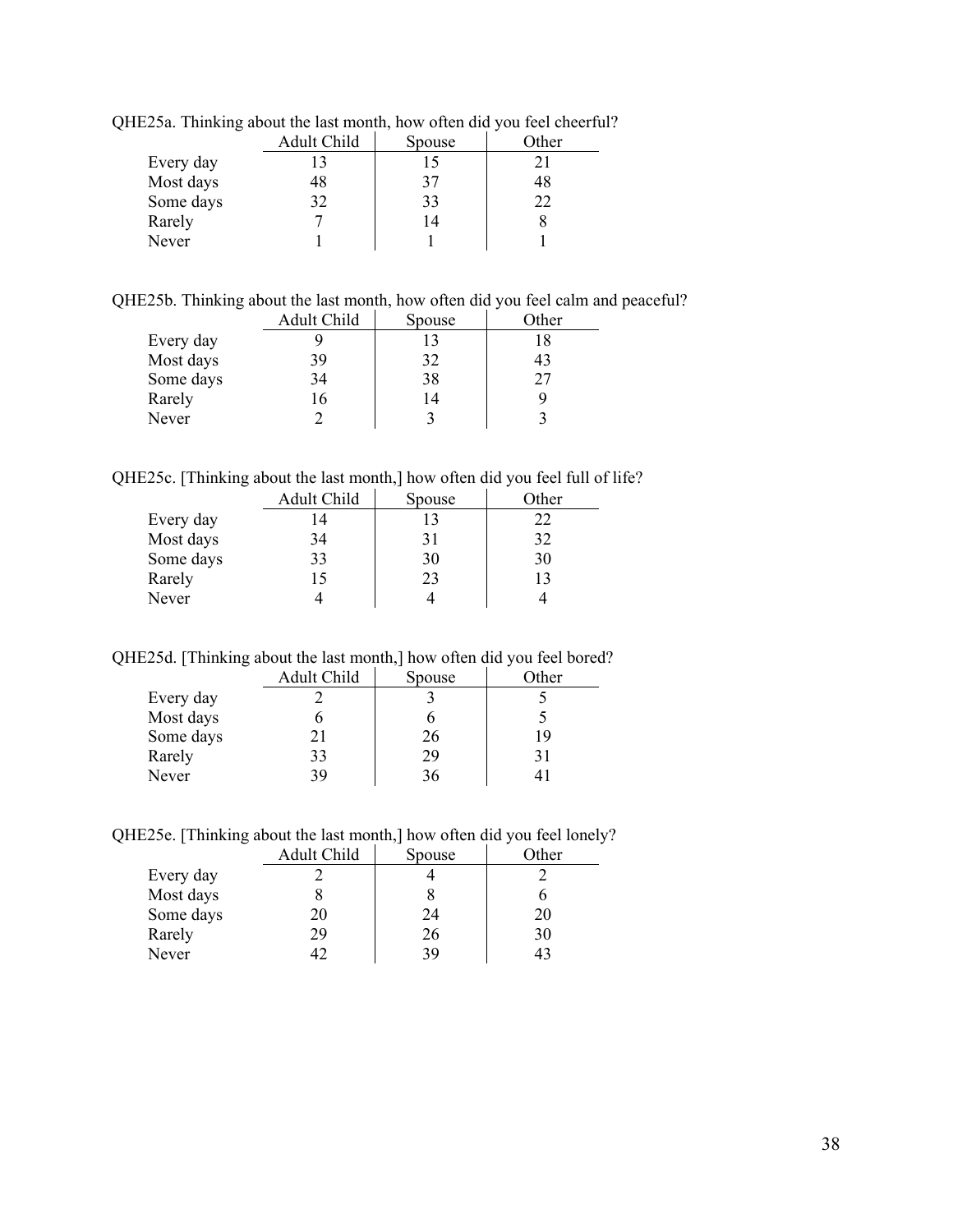|           | Adult Child | Spouse | <br>Other |
|-----------|-------------|--------|-----------|
| Every day |             |        |           |
| Most days |             |        |           |
| Some days | 48          | 52     |           |
| Rarely    | 36          | 26     | 39        |
| Never     |             |        |           |

QHE25f. [Thinking about the last month,] how often did you feel upset?

QHE26a. Over the last month, how often have you had little interest or pleasure doing things?

|                         | Adult Child | Spouse | Other |
|-------------------------|-------------|--------|-------|
| Not at all              | 58          | 48     | 56    |
| Several days            | 30          | 34     | 33    |
| More than half the days |             |        |       |
| Nearly every day        |             |        |       |

QHE26b. [Over the last month, how often have you] felt down, depressed, or hopeless?

|                         | Adult Child | Spouse | )ther |
|-------------------------|-------------|--------|-------|
| Not at all              |             |        |       |
| Several days            | 33          |        | 30    |
| More than half the days |             |        |       |
| Nearly every day        |             |        |       |

QHE26c. [Over the last month, how often have you] felt nervous, anxious, or on edge?

|                         | Adult Child | Spouse | Other |
|-------------------------|-------------|--------|-------|
| Not at all              |             |        |       |
| Several days            | 43          |        |       |
| More than half the days |             |        |       |
| Nearly every day        |             |        |       |

QHE26d. [Over the last month, how often have you] been unable to stop or control worrying?

|                         | Adult Child | Spouse | Other |
|-------------------------|-------------|--------|-------|
| Not at all              |             |        | 58    |
| Several days            | 79          | 39     | 28    |
| More than half the days |             |        |       |
| Nearly every day        |             |        |       |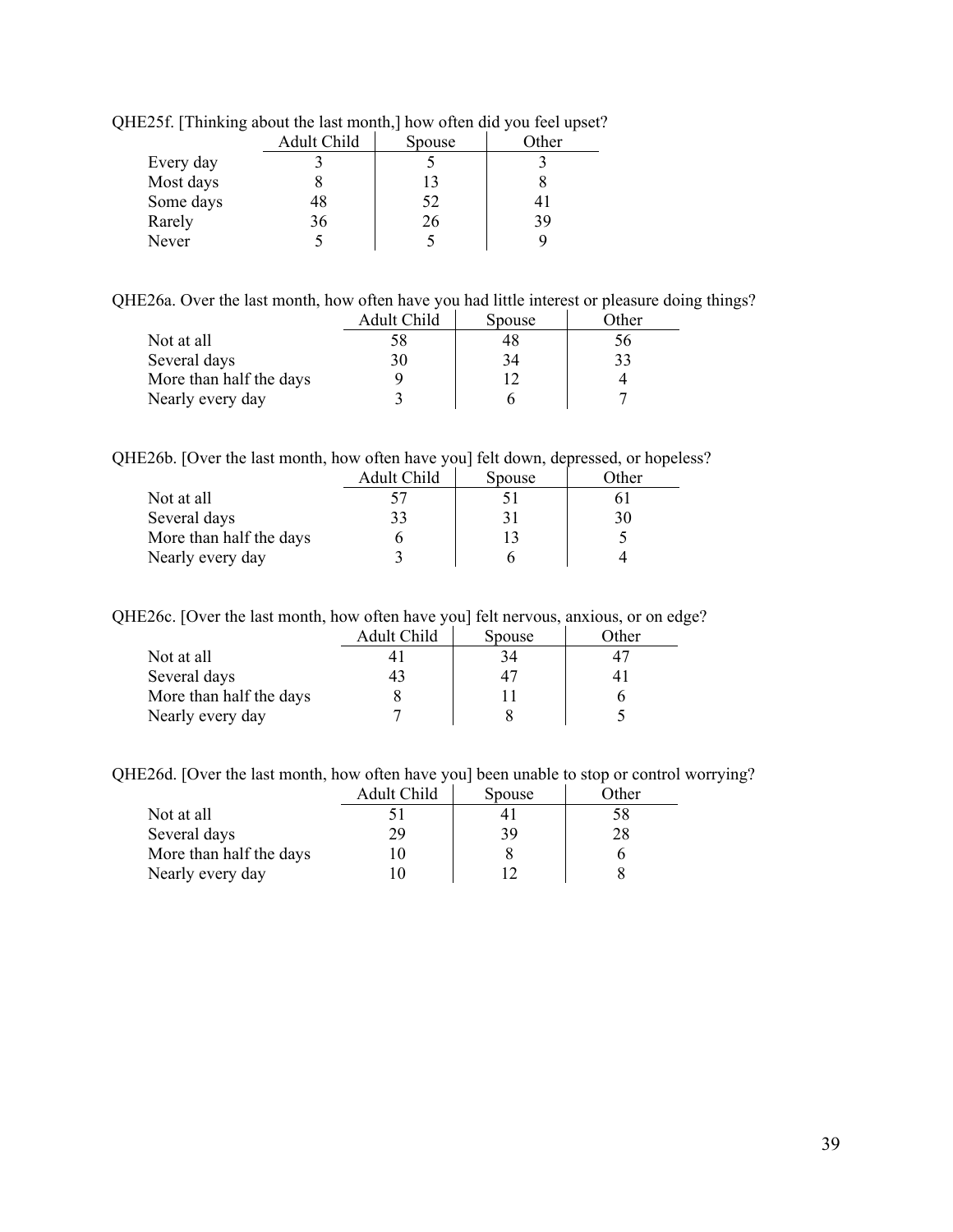### <span id="page-39-0"></span>**HEALTH LITERACY AND NUMERACY**

QLN1PRE. The next few questions are about your abilities and skills in understanding medical information when you have a health problem.

|              | ຼ           |        |       |
|--------------|-------------|--------|-------|
|              | Adult Child | Spouse | Other |
| Not at all   |             |        |       |
| A little bit |             |        |       |
| Somewhat     |             | 12     |       |
| Quite a bit  | 29          | 24     | 29    |
| Extremely    | ١n          | 54     |       |

QLN1. How confident are you filling out medical forms by yourself?

QLN2. How often do you need to have someone help you when you read instructions, pamphlets, or other written material from a doctor or pharmacy?

|           | Adult Child | $\overline{\phantom{a}}$<br>Spouse | Other |
|-----------|-------------|------------------------------------|-------|
| Never     |             | 58                                 | 69    |
| Rarely    |             | 30                                 | 23    |
| Sometimes |             | 12                                 |       |
| Often     |             |                                    |       |
| Always    |             |                                    |       |

QLN3. How often do you have problems learning about a medical condition because of difficulty understanding written information?

|           | Adult Child | Spouse | Other |
|-----------|-------------|--------|-------|
| Never     | 69          |        | 68    |
| Rarely    | 23          | 32     |       |
| Sometimes |             |        |       |
| Often     |             |        |       |
| Always    |             |        |       |

QLN4PRE. As a caregiver, you might be asked to help CR understand medical information like test results, diagnoses, or the likelihood of side effects of various medications. This can sometimes involve working with and understanding numbers. The next few questions are designed to measure your ability to work with numbers. Many people have trouble with some of these questions, so don't worry if you find any of them difficult. Just do the best you can.

QLN4. Which of the following numbers represents the biggest risk of getting a disease (1 in 100; 1 in 1,000; or 1 in 10)?

|                  | Adult Child | Spouse | <b>Other</b> |
|------------------|-------------|--------|--------------|
| Correct          |             |        | 66           |
| <b>Incorrect</b> | 30          |        |              |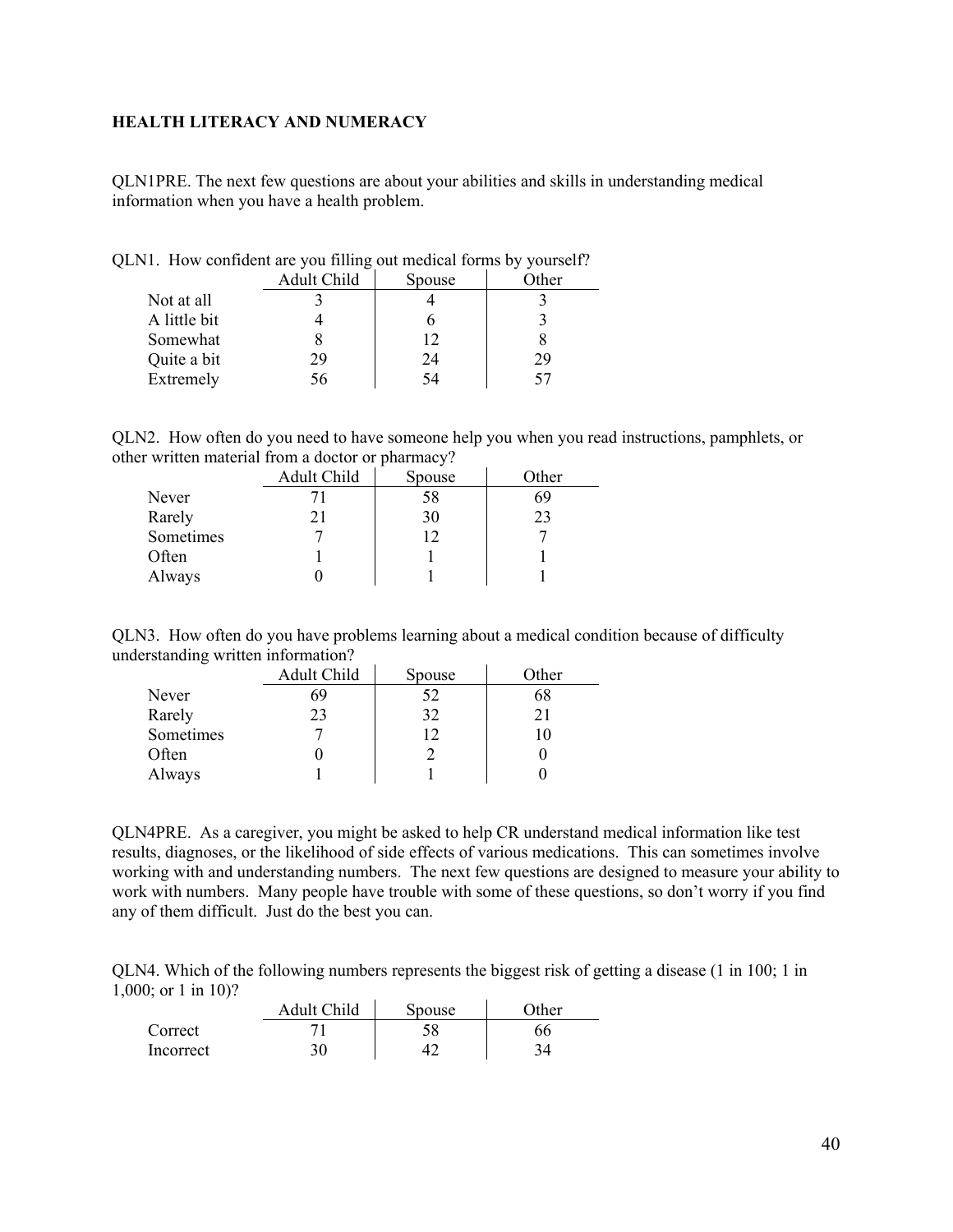QLN5. If the chance of getting a disease is 10%, how many people out of 1000 would be expected to get the disease? *(open-ended question; responses categorized for presentation)*

|           | Adult Child | $\cdot$<br>Spouse | $\cdot$<br>$\gamma$ ther |
|-----------|-------------|-------------------|--------------------------|
| Correct   |             |                   |                          |
| Incorrect |             | ∠~                |                          |

QLN6. If the chance of getting a disease is 20 out of 100, this would be the same as having a what percent chance of getting the disease? *(open-ended question; responses categorized for presentation)*

|           | Adult Child | Spouse | $\gamma$ ther |
|-----------|-------------|--------|---------------|
| Correct   |             |        |               |
| Incorrect |             | 30     |               |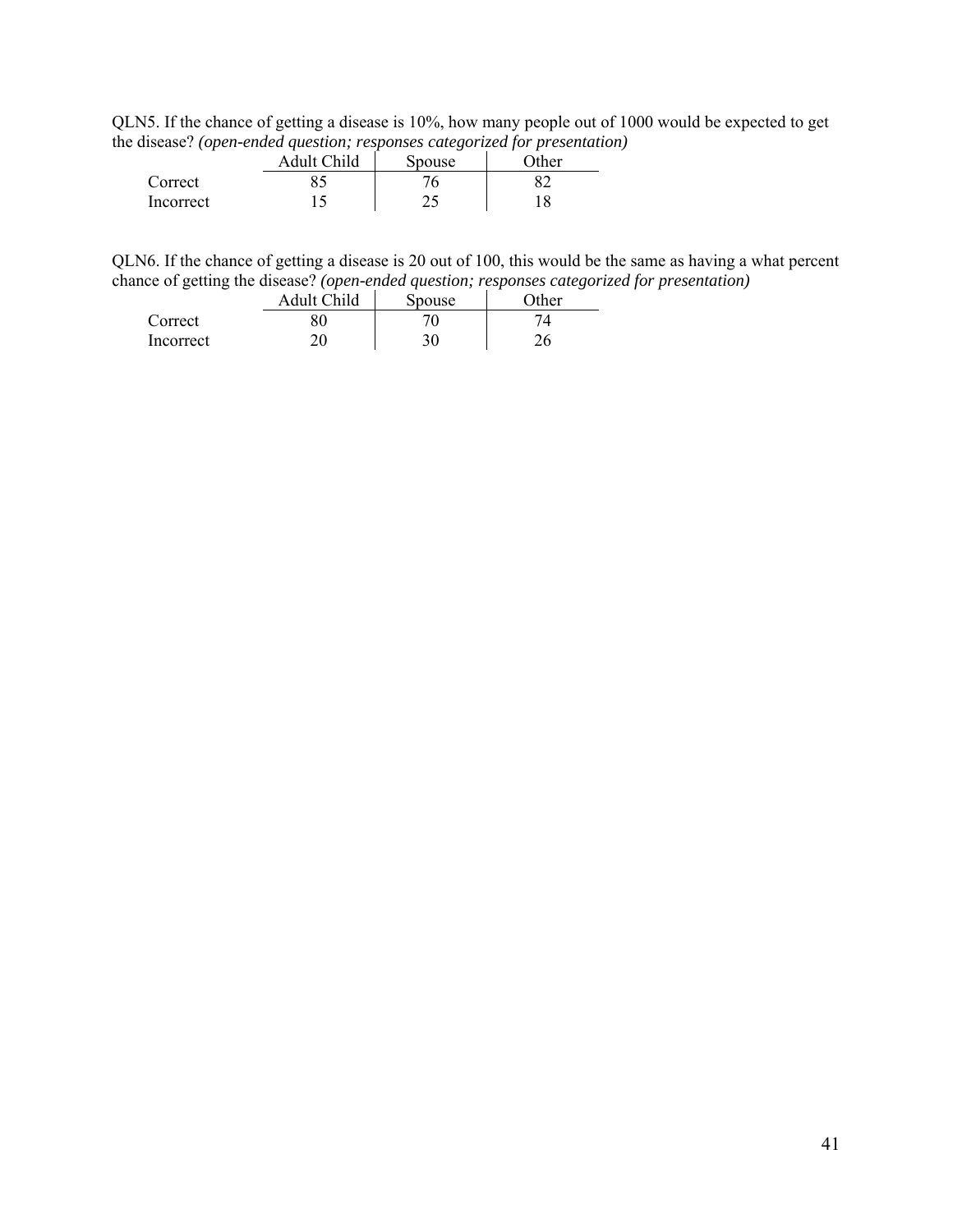## <span id="page-41-0"></span>**EMPLOYMENT AND CAREGIVING**

QEC1PRE. Now I'd like to ask you some questions about work and jobs you may have had.

QEC1. Did you do any work for pay in the last week? By the last week, I mean the last full week beginning on a Sunday and ending on a Saturday.

|                                                  | Adult Child | Spouse | )ther |
|--------------------------------------------------|-------------|--------|-------|
| $Yes \rightarrow OEC4$                           |             |        |       |
| N <sub>o</sub>                                   |             |        |       |
| Retired / don't work anymore $\rightarrow$ QEC16 |             |        |       |

QEC2. Do you have a job from which you were absent last week because of illness, vacation, or some other reason?  $\mathcal{L}$ 

|                                                  | Adult Child | Spouse | )ther |
|--------------------------------------------------|-------------|--------|-------|
| $Yes \rightarrow OEC4$                           |             |        |       |
| N٥                                               |             |        |       |
| Retired / don't work anymore $\rightarrow$ QEC16 |             |        |       |

QEC3. In the last week, were you looking for a job or were you on layoff from a job?

|                                                  | Adult Child | Spouse | Other |
|--------------------------------------------------|-------------|--------|-------|
| Yes, looking for a job $\rightarrow$ QEC16       |             |        |       |
| Yes, on layoff $\rightarrow$ QEC16               |             |        |       |
| $No \rightarrow$ QEC16                           |             | 85     | 69    |
| Retired / don't work anymore $\rightarrow$ QEC16 |             |        |       |

QEC4. Last week, did you have more than one job, including part-time, evening, or weekend work?

|     | Adult Child | <b>Spouse</b> | Other |
|-----|-------------|---------------|-------|
| Yes | ∩ר          |               |       |
| No  | 80          | QΔ            | 69    |

QEC5. How many total hours per week do you usually work? *(open-ended question; categorized for display)*   $\sim$ 

|             | Adult Child | Spouse | ∩ther |
|-------------|-------------|--------|-------|
| 20 or fewer | -Q          |        |       |
| $21 - 39$   | -Q          |        |       |
| 40 or more  |             |        | 57    |

QEC6. [On your main job do / Do] you have flexible work hours that allow you to vary or make changes in the time you begin and end work?

| -   | Adult Child | Spouse | $\gamma$ ther |
|-----|-------------|--------|---------------|
| Yes | IJΟ         |        |               |
| No  |             |        |               |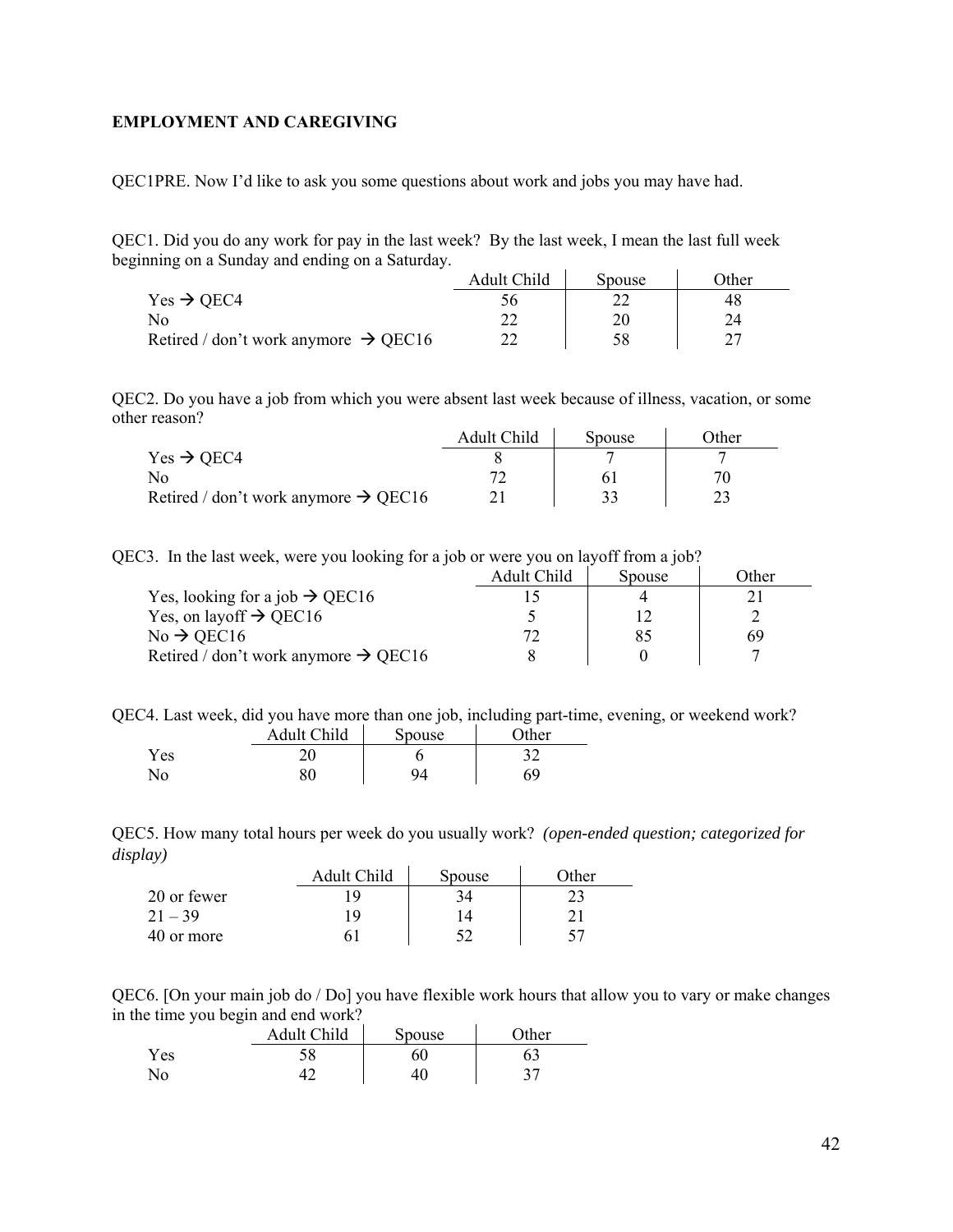QEC7. [On your main job do / Do] you usually work a daytime schedule or some other schedule?

|                     | Adult Child | Spouse | <b>Other</b> |
|---------------------|-------------|--------|--------------|
| Daytime             |             |        |              |
| Some other schedule |             |        |              |

*If response to QEC2 was yes, skip to QEC9A* 

| QEC8. Now thinking back over the last month, were you ever absent from work for any reason? |                                              |  |  |
|---------------------------------------------------------------------------------------------|----------------------------------------------|--|--|
|                                                                                             | $\cdots$ $\cdots$ $\cdots$ $\cdots$ $\cdots$ |  |  |

|                        | Adult Child | Spouse | <b>Other</b> |
|------------------------|-------------|--------|--------------|
| Y es                   |             |        |              |
| $No \rightarrow$ QEC12 |             | ر ر    |              |

QEC9A. I will read a few reasons people miss work. For each one, please say "yes" if this was a reason you missed work over the last month, and say "no" if you did not miss work for this reason.

You were on vacation.

|                | Adult Child | Spouse | $\gamma$ ther |
|----------------|-------------|--------|---------------|
| Yes            |             |        | າາ            |
| N <sub>0</sub> |             | 88     | 68            |

#### QEC9B. You were sick.

|      | Adult Child | Spouse | $\lambda$ other |
|------|-------------|--------|-----------------|
| Y es |             |        |                 |
| No   |             | 6(     |                 |

#### QEC9C. You took time off to help CR.

|     | Adult Child | Spouse | $\gamma$ ther |
|-----|-------------|--------|---------------|
| Yes |             |        | ס ר<br>20     |
| No  |             |        |               |

#### QEC9D. Other family members were sick.

|                | Adult Child | Spouse | $\gamma$ ther |
|----------------|-------------|--------|---------------|
| Yes            |             |        |               |
| N <sub>o</sub> | 70          | o٦     | 70            |

QEC9E. You took personal time for other reasons. [IF NEEDED: For example, a school visit for a child, looking for a job, taking classes.]

| . . | . .<br><b>Adult Child</b> | Spouse | $\gamma$ ther |
|-----|---------------------------|--------|---------------|
| Yes |                           |        |               |
| N٥  | 54                        | 76     |               |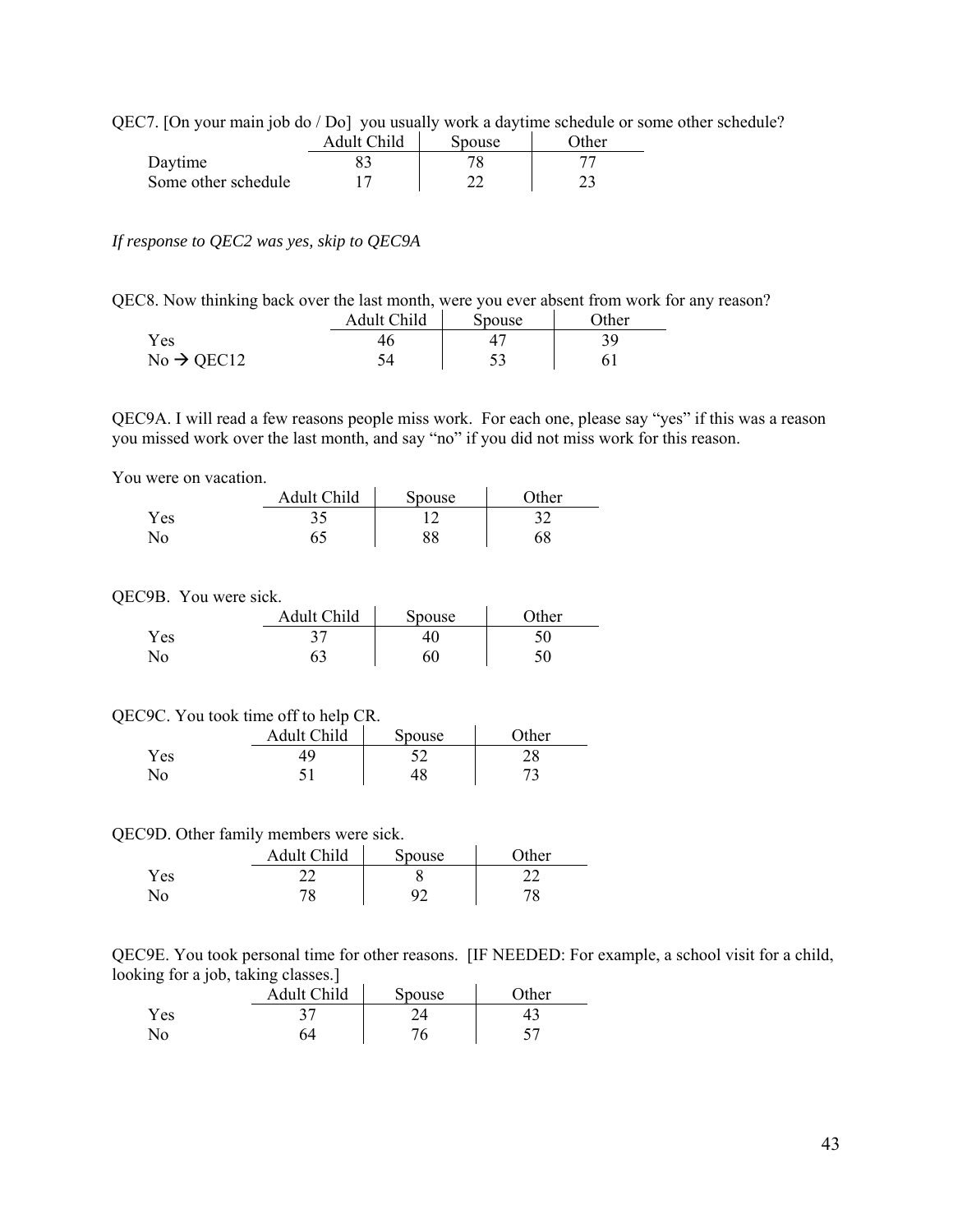### *If response to QEC9C was yes, ask QEC10; otherwise, skip to QEC12*

QEC10. You said one of the reasons you were absent from work last month was because you were helping CR. About how many days of work did you miss last month to do this?

|               | Adult Child | Spouse | Other |
|---------------|-------------|--------|-------|
| One           |             |        |       |
| Two           |             |        |       |
| Three or more |             | 39     |       |

QEC12. We are interested in whether helping CR affects you at work. In the last month, did helping [him/her] make it harder for you to get your work done?

|                        | Adult Child | Spouse | $\Omega$ ther |
|------------------------|-------------|--------|---------------|
| Yes                    |             | າດ     | ر ے           |
| $No \rightarrow QEC14$ |             |        |               |

QEC13. Please tell me how much helping CR affected you at work by picking a number from 1 to 10. The number 10 means helping [him/her] made your work a lot harder and the number 1 means helping [him/her] made your work a little harder. k.

|                   | Adult Child | Spouse | Other |
|-------------------|-------------|--------|-------|
| 1 A little harder | 15          |        | 10    |
|                   | 10          | 14     | 10    |
|                   | 16          | 29     | 24    |
|                   | 14          |        | 17    |
|                   | 14          |        | 28    |
| 6                 | 11          |        |       |
|                   | 9           |        |       |
| 8                 | 10          |        |       |
| 10 A lot harder   |             |        |       |

QEC14. [On your main job does / Does] your supervisor know that you are caring for CR?

|      | Adult Child | Spouse | $\gamma$ ther |
|------|-------------|--------|---------------|
| Y es |             |        |               |
| No   |             |        |               |

QEC15. For employees in your position, which of the following does your employer offer? *(multiple responses accepted)*

|                                                         | Adult Child | Spouse | Other |
|---------------------------------------------------------|-------------|--------|-------|
| Telecommuting or working from home                      |             | 28     | 33    |
| Programs like information, referrals, counseling, or an |             |        |       |
| employee assistance program, to help caregivers like    | 39          | 20     | 32    |
| yourself                                                |             |        |       |
| Paid leave, where you could take paid time off from     | 34          | 30     | 34    |
| work for several weeks to care for a family member      |             |        |       |
| Paid sick days                                          | 56          | 46     | 52    |
| None of the above                                       | 26          | 38     | 28    |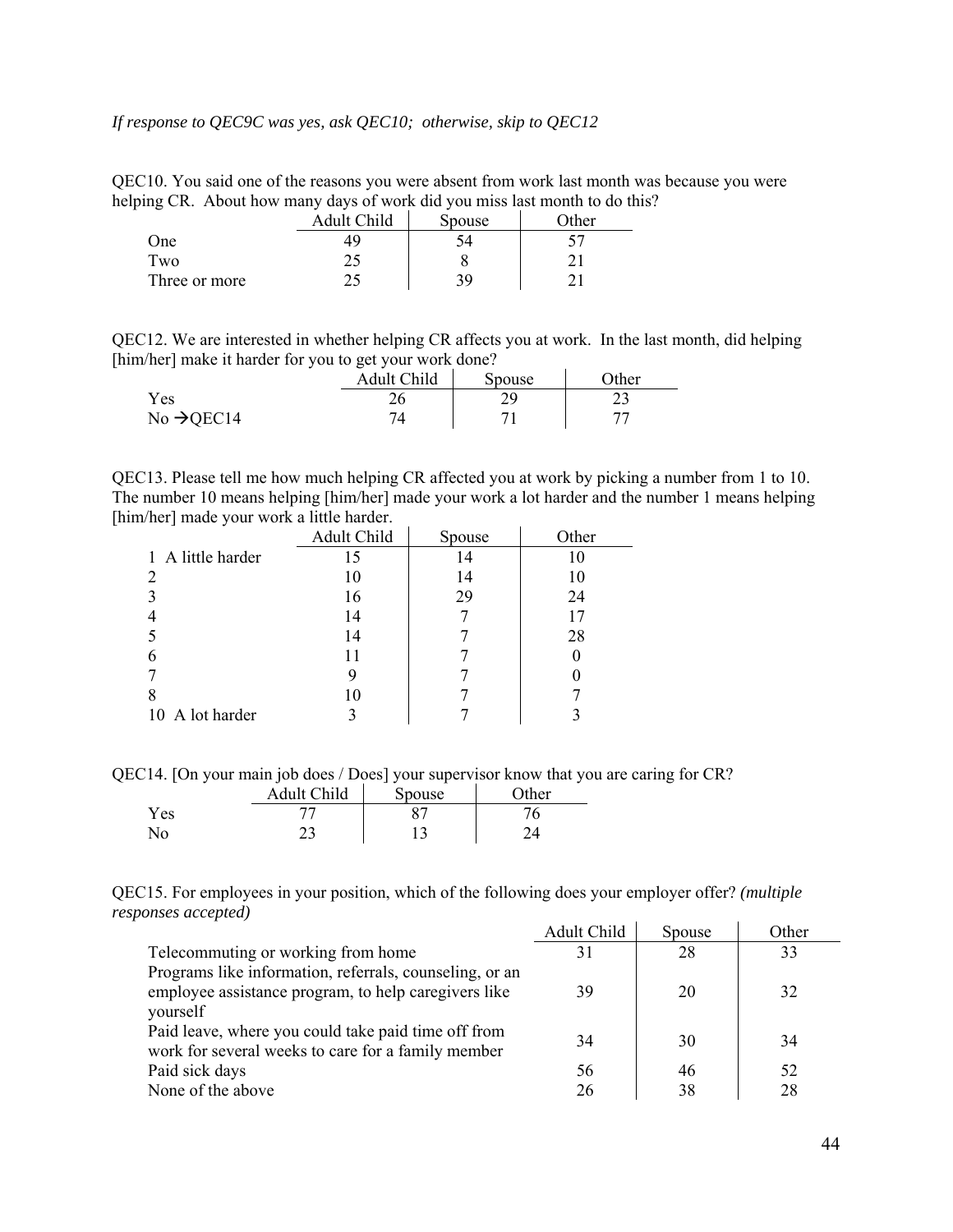| QEC16. As a result of caregiving, did you ever experience any of the following things at work? (multiple |                                      |  |
|----------------------------------------------------------------------------------------------------------|--------------------------------------|--|
| responses accepted)                                                                                      |                                      |  |
|                                                                                                          | $\lambda$ 1.1 $\alpha$ 1.11 $\alpha$ |  |

|                                                                              | Adult Child | Spouse | Other |
|------------------------------------------------------------------------------|-------------|--------|-------|
| Went in late, left early, or took time off during the day<br>to provide care | 49          | 36     | 34    |
| Took a leave of absence                                                      | 13          | 13     | 11    |
| Went from working full-time to part-time, or cut back<br>your hours          | 13          | 17     | 15    |
| Turned down a promotion                                                      |             |        |       |
| Lost any of your job benefits                                                |             | 4      |       |
| Gave up working entirely                                                     | 12          | 22     | 8     |
| Retired early                                                                | 10          | 23     |       |
| Received a warning about your performance or<br>attendance at work           | 4           | 5      |       |
| None of the above                                                            | 39          | 43     | 54    |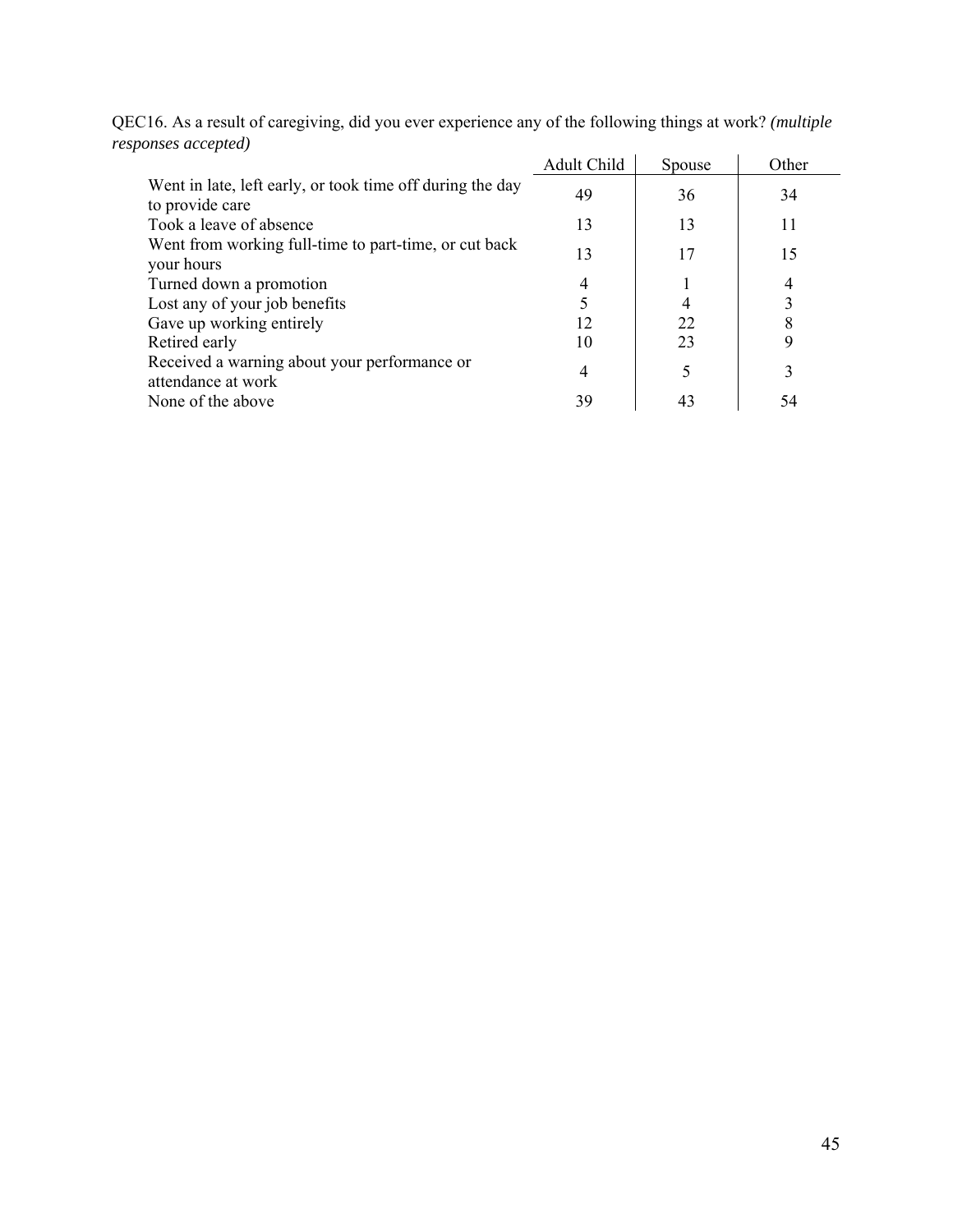## <span id="page-45-0"></span>**DEMOGRAPHICS**

| DEL TIVITEN VIEWEN. NECOND FENSOIVS SEA |             |        |       |  |  |
|-----------------------------------------|-------------|--------|-------|--|--|
|                                         | Adult Child | Spouse | Other |  |  |
| Male                                    |             |        |       |  |  |
| Female                                  |             |        |       |  |  |

# QDE1. INTERVIEWER: RECORD PERSON'S SEX

# QDE2. What is your age now? *(categorized for display)*

| -<br>$\tilde{\phantom{a}}$ | . .<br>Adult Child | $\cdot$<br>.<br>Spouse | Other |
|----------------------------|--------------------|------------------------|-------|
| 44 or under                |                    |                        | 1 Q   |
| $45 - 54$                  | 26                 |                        |       |
| $55 - 64$                  |                    | 24                     | 37    |
| 65 or older                |                    |                        |       |

# QDE3. What is your current marital status? Are you:

|                                                      | Adult Child | Spouse | Other |
|------------------------------------------------------|-------------|--------|-------|
| Married                                              |             | 92     | 39    |
| Living with a partner in a marital-like relationship |             |        |       |
| Divorced or separated                                |             |        |       |
| Widowed                                              |             |        |       |
| Single/never married                                 | 20          |        | 29    |

#### QDE4. Are you of Hispanic or Latino descent?

|            | Adult Child | Spouse | $\gamma$ ther |
|------------|-------------|--------|---------------|
| <b>Yes</b> |             |        |               |
| No         | 98          | 100    |               |

# QDE5. How would you describe your race or ethnicity? *(multiple responses accepted)*

|                                   | Adult Child | Spouse | )ther |
|-----------------------------------|-------------|--------|-------|
| Caucasian/White                   |             |        |       |
| Asian/Pacific Islander            |             |        |       |
| American Indian or Alaskan Native |             |        |       |
| <b>Black or African-American</b>  |             |        | 23    |
| None of the above                 |             |        |       |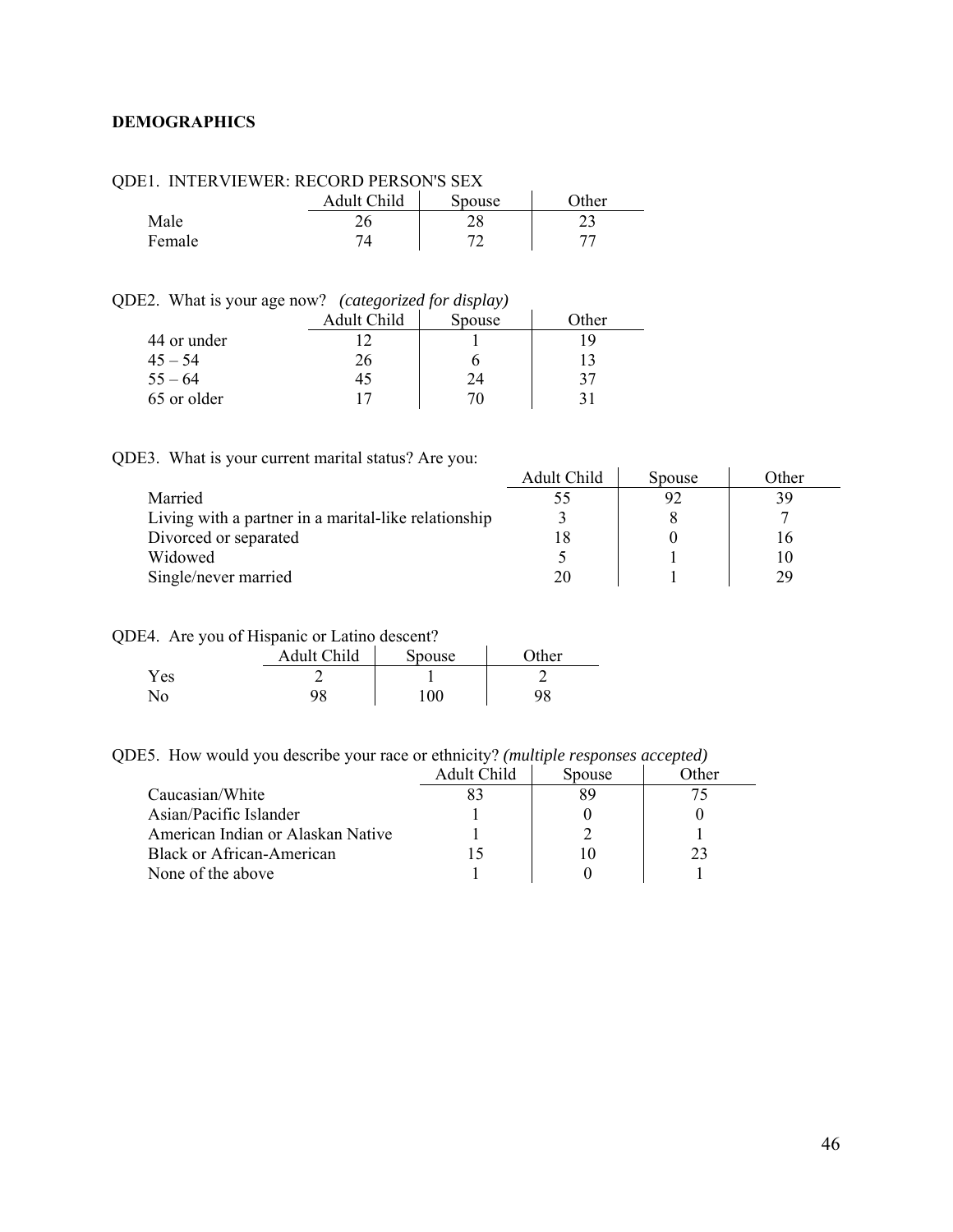| "They is the infinest to " of course. |                    |        |       |  |  |  |
|---------------------------------------|--------------------|--------|-------|--|--|--|
|                                       | <b>Adult Child</b> | Spouse | Other |  |  |  |
| Eighth grade or less                  |                    |        |       |  |  |  |
| Some high school                      |                    |        |       |  |  |  |
| High school graduate or GED           | 16                 | 31     |       |  |  |  |
| Some college, no degree               | 18                 | 19     | 27    |  |  |  |
| Associate's degree, occupational      |                    |        |       |  |  |  |
| Associate's degree, academic          |                    |        | 8     |  |  |  |
| Bachelor's degree                     | 30                 | 21     | 23    |  |  |  |
| Master's degree                       | 19                 | 12     | 10    |  |  |  |
| Professional degree                   |                    |        |       |  |  |  |
| Doctoral degree                       |                    |        |       |  |  |  |

QDE6. What is the highest level of education you have completed?

QDE7. What are your current living arrangements? Do you …

|                                           | Adult Child | Spouse | Other |
|-------------------------------------------|-------------|--------|-------|
| Live alone $\rightarrow$ QDE11PRE         |             |        |       |
| Live in a household with family or others |             |        |       |
| Have some other living arrangements       |             |        |       |

QDE8. Including you, how many adults, age 18 and older, currently live in your household?

|            | Adult Child | Spouse | Other |
|------------|-------------|--------|-------|
| One        |             |        |       |
| Two        | 57          | 83     | 63    |
| Three      | 27          | 12     | 21    |
| Four       |             |        |       |
| Five       |             |        |       |
| <b>Six</b> |             |        |       |

QDE9. How many children under age 18 currently live in your household?

|            | Adult Child | Spouse | Other |
|------------|-------------|--------|-------|
| Zero       | 75          | 95     |       |
| One        | 13          |        | 12    |
| Two        |             |        |       |
| Three      |             |        |       |
| Four       |             |        |       |
| Five       |             |        |       |
| <b>Six</b> |             |        |       |

QDE10. What is the relationship of each of these people to you? *(multiple responses accepted)* 

|                          | Adult Child | Spouse | Other |
|--------------------------|-------------|--------|-------|
| Your spouse / partner    |             | 99     | 62    |
| Your child(ren)          | 39          | 14     | 37    |
| Your grandchild(ren)     |             |        |       |
| Your parent $(s)$        |             |        |       |
| Other relatives of yours |             |        | 23    |
| Non-relatives            |             |        |       |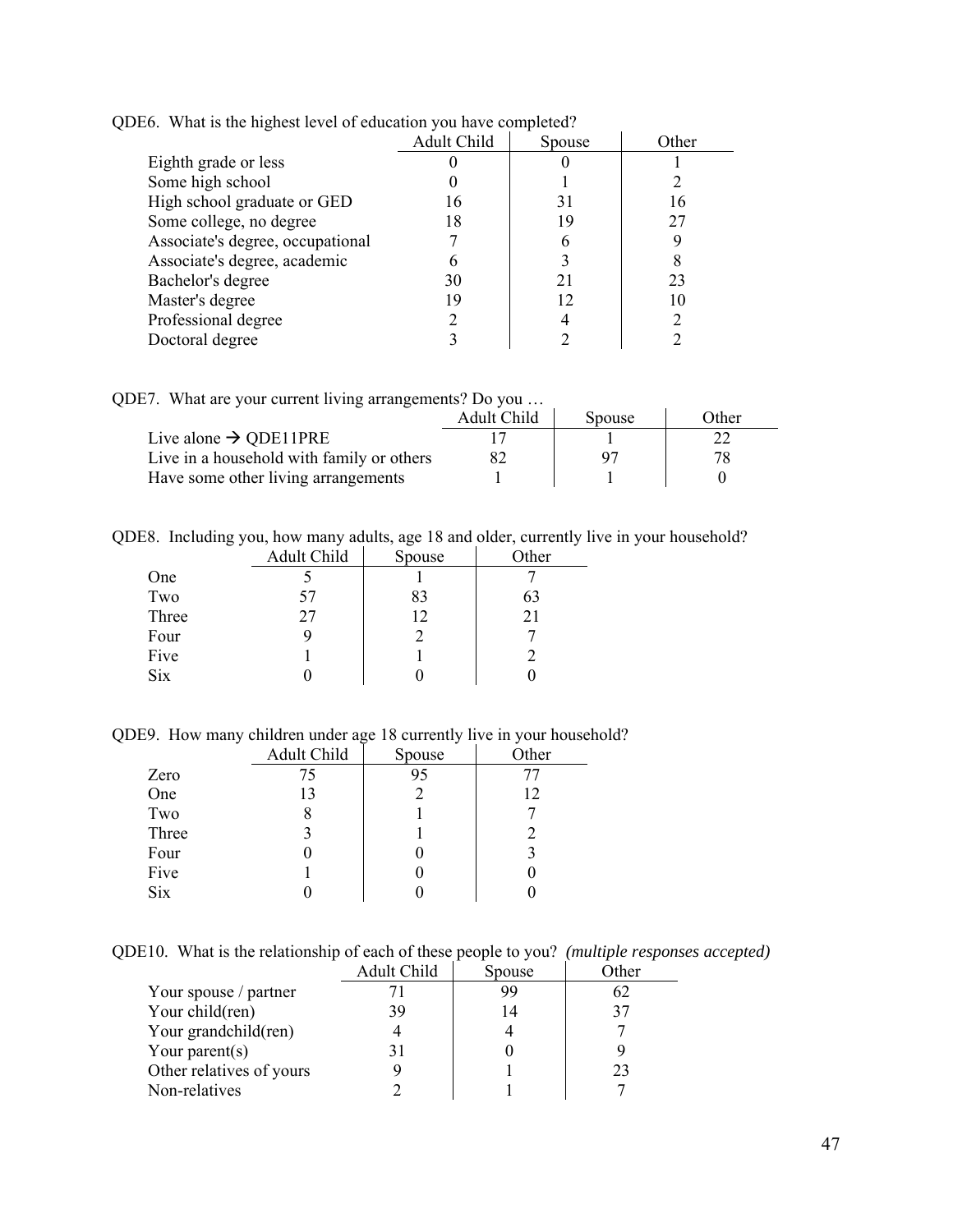QDE11PRE. And now just a couple questions about CR.

|                                  | <b>Adult Child</b> | Spouse | Other |
|----------------------------------|--------------------|--------|-------|
| Eighth grade or less             |                    |        |       |
| Some high school                 |                    |        |       |
| High school graduate or GED      | 49                 | 40     |       |
| Some college, no degree          |                    |        |       |
| Associate's degree, occupational |                    |        |       |
| Associate's degree, academic     |                    |        |       |
| Bachelor's degree                |                    | Q      | 14    |
| Master's degree                  |                    |        |       |
| Professional degree              |                    |        |       |
| Doctoral degree                  |                    |        |       |

QDE11. What is the highest level of education [he/she] completed?

| QDE12. Is [he/she] of Hispanic or Latino descent? |    |     |      |  |
|---------------------------------------------------|----|-----|------|--|
| Adult Child<br>Other<br>Spouse                    |    |     |      |  |
| Yes                                               |    |     |      |  |
| Nο                                                | qq | 100 | 100. |  |

QDE13. How would you describe [his/her] race or ethnicity? *(multiple responses accepted)*

|                                   | Adult Child | Spouse | )ther |
|-----------------------------------|-------------|--------|-------|
| Caucasian/White                   |             |        |       |
| Asian/Pacific Islander            |             |        |       |
| American Indian or Alaskan Native |             |        |       |
| <b>Black or African-American</b>  |             |        |       |
| None of the above                 |             |        |       |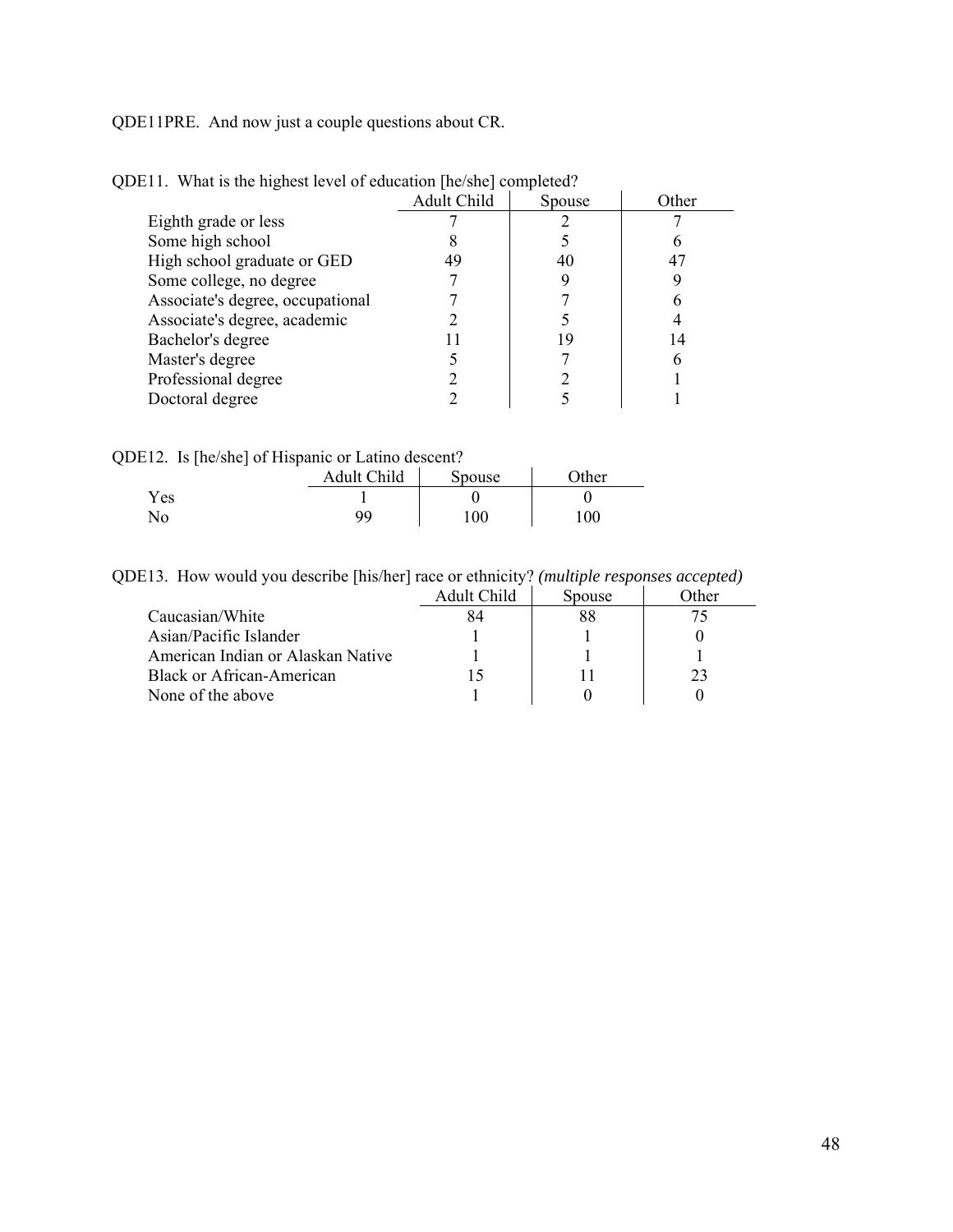## <span id="page-48-0"></span>**INFORMATION / SERVICES / POLICY**

QIN1. In your experience as a caregiver, have you ever had a doctor, nurse, or social worker ask you about what you need to help care for CR?

|          | Adult Child | Spouse | <b>Other</b> |
|----------|-------------|--------|--------------|
| $v_{es}$ |             | 18     |              |
| No.      |             | cη     |              |

QIN2. In your experience as a caregiver, have you ever had a doctor, nurse, or social worker ask you what you need to take care of yourself?

|            | Adult Child | Spouse | $\gamma$ ther |
|------------|-------------|--------|---------------|
| <b>Yes</b> |             | 30     |               |
| No.        |             | 70     |               |

QIN2b. How difficult is it for you to communicate when necessary with healthcare professional such as doctors, nurses, social workers, pharmacists, and rehabilitation therapists about CR's needs for care? Please answer by using a number between 1 and 5, where 1 means not at all difficult and 5 means very difficult.  $\mathcal{L}$ 

|                         | Adult Child | Spouse | Other |
|-------------------------|-------------|--------|-------|
| 1. Not at all difficult |             |        |       |
|                         |             |        |       |
|                         |             |        |       |
|                         |             |        |       |
| 5. Very difficult       |             |        |       |

QIN2c. How difficult is it for you to communicate when necessary with healthcare professional such as doctors, nurses, social workers, pharmacists, and rehabilitation therapists about your own needs for information and support as a caregiver? Please answer by using a number between 1 and 5, where 1 means not at all difficult and 5 means very difficult.

|                         | Adult Child | Spouse | Other |
|-------------------------|-------------|--------|-------|
| 1. Not at all difficult | 69          |        |       |
|                         |             |        |       |
|                         |             |        |       |
|                         |             |        |       |
| 5. Very difficult       |             |        |       |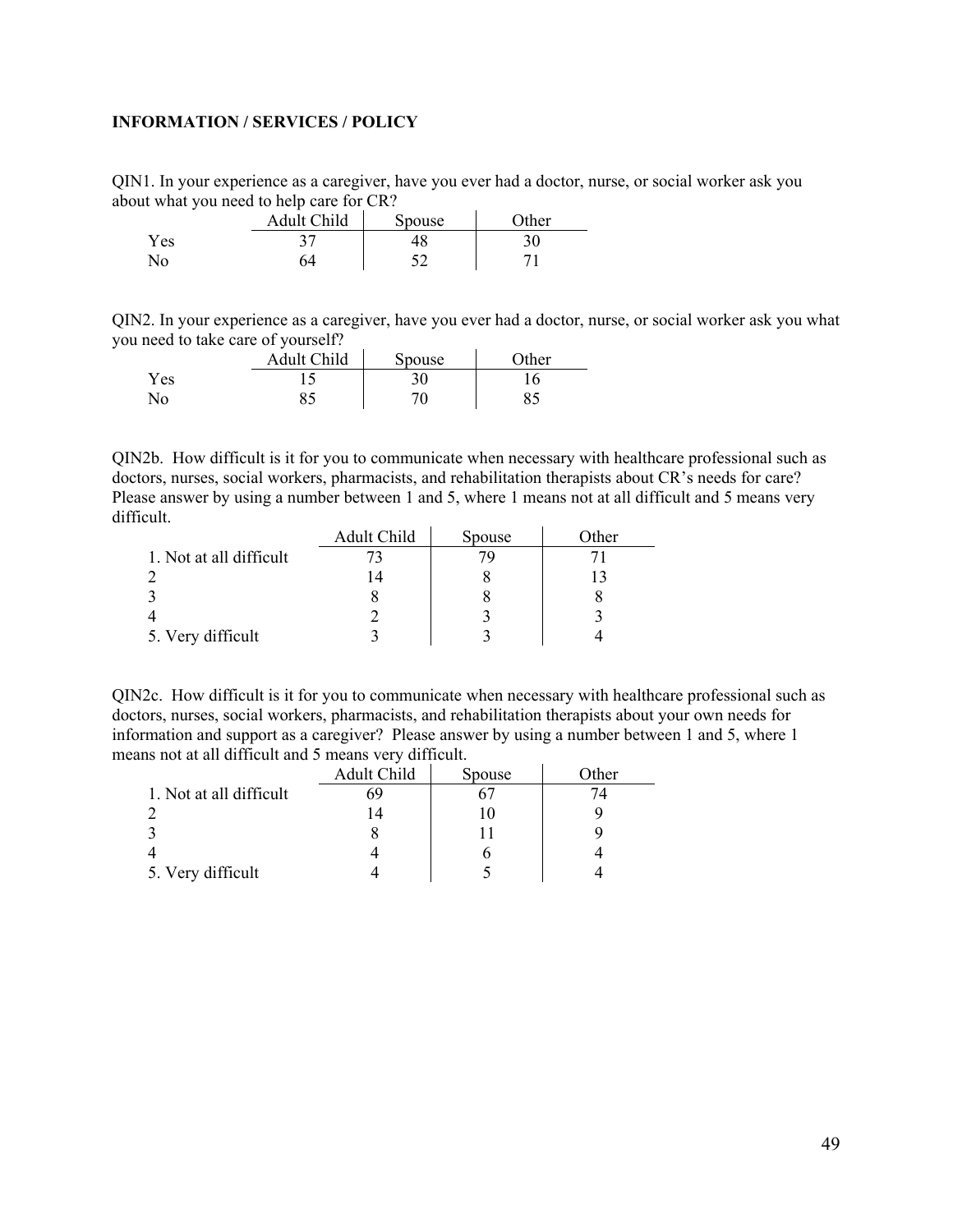QIN3. How difficult is it to locate and arrange for affordable community-based services in CR's local area that could help you care for CR, such as like delivered meals and transportation? Please answer by using a number between 1 and 5, where 1 means not at all difficult and 5 means very difficult.

|                         | Adult Child | Spouse | Other |
|-------------------------|-------------|--------|-------|
| 1. Not at all difficult | 39          |        |       |
|                         |             |        |       |
|                         | 13          |        |       |
|                         |             |        |       |
| 5. Very difficult       |             | 10     |       |
| Not applicable          | 23          |        | 22    |

QIN3a. How difficult is it to locate and arrange for affordable paid in-home personal care such as helping with bathing, dressing, and meals? Please answer by using a number between 1 and 5, where 1 means not at all difficult and 5 means very difficult.

|                         | Adult Child | Spouse | Other |
|-------------------------|-------------|--------|-------|
| 1. Not at all difficult | 32          | 29     | 36    |
|                         |             |        |       |
|                         | 12          |        | 10    |
|                         |             |        |       |
| 5. Very difficult       | 14          | 14     |       |
| Not applicable          | 25          |        |       |

QIN3b. How difficult is it to locate and arrange for affordable community-based service providers that you can trust to provide good care for CR? Please answer by using a number between 1 and 5, where 1 means not at all difficult and 5 means very difficult.

|                         | Adult Child | Spouse | Other |
|-------------------------|-------------|--------|-------|
| 1. Not at all difficult | 26          |        |       |
|                         |             |        |       |
|                         |             | 12     |       |
|                         |             |        |       |
| 5. Very difficult       | 16          | 14     | 12    |
| Not applicable          | ΙД          | 36     | 26    |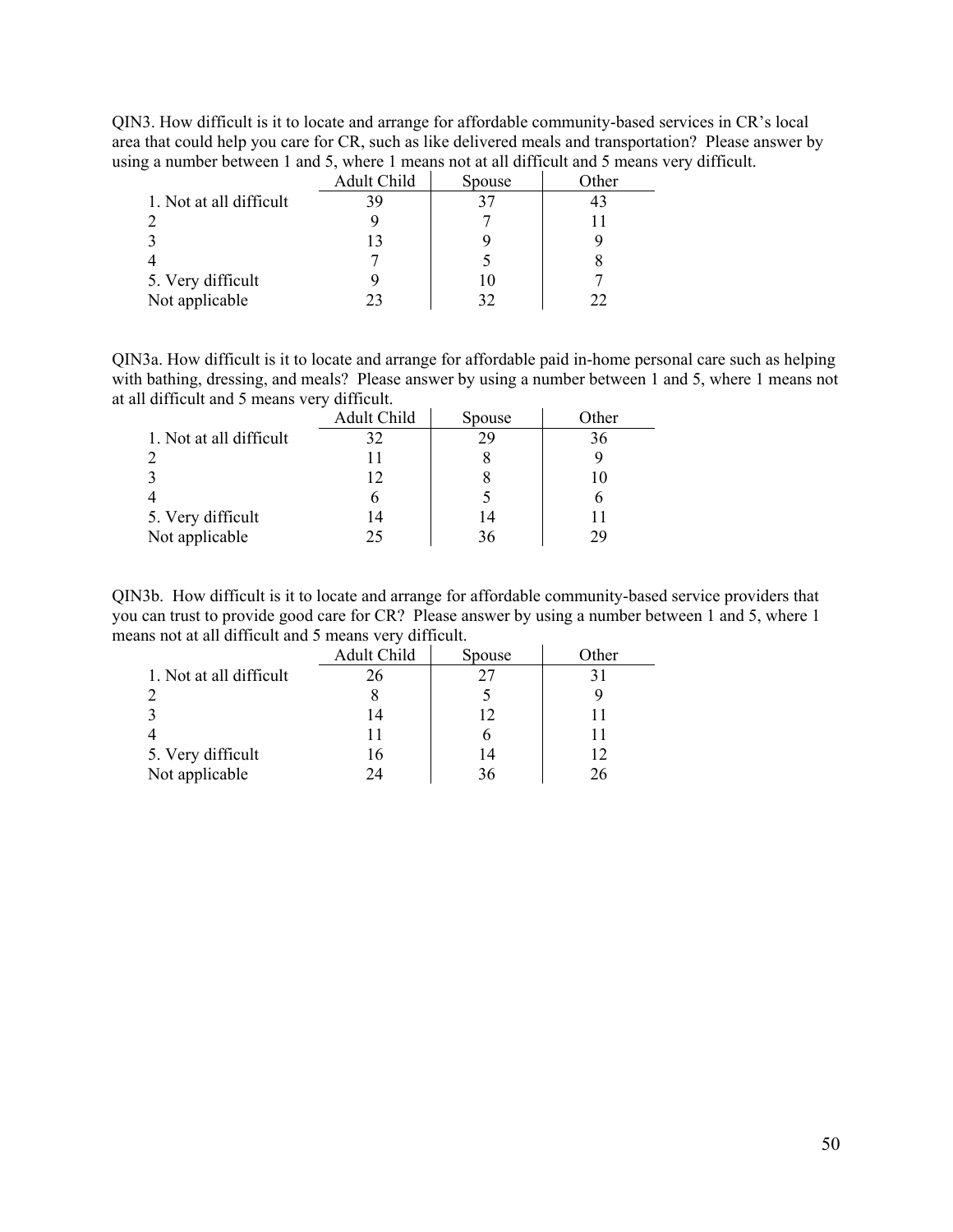| you uniin would be helpful to you: <i>(muttiple responses uccepteu)</i>                                                                              |             |        |       |
|------------------------------------------------------------------------------------------------------------------------------------------------------|-------------|--------|-------|
|                                                                                                                                                      | Adult Child | Spouse | Other |
| Requiring health care providers to include your<br>name on CR's medical chart, so you are part of<br>conversations or decisions about [his/her] care | 89          | 85     | 71    |
| Requiring hospitals to keep you informed about<br>major decisions, like transferring or discharging CR                                               | 91          | 89     | 73    |
| Requiring hospitals or facilities to instruct or<br>demonstrate any medical or nursing tasks you might<br>need to do                                 | 91          | 87     | 78    |
| Having respite services available, where someone<br>would take care of CR to give you a break                                                        | 75          | 71     | 62    |
| Requiring a doctor, nurse, or social worker ask you<br>about what you need to help care for CR                                                       | 84          | 77     | 70    |
| Requiring a doctor, nurse, or social worker ask you<br>about what you need to take care of yourself                                                  | 67          | 69     | 53    |
| None of the above                                                                                                                                    |             |        | 11    |

QIN4. Various organizations are thinking about ways to help caregivers like you. Which of the following do you think would be helpful to you? *(multiple responses accepted)* 

QIN5. Next I'll read three ways that people are proposing to help caregivers financially. Please tell me which ONE you would find most helpful.  $\ddot{\phantom{a}}$ l.

|                                                                                              | Adult Child | Spouse | Other |
|----------------------------------------------------------------------------------------------|-------------|--------|-------|
| An income tax credit to caregivers, to help offset the<br>cost of care                       | 33          | 45     | 29    |
| A partially paid leave of absence from work for<br>caregivers who are employed               | 22          | 13     | 14    |
| A program where caregivers could be paid for at<br>least some of the hours they provide care | 45          |        |       |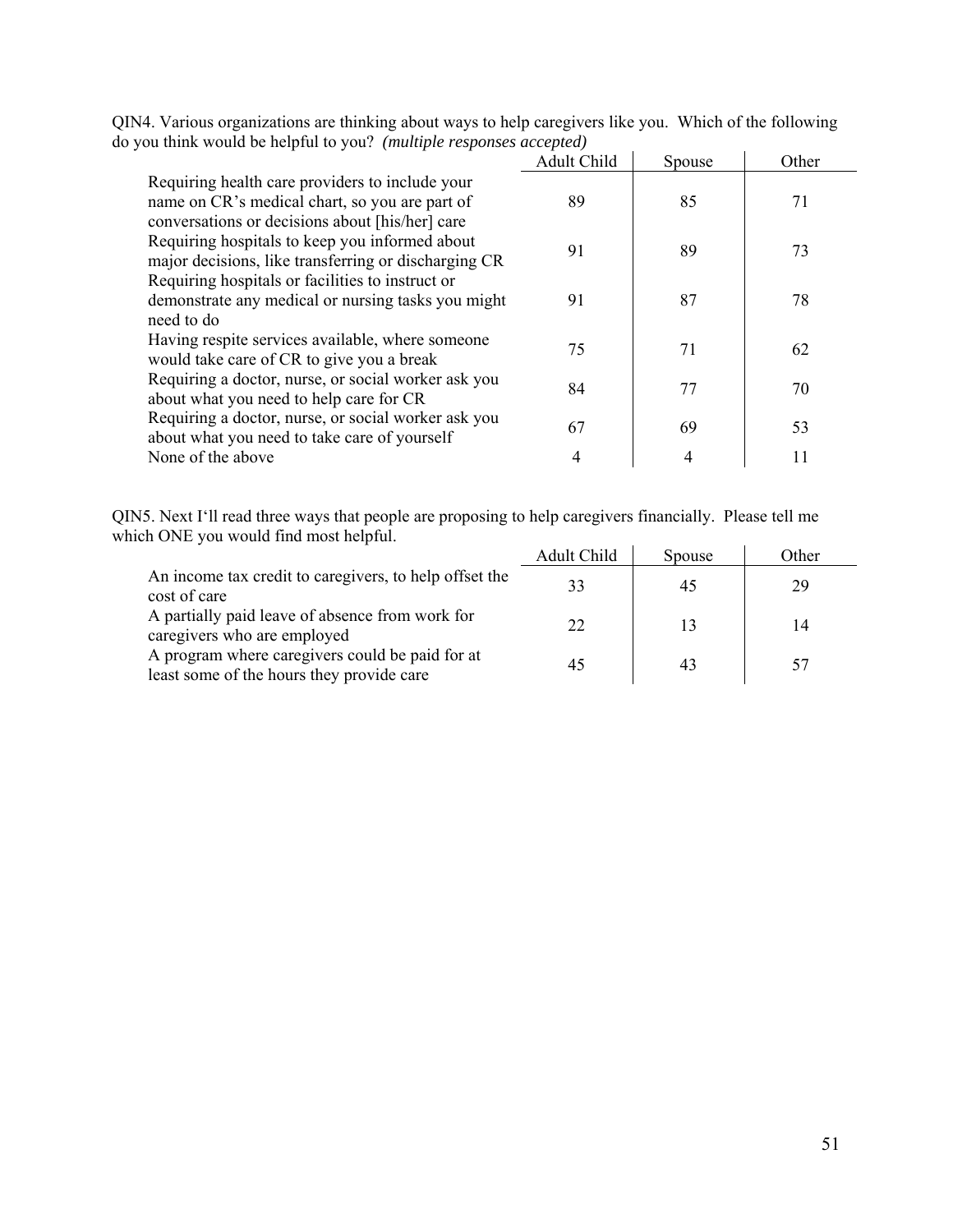#### <span id="page-51-0"></span>**HEALTH INSURANCE AND INCOME**

QHI1pre. We have a few last questions.

QHI1. Are you currently covered by Medicare, a health insurance program for person 65 years and over and persons with disabilities?

|                       | Adult Child | Spouse | <b>Other</b> |
|-----------------------|-------------|--------|--------------|
| Yes                   |             |        |              |
| $No \rightarrow QHI3$ |             | ر گ    | 59           |

QHI2. Some people with Medicare also have a Medigap or Medicare Supplement plan. Do you have this type of health insurance coverage?

|     | Adult Child | Spouse | <b>Ther</b> |
|-----|-------------|--------|-------------|
| Yes | 10          |        |             |
| Ńо  | າາ          | ر_ ر_  | ◡           |

QHI3. Medicaid is a state program for low-income persons or for persons on public assistance. Are you now covered by Medicaid?  $\mathcal{L}_{\text{max}}$  and  $\mathcal{L}_{\text{max}}$ **Contract** 

|            | Adult Child | Spouse | )ther |
|------------|-------------|--------|-------|
| <b>Yes</b> |             |        |       |
| No         | QΟ          | ۵r     |       |

QHI4. Are you currently covered by a private health insurance plan? IF NEEDED: This may be a policy you [or your {spouse/partner} ]have through a job, a labor union, or an association or organization you belong to. It may also be bought directly from an insurance agent or company.

|     | Adult Child | <b>Spouse</b> | Other |
|-----|-------------|---------------|-------|
| Yes |             |               | י זר  |
| No. |             | າດ<br>20      | 30    |

QHI5. TRICARE and CHAMPVA are health care programs for active duty and retired members of the uniformed Armed Forces, their families, and survivors. Are you now covered by either one of these programs?

|     | Adult Child | Spouse | $\gamma$ ther |
|-----|-------------|--------|---------------|
| Yes |             |        | ້             |
| No  | 98          | ۵۹     |               |

QHI7C. What kind of health insurance does the CR have? *(multiple responses accepted)*

|                          | Adult Child | Spouse | .)ther |
|--------------------------|-------------|--------|--------|
| Medicare                 |             | 74     |        |
| Medicaid                 | 1 Q         |        | 23     |
| Private Health Insurance | . oc        |        |        |
| Tricare/CHAMPVA          |             |        |        |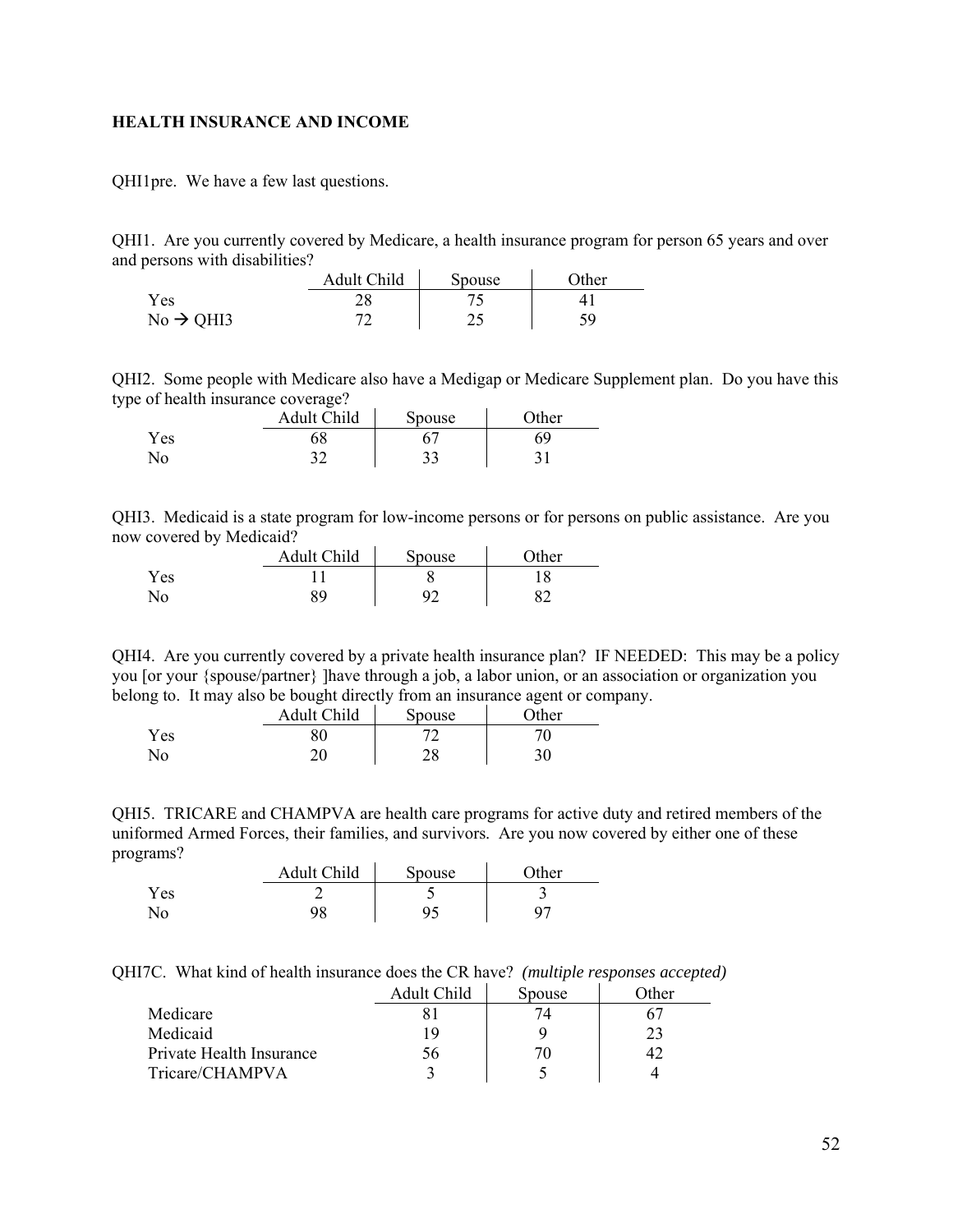|  |  |  | QHI8. Do you own your home? (select "yes" if owned with spouse/partner) |  |
|--|--|--|-------------------------------------------------------------------------|--|
|  |  |  |                                                                         |  |

|     | Adult Child | Spouse | $\gamma$ ther |
|-----|-------------|--------|---------------|
| Yes | 70          |        |               |
| No  | ົ<br>--     | 10     | ر ر           |

QHI9A. Do you [and your {spouse/partner}] have any checking accounts?

|     | Adult Child | Spouse | $\gamma$ ther |
|-----|-------------|--------|---------------|
| Yes |             |        |               |
| N٥  |             | ت      | ت             |

QHI9B. Do you [and your {spouse/partner}] have any savings or money market accounts?

|          | Adult Child | Spouse | $\gamma$ ther |
|----------|-------------|--------|---------------|
| $v_{es}$ |             |        | 69            |
| No       | יי          | ገረ     |               |

QHI9C. Do you [and your {spouse/partner}] have any certificates of deposit?

|                | Adult Child | Spouse | $\gamma$ ther |
|----------------|-------------|--------|---------------|
| Yes            |             |        |               |
| N <sub>o</sub> |             |        |               |

QHI9D. Do you [and your {spouse/partner}] retirement plans such as IRAs, SEPs, 401K, or 403b plans?

|      | Adult Child | Spouse | $\gamma$ ther |
|------|-------------|--------|---------------|
| Y es |             |        |               |
|      |             | ◡      | ◡             |

QHI9E. Do you [and your {spouse/partner}] stocks or mutual funds that are not in retirement accounts?

|     | Adult Child | Spouse | $\gamma$ ther |
|-----|-------------|--------|---------------|
| Yes |             | JJ     |               |
| No  |             | 68     |               |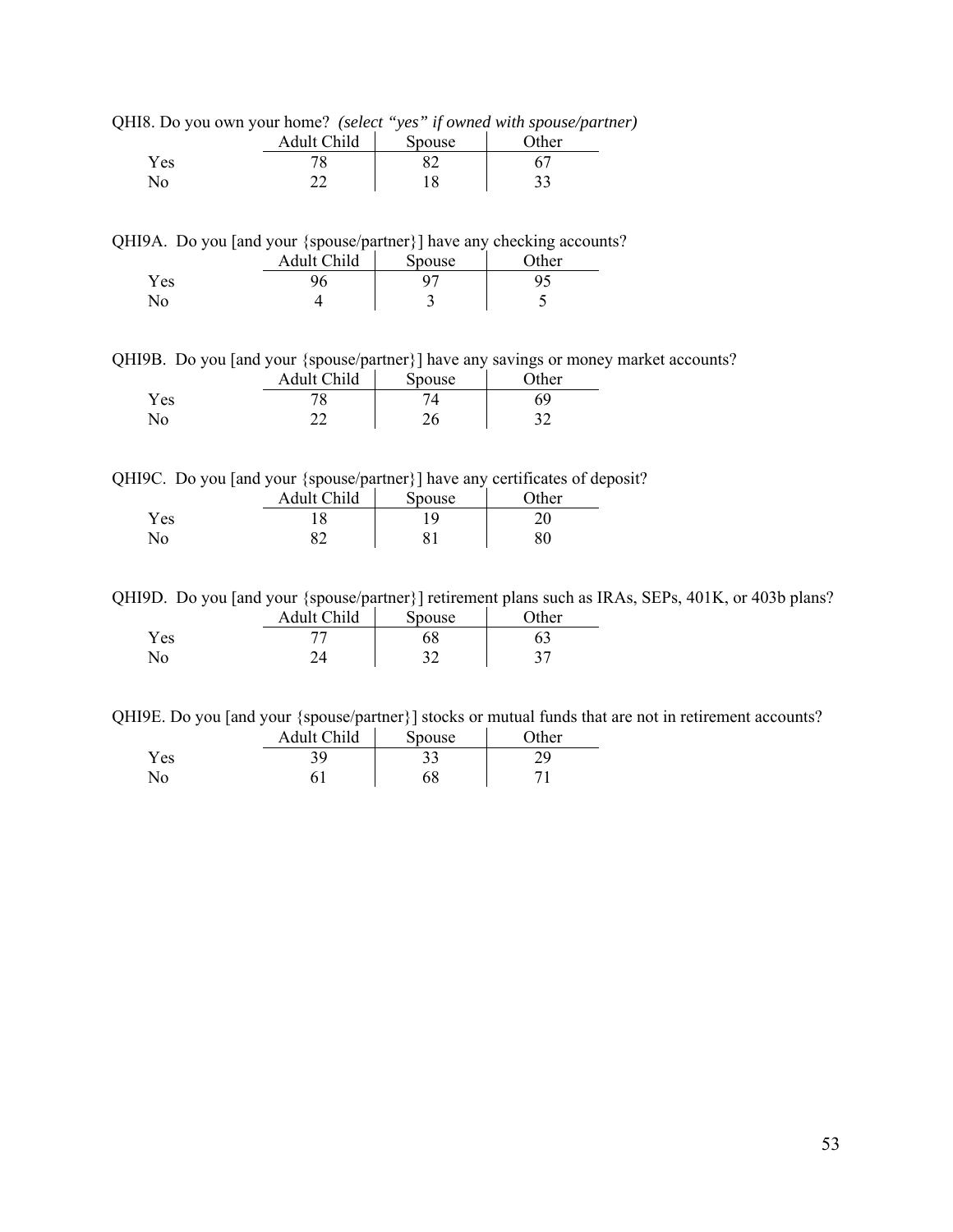QHI10. Now thinking about the income that you [and your {spouse/partner}] have from [work and] all other sources, about how much was your [and your {spouse/partner's}] total income for the last year (in the last 12 months ending in December 2016) before taxes?

|                                  | Adult Child | Spouse | Other |
|----------------------------------|-------------|--------|-------|
| $0 -$ less than \$10,000         |             |        | 9     |
| \$10,000 to less than \$20,000   |             |        | 16    |
| \$20,000 to less than \$30,000   |             | 12     | 12    |
| \$30,000 to less than \$40,000   |             | 21     | 15    |
| \$40,000 to less than \$50,000   | 10          | 13     | 8     |
| \$50,000 to less than \$60,000   | 10          | 11     | 9     |
| \$60,000 to less than \$70,000   | 8           |        |       |
| \$70,000 to less than \$80,000   | 6           | 8      |       |
| \$80,000 to less than \$90,000   |             |        |       |
| \$90,000 to less than \$100,000  |             |        |       |
| \$100,000 to less than \$110,000 | 6           |        |       |
| \$110,000 to less than \$120,000 |             |        |       |
| \$120,000 to less than \$130,000 |             |        |       |
| \$130,000 to less than \$140,000 |             |        |       |
| \$140,000 to less than \$150,000 |             |        |       |
| More than $$150,000$             |             |        |       |

QHI14A. Family members often help each other out financially. In the last year have you used your own money to pay for CR's medications or medical care?

| .   | Adult Child | Spouse | $\gamma$ ther |
|-----|-------------|--------|---------------|
| Yes |             |        | ر_ ب          |
|     |             | ر ب    |               |

| QHI14B. In the last year have you used your own money to pay for CR's Medicare premiums or |  |  |  |
|--------------------------------------------------------------------------------------------|--|--|--|
| copayments or other insurance premiums and copayments?                                     |  |  |  |

|     | Adult Child | Spouse | $\gamma$ ther |
|-----|-------------|--------|---------------|
| Yes |             |        |               |
| No  | a           | υU     | u             |

QHI14C. In the last year have you used your own money to pay for mobility devices for CR such as walkers, canes, or wheelchairs?  $\mathcal{L}_{\rm{in}}$ 

|                | Adult Child | Spouse | $\Delta$ ther |
|----------------|-------------|--------|---------------|
| Yes            |             | ээ     |               |
| N <sub>o</sub> | Q٨          |        | 95            |

QHI14D. In the last year have you used your own money to pay for features that made CR's home safer such as a railing or a ramp, grab bars in the bathroom, a seat for the shower or tub, or an emergency call system?

|      | Adult Child | Spouse    | <b>Other</b> |
|------|-------------|-----------|--------------|
| Y es | 20          |           |              |
| No   | ⇁           | ۲Q<br>۔ ب |              |